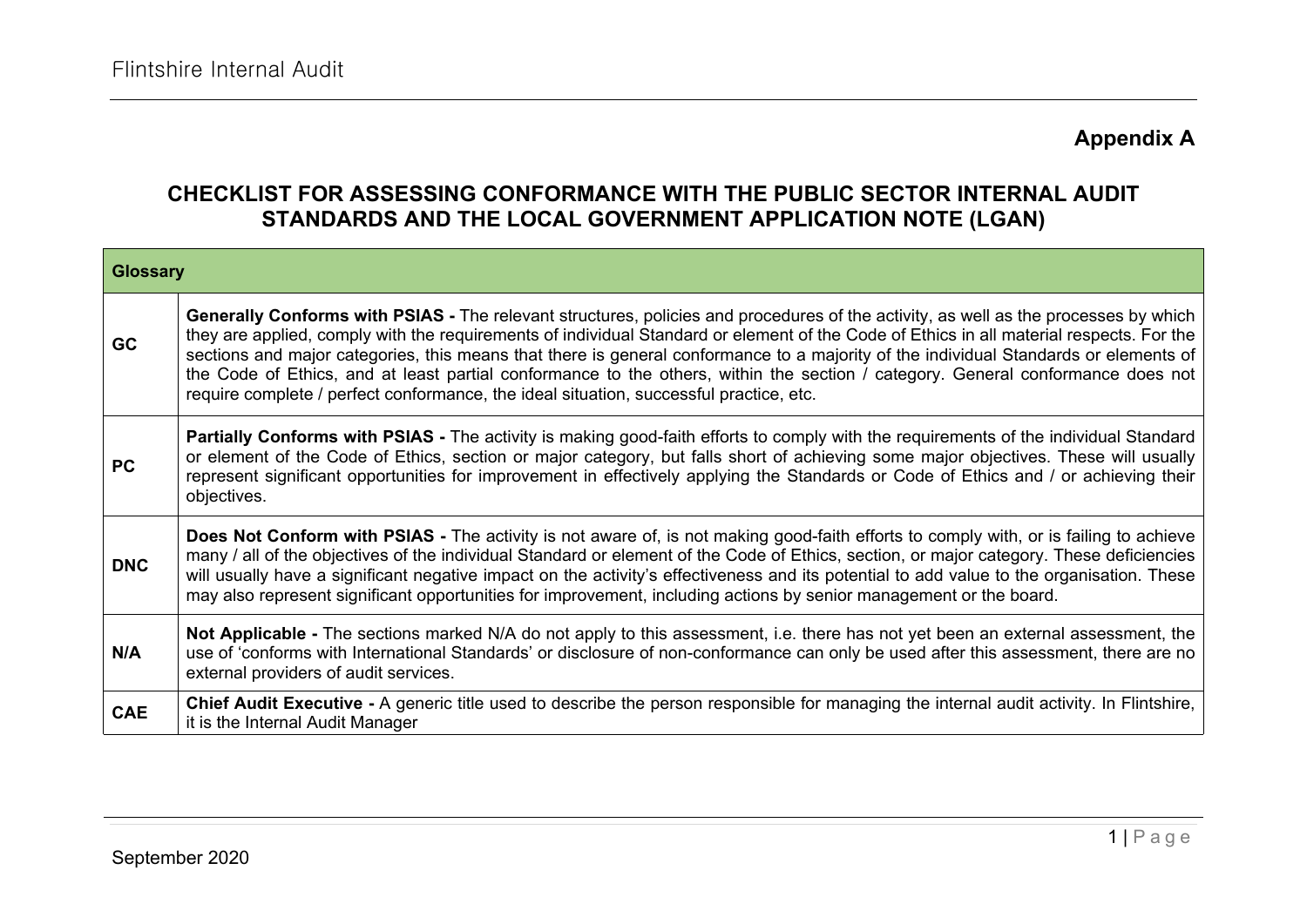|                | <b>SUMMARY OF RESULTS</b>                                                                                                         | GC           | <b>PC</b> | <b>DNC</b> |
|----------------|-----------------------------------------------------------------------------------------------------------------------------------|--------------|-----------|------------|
| 1              | Mission of Internal Audit                                                                                                         | $\checkmark$ |           |            |
| $\overline{2}$ | <b>Definition of Internal Auditing</b>                                                                                            | ✓            |           |            |
| 3              | Core Principles for the Professional Practice of Internal Auditing                                                                |              |           |            |
| 4              | Code of Ethics                                                                                                                    | $\checkmark$ |           |            |
| 5              | <b>Attribute Standards</b>                                                                                                        | $\checkmark$ |           |            |
| <b>Ref</b>     |                                                                                                                                   |              |           |            |
| 1000           | Purpose, Authority and Responsibility                                                                                             | $\checkmark$ |           |            |
| 1010           | Recognition of the Definition of Internal Auditing, the Code of Ethics, and the Standards in the<br><b>Internal Audit Charter</b> | ✓            |           |            |
| 1100           | Independence and Objectivity (The sum of Standards 1100-1130)                                                                     | $\checkmark$ |           |            |
| 1110           | Organisational Independence                                                                                                       | $\checkmark$ |           |            |
| 1111           | Direct Interaction with the Board                                                                                                 | $\checkmark$ |           |            |
| 1120           | <b>Individual Objectivity</b>                                                                                                     | ✓            |           |            |
| 1130           | Impairments to Independence or Objectivity                                                                                        | $\checkmark$ |           |            |
| 1200           | Proficiency and Due Professional Care (The sum of Standards 1210-1230)                                                            | $\checkmark$ |           |            |
| 1210           | Proficiency                                                                                                                       | ✓            |           |            |
| 1220           | Due Professional Care                                                                                                             | $\checkmark$ |           |            |
| 1230           | <b>Continuing Professional Development</b>                                                                                        | $\checkmark$ |           |            |
| 1300           | Quality Assurance and Improvement Programme (The sum of Standards 1310-1320)                                                      | $\checkmark$ |           |            |
| 1310           | Requirements of the Quality Assurance and Improvement Programme                                                                   | $\checkmark$ |           |            |
| 1311           | <b>Internal Assessments</b>                                                                                                       | ✓            |           |            |
| 1312           | <b>External Assessments</b>                                                                                                       | ✓            |           |            |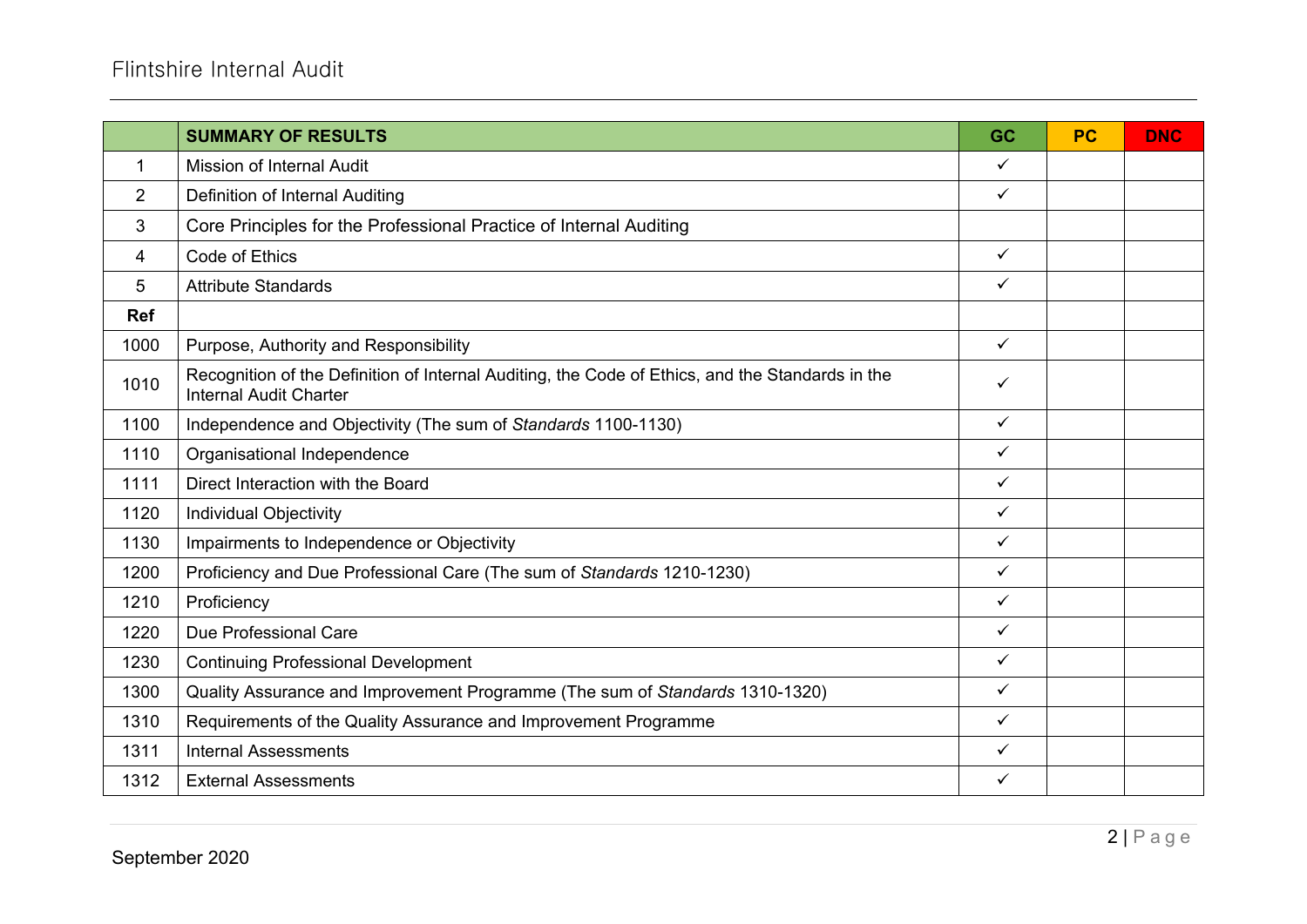| 1320 | Reporting on the Quality Assurance and Improvement Programme                                        | $\checkmark$ |           |            |
|------|-----------------------------------------------------------------------------------------------------|--------------|-----------|------------|
| 1321 | Use of Conforms with the International Standards for the Professional Practice of Internal Auditing | $\checkmark$ |           |            |
|      | <b>SUMMARY OF RESULTS</b>                                                                           | <b>GC</b>    | <b>PC</b> | <b>DNC</b> |
| 1322 | Disclosure of Non-conformance                                                                       | $\checkmark$ |           |            |
| 2000 | Managing the Internal Audit Activity (Sum total of Standards 2010 - 2060)                           | $\checkmark$ |           |            |
| 2010 | Planning                                                                                            | $\checkmark$ |           |            |
| 2020 | <b>Communication and Approval</b>                                                                   | $\checkmark$ |           |            |
| 2030 | Resource Management                                                                                 | $\checkmark$ |           |            |
| 2040 | <b>Policies and Procedures</b>                                                                      | $\checkmark$ |           |            |
| 2050 | Coordination                                                                                        | $\checkmark$ |           |            |
| 2060 | Reporting to Senior Management and the Board                                                        | $\checkmark$ |           |            |
| 2070 | External service Provider and Organisational Responsibility for Internal Audit                      | N/A          | N/A       | N/A        |
| 2100 | Nature of Work (Sum of Standards 2110 - 2130)                                                       | $\checkmark$ |           |            |
| 2110 | Governance                                                                                          | $\checkmark$ |           |            |
| 2120 | <b>Risk Management</b>                                                                              | $\checkmark$ |           |            |
| 2130 | Control                                                                                             | $\checkmark$ |           |            |
| 2200 | Engagement Planning (Sum of Standards 2201-2240)                                                    | $\checkmark$ |           |            |
| 2201 | <b>Planning Considerations</b>                                                                      | $\checkmark$ |           |            |
| 2210 | <b>Engagement Objectives</b>                                                                        | $\checkmark$ |           |            |
| 2220 | <b>Engagement Scope</b>                                                                             | $\checkmark$ |           |            |
| 2230 | <b>Engagement Resource Allocation</b>                                                               | $\checkmark$ |           |            |
| 2240 | <b>Engagement Work Programme</b>                                                                    | $\checkmark$ |           |            |
| 2300 | Performing the Engagement (The sum of Standards 2300-2340)                                          | $\checkmark$ |           |            |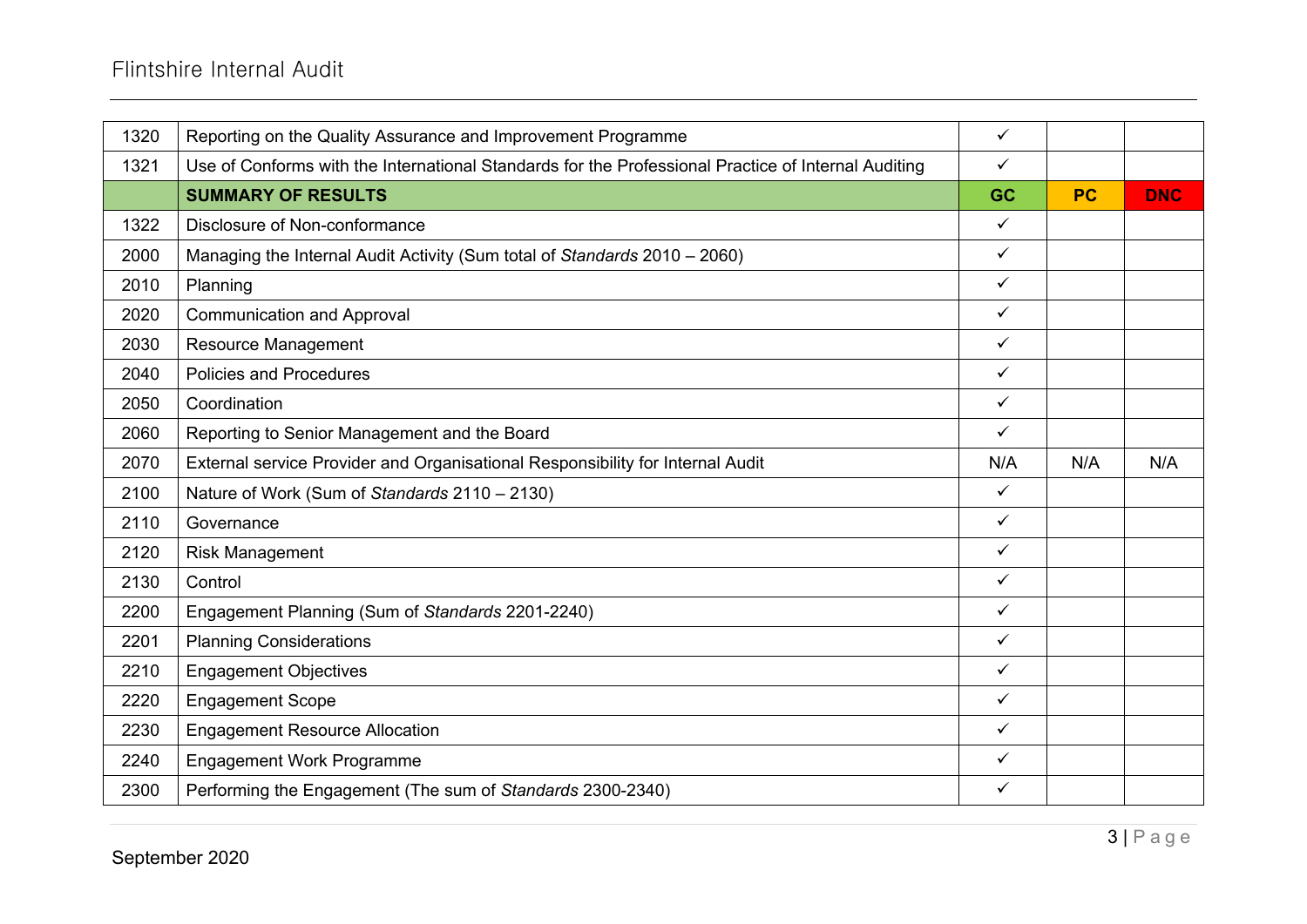| 2310 | Identifying Information                                                                                                   | $\checkmark$ |           |            |
|------|---------------------------------------------------------------------------------------------------------------------------|--------------|-----------|------------|
| 2320 | Analysis and Evaluation                                                                                                   | ✓            |           |            |
|      | <b>SUMMARY OF RESULTS</b>                                                                                                 | <b>GC</b>    | <b>PC</b> | <b>DNC</b> |
| 2240 | <b>Engagement Work Programme</b>                                                                                          | $\checkmark$ |           |            |
| 2300 | Performing the Engagement (The sum of Standards 2300-2340)                                                                | $\checkmark$ |           |            |
| 2310 | Identifying Information                                                                                                   | $\checkmark$ |           |            |
| 2320 | Analysis and Evaluation                                                                                                   | $\checkmark$ |           |            |
| 2330 | Documenting Information                                                                                                   | ✓            |           |            |
| 2340 | <b>Engagement Supervision</b>                                                                                             | $\checkmark$ |           |            |
| 2400 | Communicating Results (Sum of Standards 2410-2440)                                                                        | $\checkmark$ |           |            |
| 2410 | <b>Criteria for Communicating</b>                                                                                         | $\checkmark$ |           |            |
| 2420 | <b>Quality of Communications</b>                                                                                          | $\checkmark$ |           |            |
| 2421 | <b>Errors and Omissions</b>                                                                                               | $\checkmark$ |           |            |
| 2430 | Use of 'conducted in conformance with the International Standards for the Professional Practice of<br>Internal Auditing'. | ✓            |           |            |
| 2431 | Engagement Disclosure of Non-conformance                                                                                  | N/A          | N/A       | N/A        |
| 2440 | <b>Disseminating Results</b>                                                                                              | $\checkmark$ |           |            |
| 2450 | <b>Overall Opinions</b>                                                                                                   | $\checkmark$ |           |            |
| 2500 | <b>Monitoring Progress</b>                                                                                                | ✓            |           |            |
| 2600 | Resolution of Senior Managements Acceptance of Risks                                                                      | $\checkmark$ |           |            |
|      | <b>OVERALL CONCLUSION - CONFORMANCE WITH PSIAS</b>                                                                        | $\checkmark$ |           |            |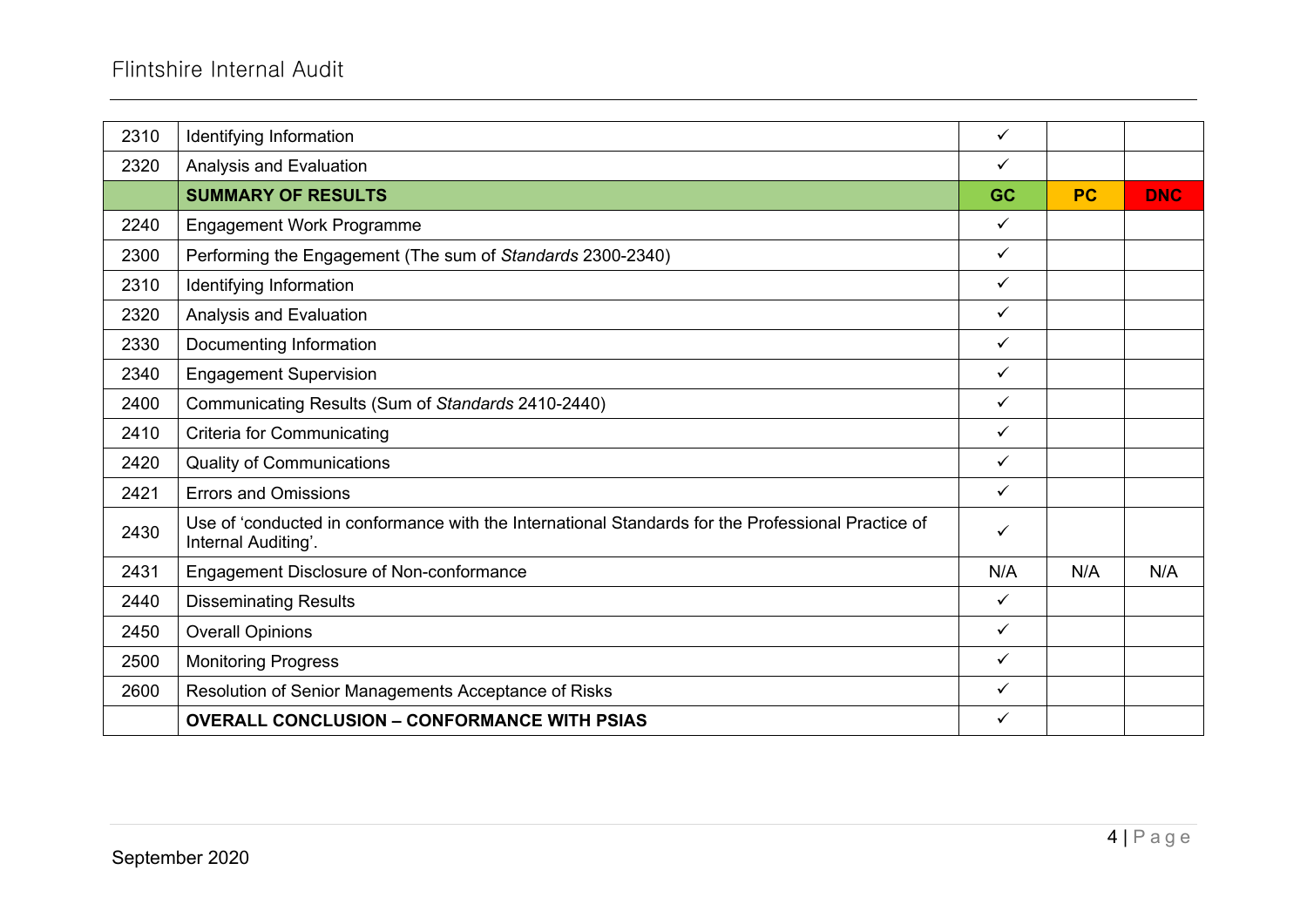| <b>Ref</b>              | <b>Conformance with the Standard</b>                                                                                                                                                                                                                                                                                                                                                                          | <b>GC</b>    | <b>PC</b> | <b>DNC</b> | <b>Evidence</b>                                                                                                                                                                                                                                                                                                                                   |
|-------------------------|---------------------------------------------------------------------------------------------------------------------------------------------------------------------------------------------------------------------------------------------------------------------------------------------------------------------------------------------------------------------------------------------------------------|--------------|-----------|------------|---------------------------------------------------------------------------------------------------------------------------------------------------------------------------------------------------------------------------------------------------------------------------------------------------------------------------------------------------|
| $\mathbf{1}$            | <b>Mission of Internal Audit</b>                                                                                                                                                                                                                                                                                                                                                                              |              |           |            |                                                                                                                                                                                                                                                                                                                                                   |
|                         | Based on your review of conformance with other requirements of the<br>Public Sector Internal Audit Standards (PSIAS) and Local Government<br>Application Note (LGAN), does the internal audit activity aspire to<br>accomplish the Mission of Internal Audit as set out in the PSIAS? To<br>enhance and protect organisational value by providing risk-based and<br>objective assurance, advice and insight.  | ✓            |           |            | In accordance with the mission statement set<br>out in the PSIAS our work aims to provide<br>organisational value to the Council whilst<br>understanding its objectives we can provide a<br>risk based approach to our work and deliver<br>value for money for the Council.                                                                       |
|                         | <b>Mission of Internal Audit</b>                                                                                                                                                                                                                                                                                                                                                                              | $\checkmark$ |           |            |                                                                                                                                                                                                                                                                                                                                                   |
| $\vert$ 2               | <b>Definition of Internal Auditing</b>                                                                                                                                                                                                                                                                                                                                                                        |              |           |            |                                                                                                                                                                                                                                                                                                                                                   |
|                         | Using evidence gained from assessing conformance with other<br>Standards, is the internal audit activity:<br>a) Independent?<br>b) Objective?                                                                                                                                                                                                                                                                 | ✓<br>✓       |           |            | See questions and answers below<br>Charter updated during 2018/19 to reflect the<br>actions within the QAIP.                                                                                                                                                                                                                                      |
|                         | Using evidence gained from assessing conformance with other<br>Standards, does the internal audit activity use a systematic and<br>disciplined approach to evaluate and improve the effectiveness of risk<br>management, control and governance processes within the<br>organisation?                                                                                                                         | $\checkmark$ |           |            | See questions and answers below<br>Prioritisation of work through risk based<br>approach and action tracking. Furthermore the<br>work we undertake provides insight, is<br>proactive and future focused.                                                                                                                                          |
|                         | <b>Definition of Internal Audit Conclusion</b>                                                                                                                                                                                                                                                                                                                                                                | $\checkmark$ |           |            |                                                                                                                                                                                                                                                                                                                                                   |
| $\overline{\mathbf{3}}$ | <b>Core Principles for the Professional Practice of Internal Auditing</b>                                                                                                                                                                                                                                                                                                                                     |              |           |            |                                                                                                                                                                                                                                                                                                                                                   |
|                         | Using the evidence gained from assessing conformance with other<br>Standards, does the internal audit activity demonstrate the core<br>principles in its practice:<br>• Demonstrates integrity.<br>Demonstrates competence and due professional care.<br>$\bullet$<br>• Is objective and free from undue influence (independent).<br>• Aligns with the strategies, objectives, and risks of the organisation. | ✓            |           |            | See questions and answers below<br>As professional officers delivering a service to<br>the Council, it is an essential that the core<br>principles are followed at all times. This is<br>monitored and evaluated through the planning<br>process, quality assurance reviews and regular<br>supervision and competency based appraisal<br>process. |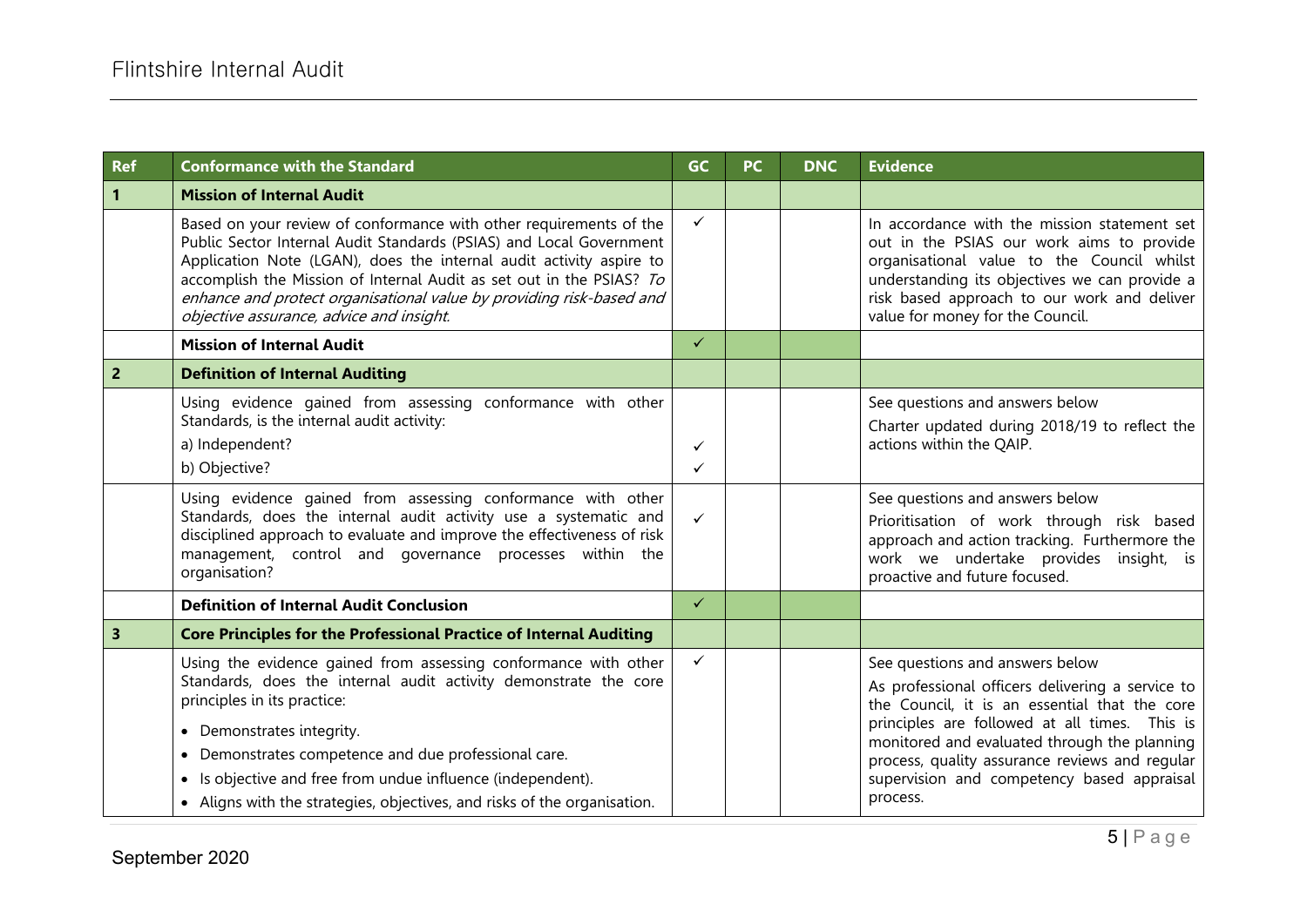# Flintshire Internal Audit

| <b>Ref</b>              | <b>Conformance with the Standard</b>                                                                                                                                                                                                                                                                                                                                                                                                                                                                                                                                                                                                                                                                                                                                                                                                                                                                                   | <b>GC</b>                                                                    | <b>PC</b> | <b>DNC</b> | <b>Evidence</b>                                                                                                                                                                                                                                                                                                                                                                                                                                                                                                                  |
|-------------------------|------------------------------------------------------------------------------------------------------------------------------------------------------------------------------------------------------------------------------------------------------------------------------------------------------------------------------------------------------------------------------------------------------------------------------------------------------------------------------------------------------------------------------------------------------------------------------------------------------------------------------------------------------------------------------------------------------------------------------------------------------------------------------------------------------------------------------------------------------------------------------------------------------------------------|------------------------------------------------------------------------------|-----------|------------|----------------------------------------------------------------------------------------------------------------------------------------------------------------------------------------------------------------------------------------------------------------------------------------------------------------------------------------------------------------------------------------------------------------------------------------------------------------------------------------------------------------------------------|
| $\overline{\mathbf{4}}$ | • Is appropriately positioned and adequately resourced.<br>• Demonstrates quality and continuous improvement.<br>• Communicates effectively.<br>• Provides risk-based assurance.<br>Is insightful, proactive, and future-focused.<br>• Promotes organisational improvement.<br>Core Principles for the Professional Practice of Internal Auditing<br><b>Code of Ethics</b><br>Integrity<br>Using evidence gained from assessing conformance with other<br>Standards, do internal auditors:<br>a) Perform their work with honesty, diligence and responsibility?<br>b) Observe the law and make disclosures expected by the law and the<br>profession?<br>c) Not knowingly partake in any illegal activity nor engage in acts that<br>are discreditable to the profession of internal auditing or to the<br>organisation?<br>d) Respect and contribute to the legitimate and ethical objectives of<br>the organisation? | $\checkmark$<br>$\checkmark$<br>$\checkmark$<br>$\checkmark$<br>$\checkmark$ |           |            | See questions and answers below.<br>As professional officers, each internal auditor is<br>expected to perform their duties in accordance<br>with the CIIA's code of ethics, as well as<br>Flintshire County Council code of conduct.<br>The CIIAs code of Ethics has been adopted for<br>all and included within the Audit Manual and<br>Charter. Anyone delivering internal audit work<br>for FCC must comply with the PSIAS Code of<br>Ethics. The PSIAS also require that if an<br>individual internal auditor is a member of |
|                         | <b>Objectivity</b><br>Using evidence gained from assessing conformance with other<br>Standards, do internal auditors display objectivity by not:<br>a) Taking part in any activity or relationship that may impair or be<br>presumed to impair their unbiased assessment?<br>b) Accepting anything that may impair or be presumed to impair their<br>professional judgement?                                                                                                                                                                                                                                                                                                                                                                                                                                                                                                                                           | $\checkmark$<br>$\checkmark$                                                 |           |            | another professional body then he or she must<br>also comply with the relevant requirements of<br>that body.<br>See questions and answers below<br>All members of the team complete an annual<br>declaration<br>of<br>interest<br>(Independence<br>Certificate)<br>(last<br>updated<br>August 2019)<br>compliance with Flintshire County Council's<br>Code of Conduct. In additional to this, the<br>service is also part of a Corporate pilot for                                                                               |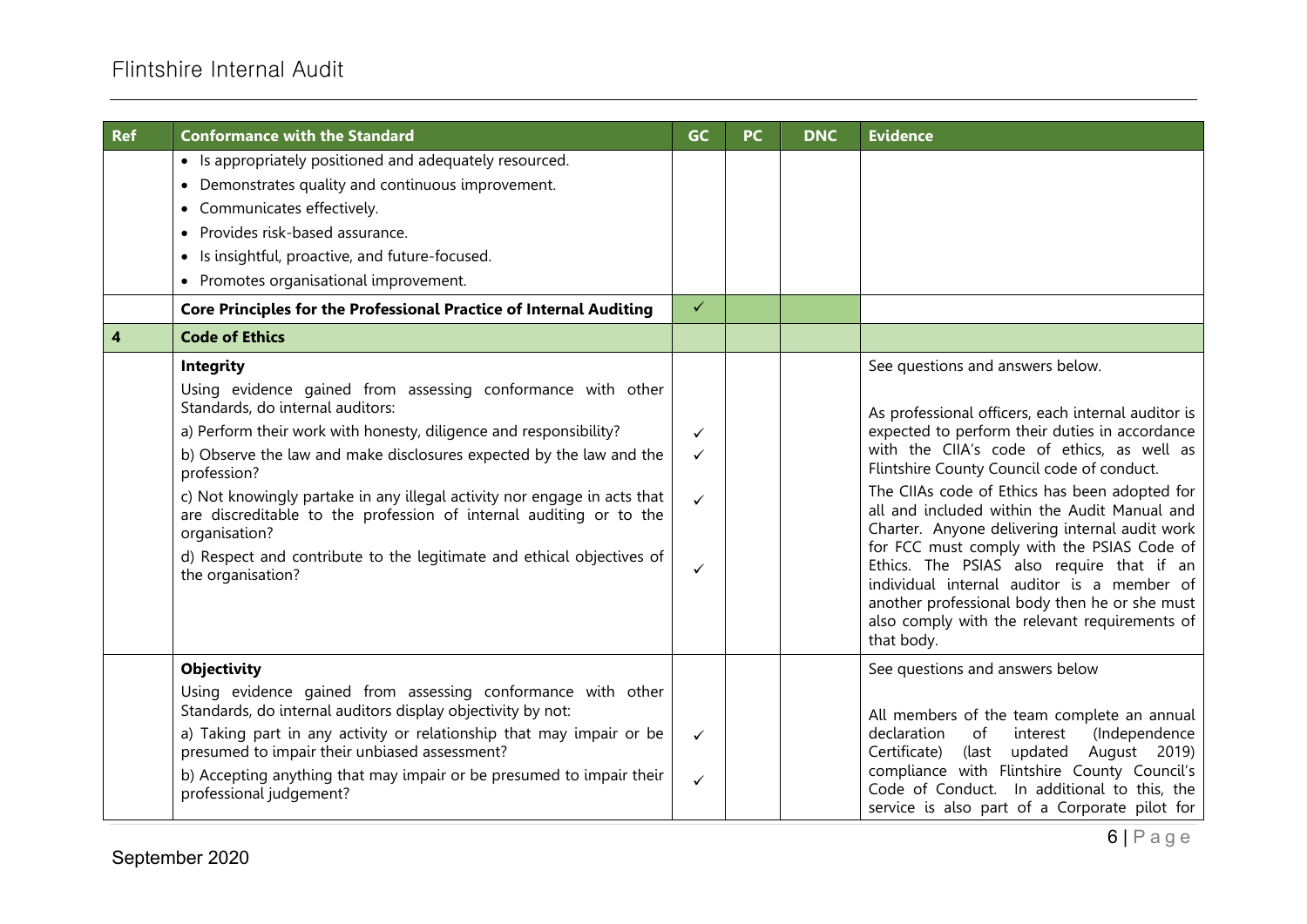| <b>Ref</b> | <b>Conformance with the Standard</b>                                                                                                                                                                                                                                                                                                                                                                                                                       | GC                           | <b>PC</b> | <b>DNC</b> | <b>Evidence</b>                                                                                                                                                                                                                                                                                                                                                                                                                                                                   |
|------------|------------------------------------------------------------------------------------------------------------------------------------------------------------------------------------------------------------------------------------------------------------------------------------------------------------------------------------------------------------------------------------------------------------------------------------------------------------|------------------------------|-----------|------------|-----------------------------------------------------------------------------------------------------------------------------------------------------------------------------------------------------------------------------------------------------------------------------------------------------------------------------------------------------------------------------------------------------------------------------------------------------------------------------------|
|            | c) Disclosing all material facts known to them that, if not disclosed,<br>may distort the reporting of activities under review?                                                                                                                                                                                                                                                                                                                            | $\checkmark$                 |           |            | monitoring declarations of interests and any<br>gifts and hospitality received.<br>This was last<br>updated in August 2019.                                                                                                                                                                                                                                                                                                                                                       |
|            | Confidentiality<br>Using evidence gained from assessing conformance with other<br>Standards, do internal auditors display objectivity by:<br>a) Acting prudently when using information acquired in the course of<br>their duties and protecting that information?<br>b) Not using information for any personal gain or in any manner that<br>would be contrary to the law or detrimental to the legitimate and<br>ethical objectives of the organisation? | $\checkmark$<br>$\checkmark$ |           |            | See questions and answers below.<br>All work is undertaken in a confidential<br>manner. All documentation is held securely<br>with retention policies in place. Laptops all<br>encrypted. The IA door has a secure key pad<br>and swipe access.<br>As professional officers, each internal auditor is<br>expected to perform their duties in accordance<br>with the adopted CIIA's code of ethics. The<br>Code of Ethics is included within the Audit<br>Manual and Audit Charter |
|            | Competency<br>Using evidence gained from assessing conformance with other<br>Standards, do internal auditors display objectivity by:<br>a) Only carrying out services for which they have the necessary<br>knowledge, skills and experience?<br>b) Performing services in accordance with the PSIAS?<br>c) Continually improving their proficiency and effectiveness and<br>quality of their services, for example through CPD schemes?                    | ✓<br>$\checkmark$<br>✓       |           |            | See questions below.<br>Regular training in services to be audited.<br>Expertise developed over time in complex<br>areas and assigned to those areas.<br>Training plans based on appraisals,<br>now<br>based.<br>Development<br>Plan<br>competency<br>compiled from latest appraisals and training<br>provided.<br>Qualified Certified Internal Auditors also have<br>to undertake mandatory 30 hours CPE per year.                                                               |
|            | Do internal auditors have regard to the Standards in Public Life's -<br>The Seven Principles of Public Life?                                                                                                                                                                                                                                                                                                                                               | $\checkmark$                 |           |            | As started within the Audit Manual: Internal<br>auditors who work in the public sector must<br>have regard to the Committee on Standards of                                                                                                                                                                                                                                                                                                                                       |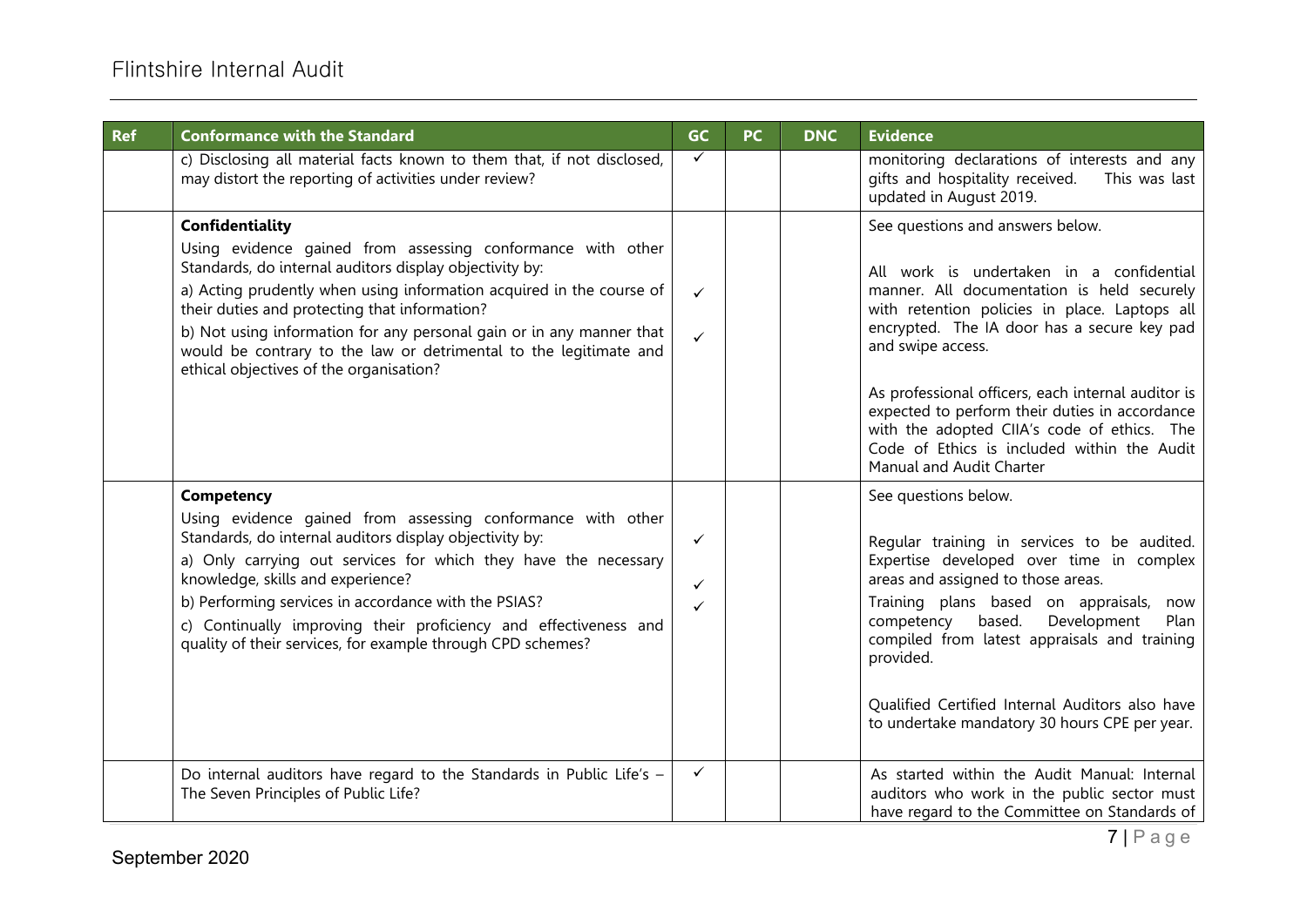| <b>Ref</b>  | <b>Conformance with the Standard</b>                                                                                                                                                                                                                          | <b>GC</b>    | <b>PC</b> | <b>DNC</b> | <b>Evidence</b>                                                                                                                                                                                                                                                                                                                                                                                          |
|-------------|---------------------------------------------------------------------------------------------------------------------------------------------------------------------------------------------------------------------------------------------------------------|--------------|-----------|------------|----------------------------------------------------------------------------------------------------------------------------------------------------------------------------------------------------------------------------------------------------------------------------------------------------------------------------------------------------------------------------------------------------------|
|             |                                                                                                                                                                                                                                                               |              |           |            | Public Life's Seven Principles of Public Life:<br>Selflessness;<br>Integrity;<br>Objectivity;<br>Accountability;<br>Openness;<br>Honesty; and<br>Leadership.<br>Anyone delivering internal audit work for FCC<br>must comply with the PSIAS Code of Ethics.<br>This includes being aware and flagging any<br>potential conflicts of interest, including friends<br>or family who may be employed by FCC. |
|             | <b>Code of Ethics Conclusion</b>                                                                                                                                                                                                                              | $\checkmark$ |           |            |                                                                                                                                                                                                                                                                                                                                                                                                          |
|             | <b>Standards</b>                                                                                                                                                                                                                                              |              |           |            |                                                                                                                                                                                                                                                                                                                                                                                                          |
| 5           | <b>Attribute Standards</b>                                                                                                                                                                                                                                    |              |           |            |                                                                                                                                                                                                                                                                                                                                                                                                          |
| 5.1         | 1000 Purpose, Authority and Responsibility                                                                                                                                                                                                                    |              |           |            |                                                                                                                                                                                                                                                                                                                                                                                                          |
|             | Does the internal audit charter include a formal definition of:<br>a) the purpose<br>b) the authority, and<br>c) the responsibility<br>of the internal audit activity consistent with the Public Sector Internal<br>Audit Standards (PSIAS)?                  | ✓<br>✓<br>✓  |           |            | Internal Audit Charter includes the<br>The<br>responsibilities, independence, role and rights<br>of access. It is part of the Constitution. These<br>are also included in the Council's Financial<br>Regulations.                                                                                                                                                                                        |
| <b>LGAN</b> | Does the internal audit charter define the terms 'board' and 'senior<br>management', for the purposes of the internal audit activity?<br>Note that it is expected that the audit committee will fulfil the role of<br>the board in the majority of instances. | $\checkmark$ |           |            | Sets out each of the functions of the board and<br>where it lies.<br>The Charter is currently being update to define<br>the term 'senior manager' and includes<br>reference to auditing third parties (Aura and<br>NEWydd), addressing the QAIP action. The                                                                                                                                              |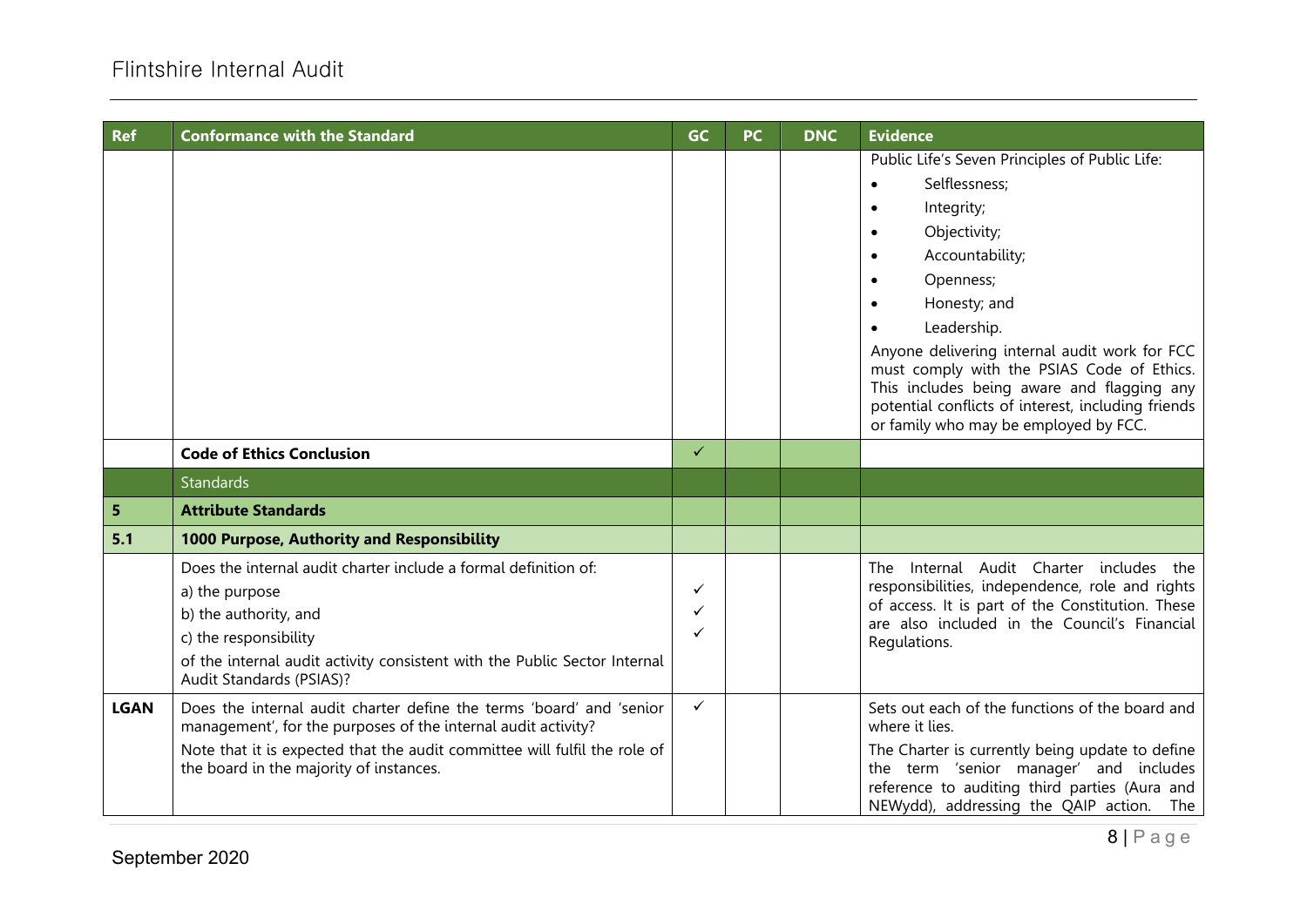| <b>Ref</b>                 | <b>Conformance with the Standard</b>                                                                                                                                                                                                                                                                                                                                                                                                                                                                                                                      | <b>GC</b>                                         | <b>PC</b> | <b>DNC</b> | <b>Evidence</b>                                                                                                                                                                                                                                                                                                    |
|----------------------------|-----------------------------------------------------------------------------------------------------------------------------------------------------------------------------------------------------------------------------------------------------------------------------------------------------------------------------------------------------------------------------------------------------------------------------------------------------------------------------------------------------------------------------------------------------------|---------------------------------------------------|-----------|------------|--------------------------------------------------------------------------------------------------------------------------------------------------------------------------------------------------------------------------------------------------------------------------------------------------------------------|
|                            |                                                                                                                                                                                                                                                                                                                                                                                                                                                                                                                                                           |                                                   |           |            | revised Charter will be presented to Audit<br>Committee for approval in June 2019.                                                                                                                                                                                                                                 |
| <b>LGAN</b><br><b>LGAN</b> | Does the internal audit charter also:<br>a) Set out the internal audit activity's position within the organisation?<br>b) Establish the CAE's functional reporting relationship with the<br>board?<br>c) Establish the accountability, reporting line and relationship between<br>the CAE and those to whom the CAE may report administratively?<br>d) Establish the responsibility of the board and also the role of the<br>statutory officers (such as the CFO, the monitoring officer and the<br>head of paid service) with regards to internal audit? | $\checkmark$<br>$\checkmark$<br>✓<br>$\checkmark$ |           |            | a/b) The Charter includes sections on the Role<br>and Scope of IA, Independence and Authority,<br>Audit Responsibility, Resources, Training,<br>Reporting and Performance Reporting.<br>It includes the reporting relationships of the<br>Internal Audit Manager to statutory officers and<br>the Audit Committee. |
|                            | e) Establish internal audit's right of access to all records, assets,<br>personnel and premises and its authority to obtain such information<br>and explanations as it considers necessary to fulfil its responsibilities?                                                                                                                                                                                                                                                                                                                                | $\checkmark$                                      |           |            | Unrestricted access to all activities, functions,<br>records and property.                                                                                                                                                                                                                                         |
| <b>LGAN</b><br><b>LGAN</b> | f) Define the scope of internal audit activities?<br>g) Recognise that internal audit's remit extends to the entire control<br>environment of the organisation?                                                                                                                                                                                                                                                                                                                                                                                           | ✓<br>✓                                            |           |            | The right to require information from officers.<br>The contribution is in place through all audit                                                                                                                                                                                                                  |
| <b>LGAN</b>                | h) Identify internal audit's contribution to the review of effectiveness<br>of the control environment, as set out in the Accounts and Audit<br>(England) Regulations 2011?                                                                                                                                                                                                                                                                                                                                                                               | $\checkmark$                                      |           |            | work and the Internal Manager's being a<br>member of the Corporate Governance Working<br>Group.                                                                                                                                                                                                                    |
| <b>LGAN</b>                | i) Establish the organisational independence of internal audit?<br>j) Cover the arrangements for appropriate resourcing?<br>k) Define the role of internal audit in any fraud-related work?<br>I) Set out the existing arrangements within the organisation's anti-<br>fraud and anti-corruption policies, to be notified of all suspected or<br>detected fraud, corruption or impropriety?                                                                                                                                                               | ✓<br>✓<br>✓<br>✓                                  |           |            | Responsible for investigating potential fraud<br>and irregularity.                                                                                                                                                                                                                                                 |
|                            | m) Include arrangements for avoiding conflicts of interest if internal<br>audit undertakes non-audit activities?<br>n) Define the nature of assurance services provided to the<br>organisation, as well as assurances provided to parties external to the<br>organisation?                                                                                                                                                                                                                                                                                | ✓<br>$\checkmark$                                 |           |            | The Audit Charter has been updated to include<br>the new work with Aura / NEWydd. The revised<br>Audit Charter was presented to Audit<br>Committee in June 2019.                                                                                                                                                   |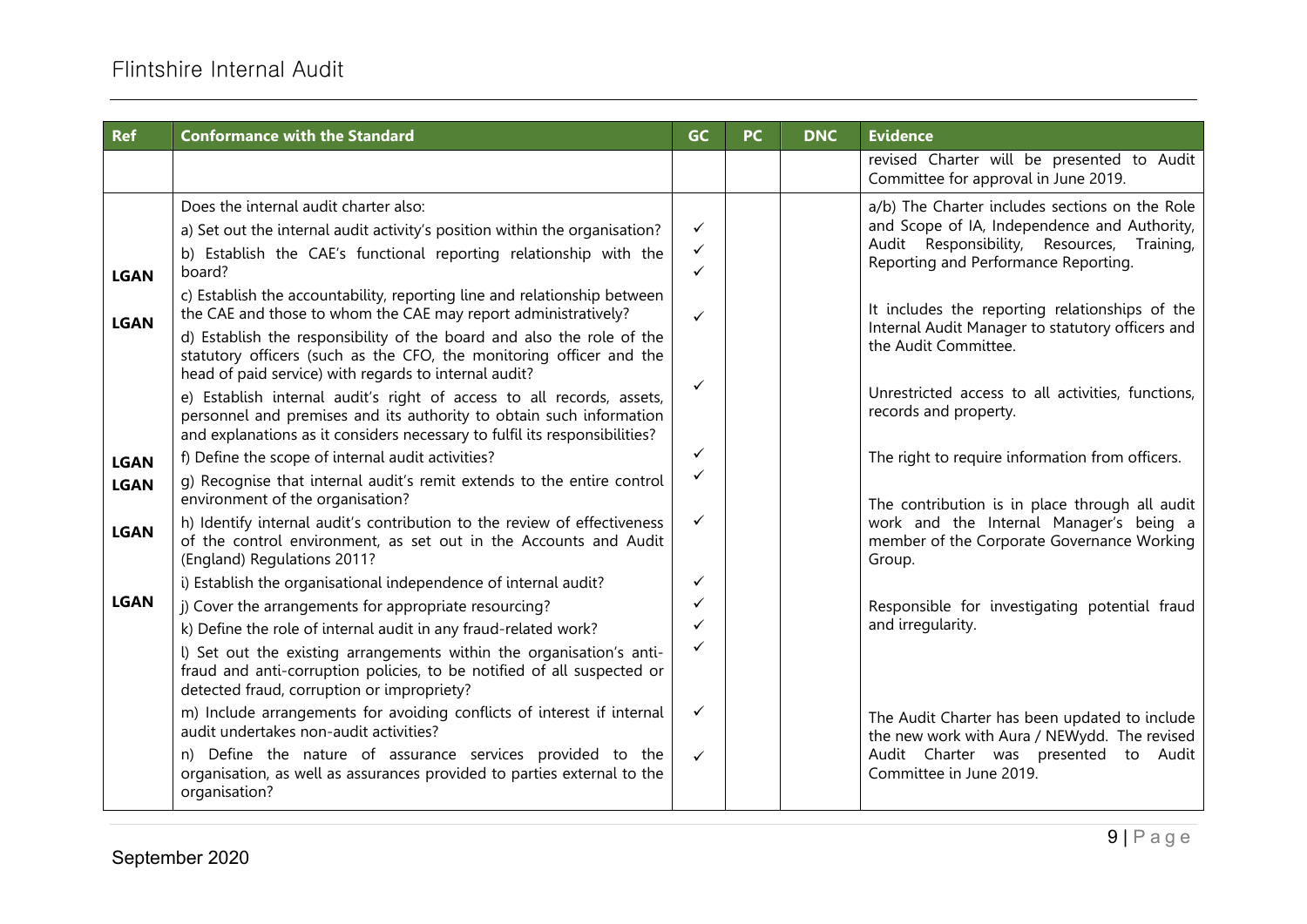| <b>Ref</b> | <b>Conformance with the Standard</b>                                                                                                                                    | GC           | <b>PC</b> | <b>DNC</b> | <b>Evidence</b>                                                                                                                                                                                                                                                                                                                                                                                             |
|------------|-------------------------------------------------------------------------------------------------------------------------------------------------------------------------|--------------|-----------|------------|-------------------------------------------------------------------------------------------------------------------------------------------------------------------------------------------------------------------------------------------------------------------------------------------------------------------------------------------------------------------------------------------------------------|
|            | o) Define the nature of consulting services?<br>p) Recognise the mandatory nature of the PSIAS?                                                                         | ✓<br>✓       |           |            | PSIAS recognised within the scope.                                                                                                                                                                                                                                                                                                                                                                          |
|            | Does the chief audit executive (CAE) periodically review the internal<br>audit charter and present it to senior management and the board for<br>approval?               | ✓            |           |            | The Charter was last reviewed and updated Feb<br>2019. It was presented to Audit Committee in<br>June 2019 for approval.                                                                                                                                                                                                                                                                                    |
|            | Does the CAE attend audit committee meetings?                                                                                                                           | $\checkmark$ |           |            | Attendance at all meetings.                                                                                                                                                                                                                                                                                                                                                                                 |
|            | Does the CAE contribute to audit committee agendas?                                                                                                                     | ✓            |           |            | Produces the Forward Work Programme and<br>Actions Carried Forward. Both of which form<br>the basis of the agenda.                                                                                                                                                                                                                                                                                          |
|            | <b>1000 Conclusion</b>                                                                                                                                                  | $\checkmark$ |           |            |                                                                                                                                                                                                                                                                                                                                                                                                             |
| 5.2        | 1100 Independence and Objectivity                                                                                                                                       |              |           |            |                                                                                                                                                                                                                                                                                                                                                                                                             |
|            | Does the CAE have direct and unrestricted access to senior<br>management and the board?                                                                                 | $\checkmark$ |           |            | The Internal Audit Manager reports functionally<br>to the Audit Committee and Administratively to<br>the Chief Officer Governance.<br>Bi monthly<br>meeting are held with the Chief Executive and<br>quarterly with Chief Officers.<br>She can contact the s151 Officer, any Chief<br>Officer or the Chief Officer Team as a whole at<br>any time, and also can contact the Audit<br>Committee at any time. |
|            | Does the CAE have free and unfettered access to, as well as<br>communicate effectively with, the chief executive or equivalent and<br>the chair of the audit committee? | $\checkmark$ |           |            | The Internal Audit Manager can contact Chief<br>Executive and Chair of Audit at any time.                                                                                                                                                                                                                                                                                                                   |
|            | Are threats to objectivity identified and managed at the following<br>levels:<br>a) Individual auditor?<br>b) Engagement?                                               | ✓<br>✓       |           |            | Auditors identify any conflict and report them<br>to audit management.<br>All other levels included in the Charter and                                                                                                                                                                                                                                                                                      |
|            | c) Functional?                                                                                                                                                          | ✓            |           |            | Constitution.                                                                                                                                                                                                                                                                                                                                                                                               |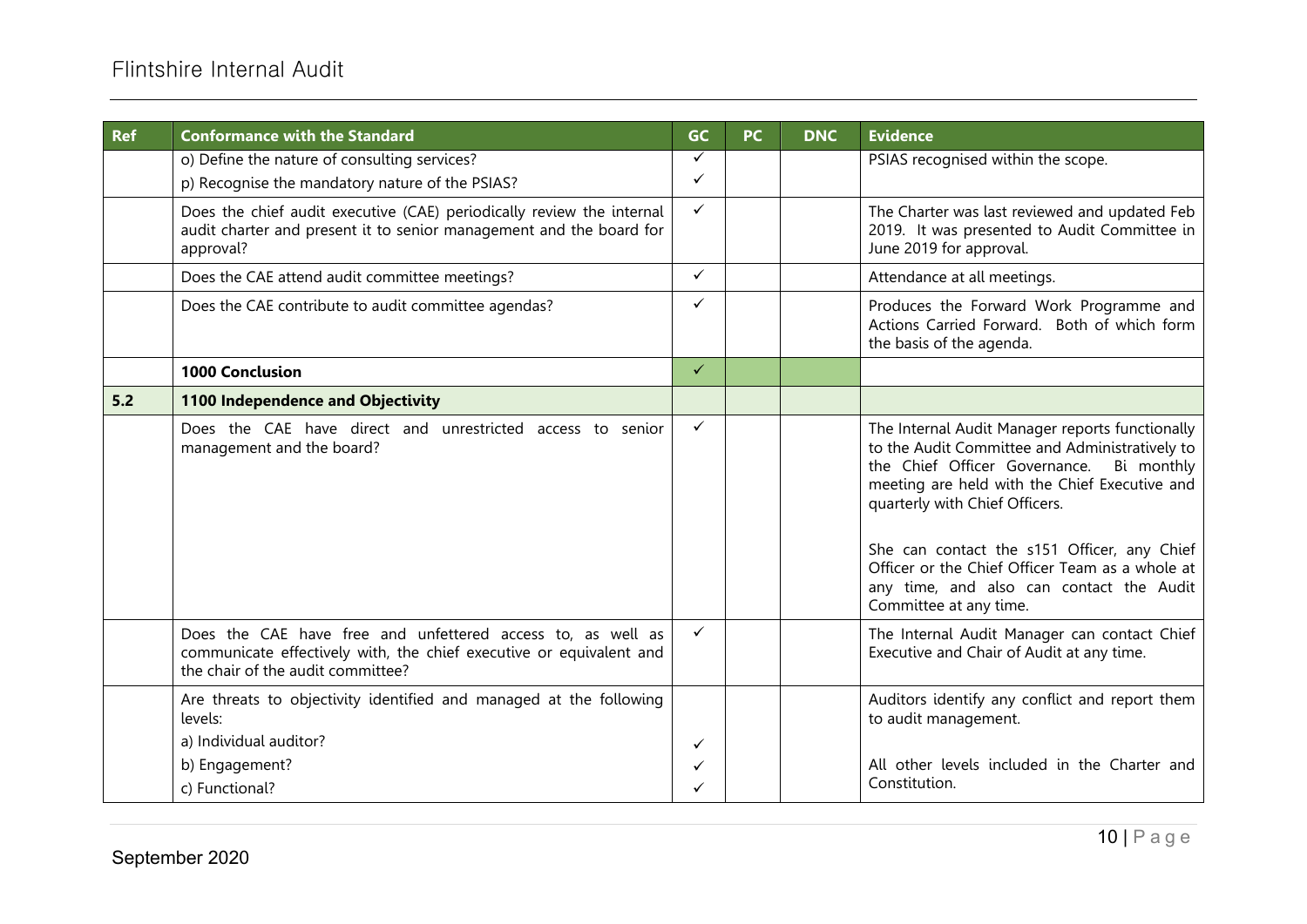| <b>Ref</b>  | <b>Conformance with the Standard</b>                                                                                                                                                                                                                                                                                                                                                                                                                                                   | GC                    | <b>PC</b> | <b>DNC</b> | <b>Evidence</b>                                                                                                                                                                                                         |
|-------------|----------------------------------------------------------------------------------------------------------------------------------------------------------------------------------------------------------------------------------------------------------------------------------------------------------------------------------------------------------------------------------------------------------------------------------------------------------------------------------------|-----------------------|-----------|------------|-------------------------------------------------------------------------------------------------------------------------------------------------------------------------------------------------------------------------|
|             | d) Organisation?                                                                                                                                                                                                                                                                                                                                                                                                                                                                       | $\checkmark$          |           |            |                                                                                                                                                                                                                         |
|             | <b>1100 Conclusion</b>                                                                                                                                                                                                                                                                                                                                                                                                                                                                 | $\checkmark$          |           |            |                                                                                                                                                                                                                         |
|             | 1110 organisational Independence                                                                                                                                                                                                                                                                                                                                                                                                                                                       |                       |           |            |                                                                                                                                                                                                                         |
|             | Does the CAE report to an organisational level equal or higher than<br>the corporate management team?                                                                                                                                                                                                                                                                                                                                                                                  | $\checkmark$          |           |            | See above - Internal Audit Manager reports to<br>the Chief Officer Governance.                                                                                                                                          |
| <b>LGAN</b> | Does the CAE report to a level within the organisation that allows the<br>internal audit activity to fulfil its responsibilities?                                                                                                                                                                                                                                                                                                                                                      | $\checkmark$          |           |            | See above - Internal Audit Manager reports to<br>the Chief Officer Governance.                                                                                                                                          |
| <b>LGAN</b> | Have reporting and management arrangements been put in place that<br>preserve the CAE's independence and objectivity?<br>This is of particular importance when the CAE is line managed by<br>another officer of the authority.                                                                                                                                                                                                                                                         | ✓                     |           |            | See above - Internal Audit Manager reports to<br>the Chief Officer Governance and the Audit<br>Committee and can contact the Chief Executive<br>at any time.                                                            |
| <b>LGAN</b> | Does the CAE's position in the management structure:<br>a) Reflect the influence he or she has on the control environment?<br>b) Provide the CAE with sufficient status to ensure that audit plans,<br>reports and action plans are discussed effectively with the board?<br>c) Ensure that he or she is sufficiently senior and independent to be<br>able to provide credibly constructive challenge to senior<br>management?                                                         | ✓<br>✓<br>✓           |           |            | Internal Audit Manager is a member of the<br>Governance Management Team. Audit plans<br>are agreed with COT and Audit Committee.<br>Audit Reports, including action plans, are<br>issued to the relevant Chief Officer. |
|             | Does the CAE confirm to the board, at least annually, that the internal<br>audit activity is organisationally independent?<br>The following examples can be used by the CAE when assessing the<br>organisational independence of the internal audit activity:<br>The board:<br>a) approves the internal audit charter<br>b) approves the risk-based audit plan<br>c) approves the internal audit budget and resource plan<br>d) receives communications from the CAE on the activity's | ✓<br>✓<br>✓<br>✓<br>✓ |           |            | Within the Annual Report. Also in annual<br>meeting with the AC.<br><b>Audit Committee</b><br>Chief Officer Team and Audit Committee.<br><b>Chief Officer Governance</b><br><b>Audit Committee</b>                      |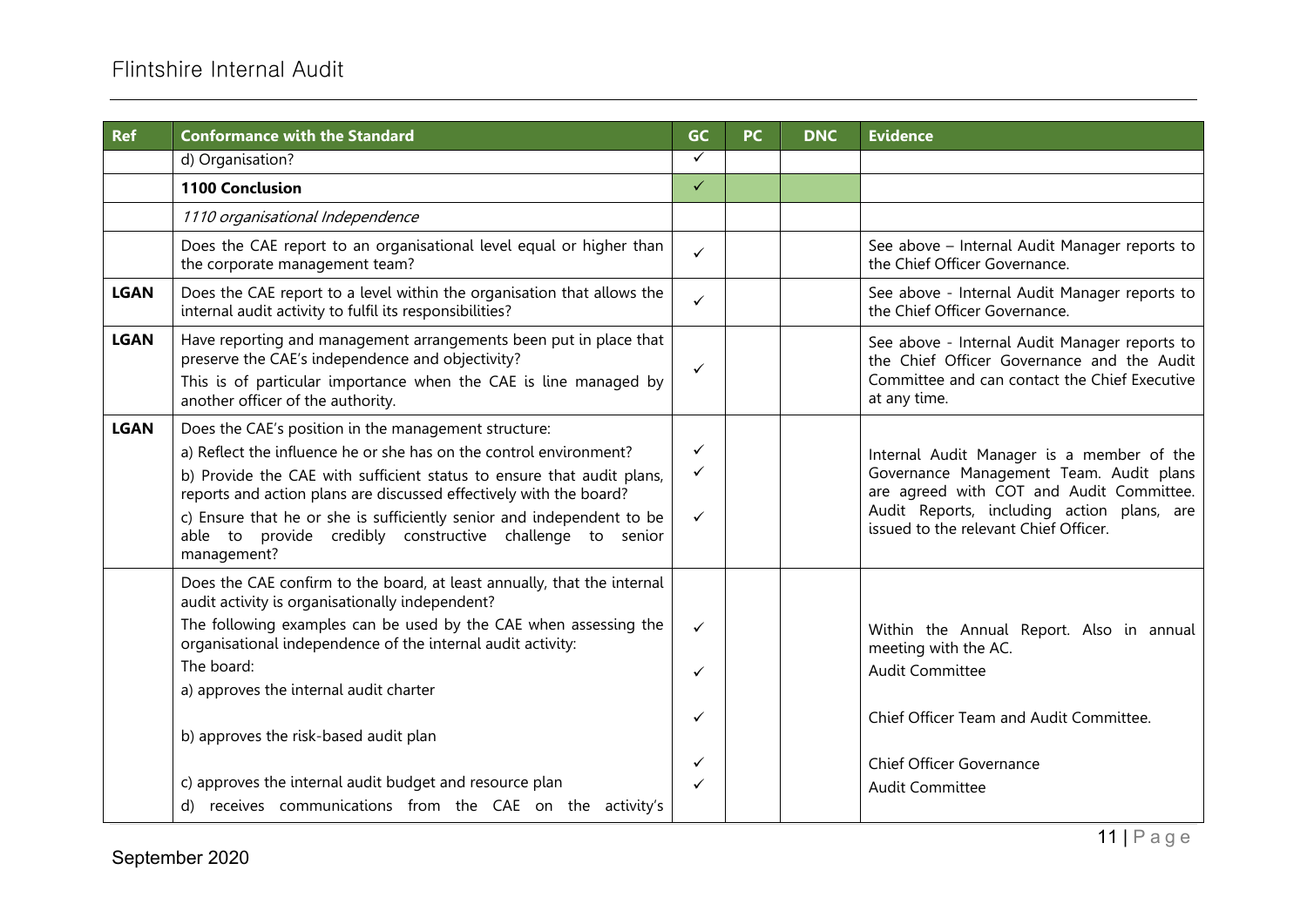| <b>Ref</b> | <b>Conformance with the Standard</b>                                                                                                                                                                                                                                 | <b>GC</b>    | <b>PC</b>    | <b>DNC</b> | <b>Evidence</b>                                                                                                                                                                                                                                                                                                                                                                                                                                            |
|------------|----------------------------------------------------------------------------------------------------------------------------------------------------------------------------------------------------------------------------------------------------------------------|--------------|--------------|------------|------------------------------------------------------------------------------------------------------------------------------------------------------------------------------------------------------------------------------------------------------------------------------------------------------------------------------------------------------------------------------------------------------------------------------------------------------------|
|            | performance<br>(in relation to the plan, for example)<br>e) approves decisions relating to the appointment and removal of the<br>CAE<br>f) seeks reassurance from management and the CAE as to whether<br>there are any inappropriate scope or resource limitations. | ✓<br>✓       |              |            | Chief Officer Governance / Chief Executive /<br><b>Chair of Audit Committee</b><br><b>Audit Committee</b>                                                                                                                                                                                                                                                                                                                                                  |
|            | Does the chief executive or equivalent undertake, Countersign,<br>contribute feedback to or review the performance appraisal of the<br>CAE?                                                                                                                          | $\checkmark$ |              |            | The Chief Officer, Governance, seeks feedback<br>from the Chief Executive prior to the appraisal<br>of the Internal Audit Manager. Next due May<br>2020.                                                                                                                                                                                                                                                                                                   |
|            | Is feedback sought from the chair of the audit committee for the<br>CAE's performance appraisal?                                                                                                                                                                     |              | $\checkmark$ |            | The current procedure has been deemed<br>sufficient given the Chief Officer Governance<br>and the Chief Executive attend each Audit<br>Committee meeting. Direct contact is also in<br>place between the Internal Audit Manager with<br>the Chief Officer, Governance, the Chief<br>Executive and the Chair and Vice Chair of the<br>Audit Committee. Any performance issues<br>would be addressed immediately rather than<br>wait for a formal appraisal. |
|            | 1110 Conclusion                                                                                                                                                                                                                                                      | $\checkmark$ |              |            |                                                                                                                                                                                                                                                                                                                                                                                                                                                            |
|            | 1111 Direct Interaction with the Board                                                                                                                                                                                                                               |              |              |            |                                                                                                                                                                                                                                                                                                                                                                                                                                                            |
|            | Does the CAE communicate and interact directly with the board?                                                                                                                                                                                                       | $\checkmark$ |              |            | Reports to each Audit Committee meeting.<br>Private meeting takes place annually. If<br>necessary, Internal Audit Manager can meet<br>with the Committee or Chair at any time.                                                                                                                                                                                                                                                                             |
|            | 1111 Conclusion                                                                                                                                                                                                                                                      | $\checkmark$ |              |            |                                                                                                                                                                                                                                                                                                                                                                                                                                                            |
|            | 1120 Individual Objectivity                                                                                                                                                                                                                                          |              |              |            |                                                                                                                                                                                                                                                                                                                                                                                                                                                            |
|            | Do internal auditors have an impartial, unbiased attitude?                                                                                                                                                                                                           | $\checkmark$ |              |            |                                                                                                                                                                                                                                                                                                                                                                                                                                                            |
|            | Do internal auditors avoid any conflict of interest, whether apparent                                                                                                                                                                                                | $\checkmark$ |              |            | Auditors complete annual declaration (Auditor                                                                                                                                                                                                                                                                                                                                                                                                              |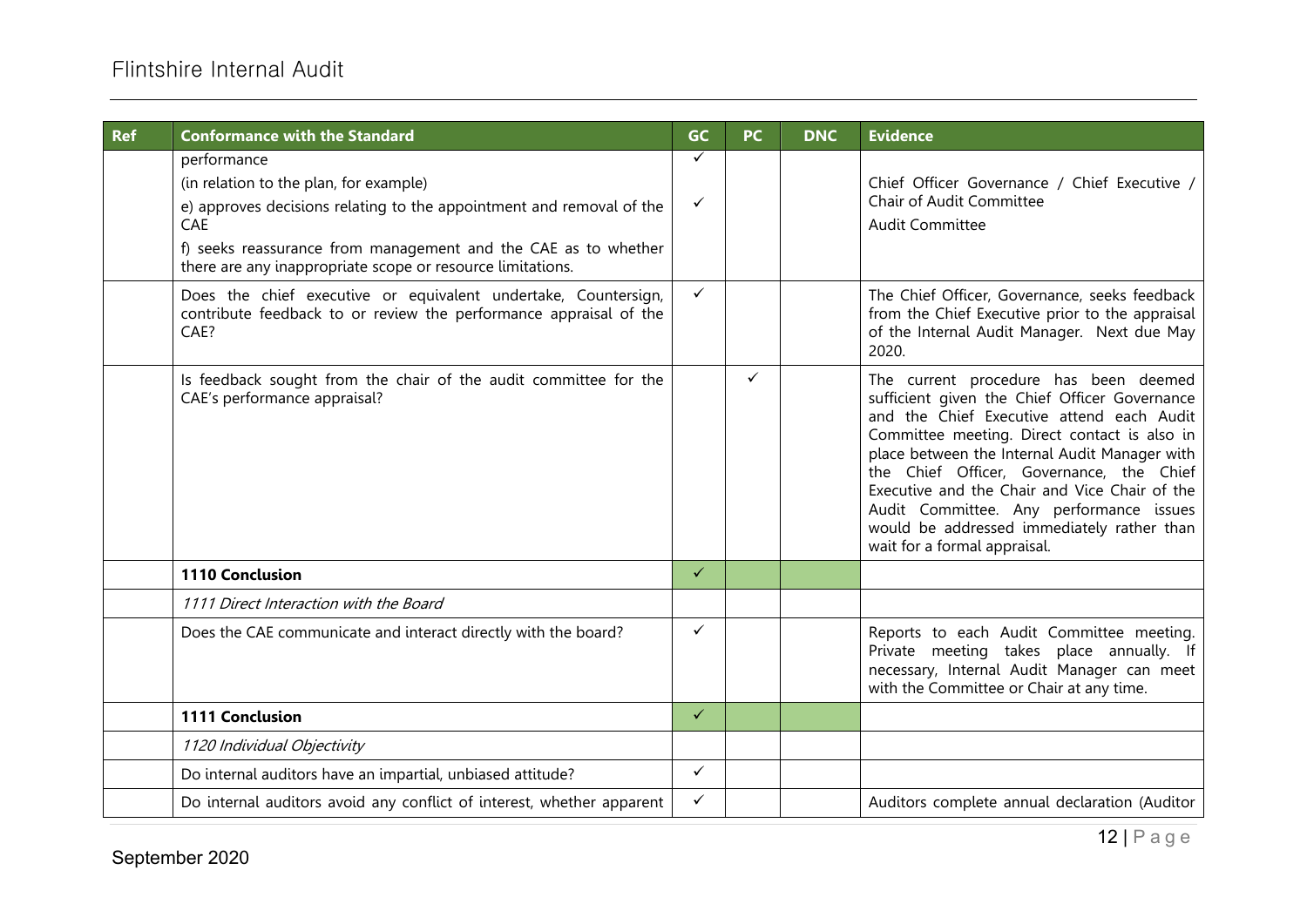| <b>Ref</b>  | <b>Conformance with the Standard</b>                                                                                                                                                                                                                                                                    | <b>GC</b>    | <b>PC</b>    | <b>DNC</b> | <b>Evidence</b>                                                                                                                                                                                                                                                        |
|-------------|---------------------------------------------------------------------------------------------------------------------------------------------------------------------------------------------------------------------------------------------------------------------------------------------------------|--------------|--------------|------------|------------------------------------------------------------------------------------------------------------------------------------------------------------------------------------------------------------------------------------------------------------------------|
|             | or actual?                                                                                                                                                                                                                                                                                              |              |              |            | Independence Certificate August 2019) of<br>interests. Auditors report any potential conflict<br>to audit management. Also considered during<br>the allocation of work to auditors. No members<br>of the team have recently worked in other<br>areas of the Authority. |
|             | <b>1120 Conclusion</b>                                                                                                                                                                                                                                                                                  | $\checkmark$ |              |            |                                                                                                                                                                                                                                                                        |
|             | 1130 Impairment to Independence or Objectivity                                                                                                                                                                                                                                                          |              |              |            |                                                                                                                                                                                                                                                                        |
|             | If there has been any real or apparent impairment of independence or<br>objectivity, has this been disclosed to appropriate parties (depending<br>on the nature of the impairment and the relationship between the<br>CAE and senior management/the board as set out in the internal audit<br>charter)? | N/A          | N/A          | N/A        | N/A. None has arisen.                                                                                                                                                                                                                                                  |
|             | Have internal auditors assessed specific operations for which they<br>have been responsible within the previous year?                                                                                                                                                                                   | $\checkmark$ |              |            | No members of the team have recently worked<br>in other areas of the Authority.                                                                                                                                                                                        |
|             | If there have been any assurance engagements in areas over which<br>the CAE also has operational responsibility, have these engagements<br>been overseen by someone outside of the internal audit activity?                                                                                             |              | $\checkmark$ |            | The Internal Audit Manager has recently taken<br>over the responsibility for Central Despatch.<br>Given this appointment is in its early stage<br>there is no requirement for an independent<br>review of the service at this stage.                                   |
| <b>LGAN</b> | Are assignments for ongoing assurance engagements and other audit<br>responsibilities rotated periodically within the internal audit team?                                                                                                                                                              | $\checkmark$ |              |            | The team is large enough to allow this.<br>this<br>would<br>limit<br>specialist<br>However<br>development and increase audit time.                                                                                                                                     |
| <b>LGAN</b> | Have internal auditors declared interests in accordance with<br>organisational requirements?                                                                                                                                                                                                            | ✓            |              |            | Auditors sign declarations of interest forms<br>annually (August 2019).                                                                                                                                                                                                |
| <b>LGAN</b> | Where any internal auditor has accepted any gifts, hospitality,<br>inducements or other benefits from employees, clients, suppliers or<br>other third parties (other than as may be allowed by the<br>organisation's own policies), has this been declared and investigated<br>fully?                   | N/A          | N/A          | N/A        | N/A. None accepted. If this happened, they<br>would be reported to the Internal Audit<br>Manager via the new gifts and hospitality<br>declaration form.                                                                                                                |
| <b>LGAN</b> | Have any instances been discovered where an internal auditor has                                                                                                                                                                                                                                        | ✓            |              |            | No. This has not happened.                                                                                                                                                                                                                                             |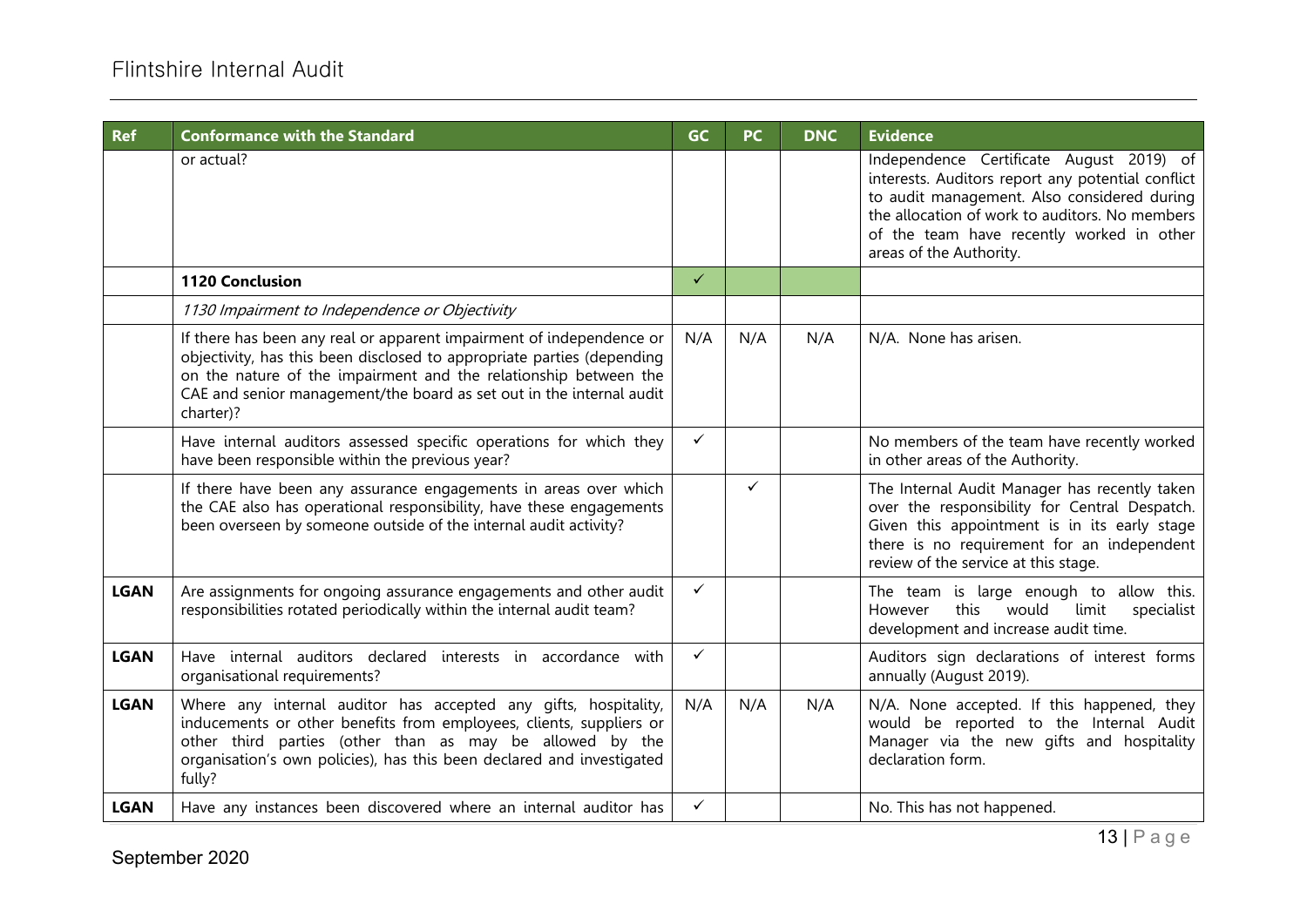| <b>Ref</b>  | <b>Conformance with the Standard</b>                                                                                                                                                                                             | <b>GC</b>    | <b>PC</b> | <b>DNC</b> | <b>Evidence</b>                                                                                                                                                                                                                                  |
|-------------|----------------------------------------------------------------------------------------------------------------------------------------------------------------------------------------------------------------------------------|--------------|-----------|------------|--------------------------------------------------------------------------------------------------------------------------------------------------------------------------------------------------------------------------------------------------|
|             | used information obtained during the course of duties for personal<br>gain?                                                                                                                                                      |              |           |            |                                                                                                                                                                                                                                                  |
| <b>LGAN</b> | Have internal auditors disclosed all material facts known to them<br>which, if not disclosed, could distort their reports or conceal unlawful<br>practice, subject to any confidentiality agreements?                            | $\checkmark$ |           |            | Auditors sign declaration of interest forms<br>annually and report any conflicts of interest if<br>they arise.                                                                                                                                   |
| <b>LGAN</b> | Have internal auditors complied with the Bribery Act 2010?                                                                                                                                                                       | $\checkmark$ |           |            | See above.                                                                                                                                                                                                                                       |
|             | If there has been any real or apparent impairment of independence or<br>objectivity relating to a proposed consulting services engagement,<br>was this disclosed to the engagement client before the engagement<br>was accepted? | N/A          | N/A       | N/A        | N/A. None has arisen.                                                                                                                                                                                                                            |
|             | Where there have been significant additional consulting services<br>agreed during the year that were not already included in the audit<br>plan, was approval sought from the board before the engagement<br>was accepted?        | N/A          | N/A       | N/A        | N/A. Plan allows time for consulting work.                                                                                                                                                                                                       |
|             | <b>1130 Conclusion</b>                                                                                                                                                                                                           | $\checkmark$ |           |            |                                                                                                                                                                                                                                                  |
| 5.3         | 1200 Proficiency and Due Professional Care                                                                                                                                                                                       |              |           |            |                                                                                                                                                                                                                                                  |
|             | 1210 Proficiency                                                                                                                                                                                                                 |              |           |            |                                                                                                                                                                                                                                                  |
|             | Does the CAE hold a professional qualification, such as CMIIA/CCAB or<br>equivalent?                                                                                                                                             | $\checkmark$ |           |            | <b>CMIIA</b>                                                                                                                                                                                                                                     |
|             | Is the CAE suitably experienced?                                                                                                                                                                                                 | $\checkmark$ |           |            | Internal Audit Manager has worked within<br>Internal Audit since 1992, Management<br>positions since 2012 with Flintshire County<br>Council. Interim Internal Audit Manager since<br>October 2016 and Internal Audit Manager since<br>July 2017. |
| <b>LGAN</b> | Is the CAE responsible for recruiting appropriate internal audit staff, in<br>accordance with the organisation's human resources processes?                                                                                      | ✓            |           |            | Internal Audit Manager fully responsible for<br>recruitment within Internal Audit.                                                                                                                                                               |
| <b>LGAN</b> | Does the CAE ensure that up-to-date job descriptions exist that reflect<br>roles and responsibilities and that person specifications define the<br>required qualifications, competencies, skills, experience and personal        | ✓            |           |            | Job descriptions (JD) and person specifications<br>(PS) redefined as part of Finance Function<br>Review, 2012. The JD and SP for the Principal                                                                                                   |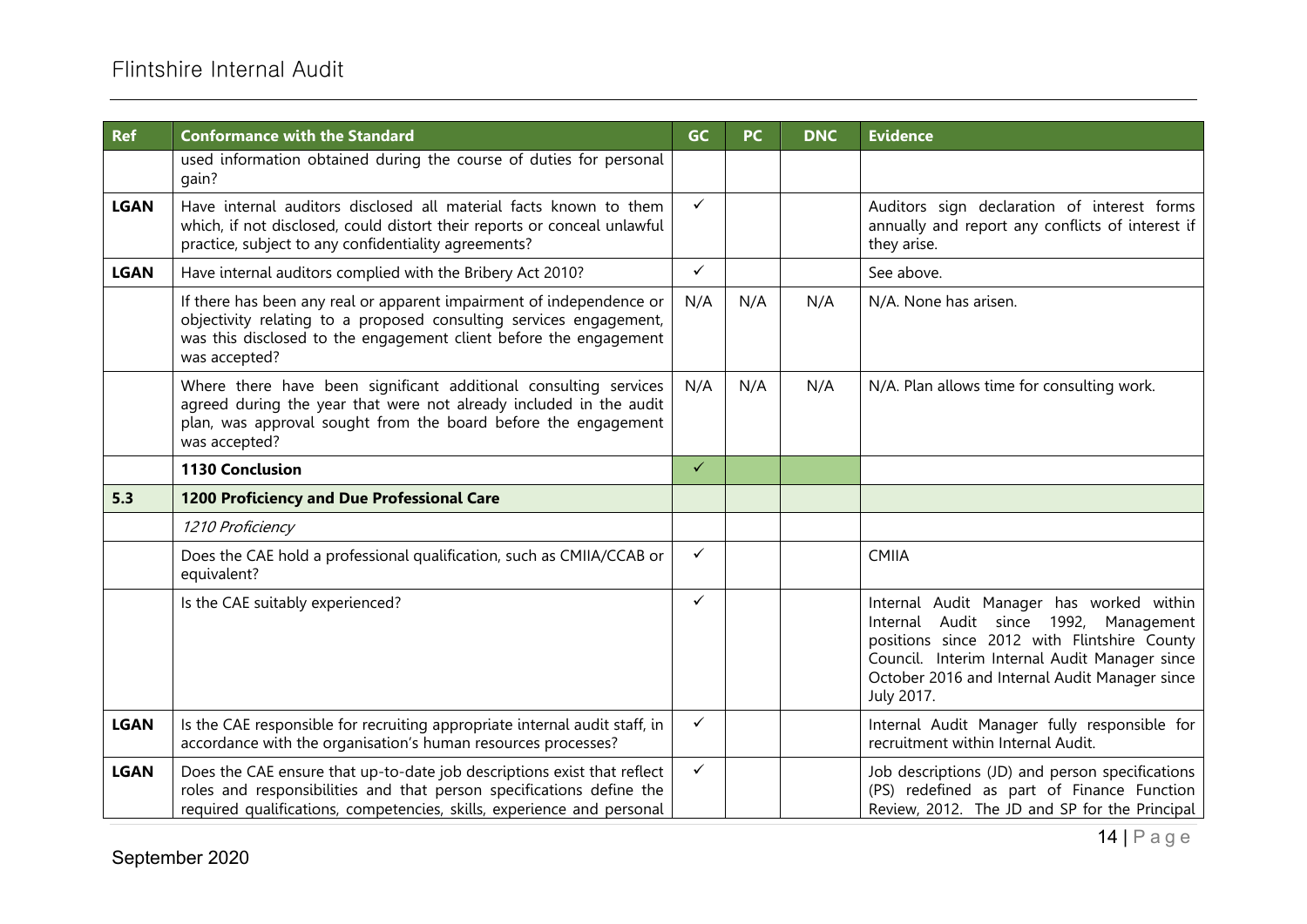| <b>Ref</b> | <b>Conformance with the Standard</b>                                                                                                                                                                                                                                                                                                                                                                                                                                                | <b>GC</b>             | <b>PC</b> | <b>DNC</b> | <b>Evidence</b>                                                                                                                                                                                                                                                                                                                                                                                        |
|------------|-------------------------------------------------------------------------------------------------------------------------------------------------------------------------------------------------------------------------------------------------------------------------------------------------------------------------------------------------------------------------------------------------------------------------------------------------------------------------------------|-----------------------|-----------|------------|--------------------------------------------------------------------------------------------------------------------------------------------------------------------------------------------------------------------------------------------------------------------------------------------------------------------------------------------------------------------------------------------------------|
|            | attributes?                                                                                                                                                                                                                                                                                                                                                                                                                                                                         |                       |           |            | Auditor was reviewed as part of the recruitment<br>process in January 2018.                                                                                                                                                                                                                                                                                                                            |
|            | Does the internal audit activity collectively possess or obtain the skills,<br>knowledge and other competencies required to perform its<br>responsibilities?                                                                                                                                                                                                                                                                                                                        | $\checkmark$          |           |            | Auditor<br>competencies<br>Annual<br>assessed.<br>competency based appraisals carried out. Next<br>due May 2020.                                                                                                                                                                                                                                                                                       |
|            | Where the internal audit activity does not possess the skills,<br>knowledge and other competencies required to perform its<br>responsibilities, does the CAE obtain competent advice and<br>assistance?                                                                                                                                                                                                                                                                             | $\checkmark$          |           |            | If necessary can buy in expertise, e.g. IT audit                                                                                                                                                                                                                                                                                                                                                       |
|            | Do internal auditors have sufficient knowledge to evaluate the risk of<br>fraud and anti-fraud arrangements in the organisation?                                                                                                                                                                                                                                                                                                                                                    | $\checkmark$          |           |            | Internal Audit Manager, Principal Auditors and<br>some Senior Auditors keep up to date on fraud<br>requirements and attend training days. External<br>Fraud training attended Dec 2018                                                                                                                                                                                                                 |
|            | Do internal auditors have sufficient knowledge of key information<br>technology risks and controls?                                                                                                                                                                                                                                                                                                                                                                                 | $\checkmark$          |           |            | Principal Auditors and some Senior Auditors<br>specialise in IT work. The Internal Audit<br>Manager is a qualified IT Auditor.                                                                                                                                                                                                                                                                         |
|            | Do internal auditors have sufficient knowledge of the appropriate<br>computer-assisted audit techniques that are available to them to<br>perform their work, including data analysis techniques?                                                                                                                                                                                                                                                                                    | $\checkmark$          |           |            | Members of the team keep up to date on<br>Computer Assisted Audit Techniques.                                                                                                                                                                                                                                                                                                                          |
|            | <b>1210 Conclusion</b>                                                                                                                                                                                                                                                                                                                                                                                                                                                              | $\checkmark$          |           |            |                                                                                                                                                                                                                                                                                                                                                                                                        |
|            | 1220 Due Professional Care                                                                                                                                                                                                                                                                                                                                                                                                                                                          |                       |           |            |                                                                                                                                                                                                                                                                                                                                                                                                        |
|            | Do internal auditors exercise due professional care by considering the:<br>a) Extent of work needed to achieve the engagement's objectives?<br>b) Relative complexity, materiality or significance of matters to which<br>assurance procedures are applied?<br>c) Adequacy and effectiveness of governance, risk management and<br>control processes?<br>d) Probability of significant errors, fraud, or non-compliance?<br>e) Cost of assurance in relation to potential benefits? | ✓<br>✓<br>✓<br>✓<br>✓ |           |            | Overall consideration for the organisation<br>a)<br>takes place as part of the annual planning<br>cycle.<br>Analysis of these factors takes place in the<br>b)<br>planning stage of every assignment.<br>CAATs used (Active Data for Excel) where<br>appropriate.<br>Specific fraud questions are asked of all<br>C)<br>service managers for each audit to<br>determine the extent of fraud awareness. |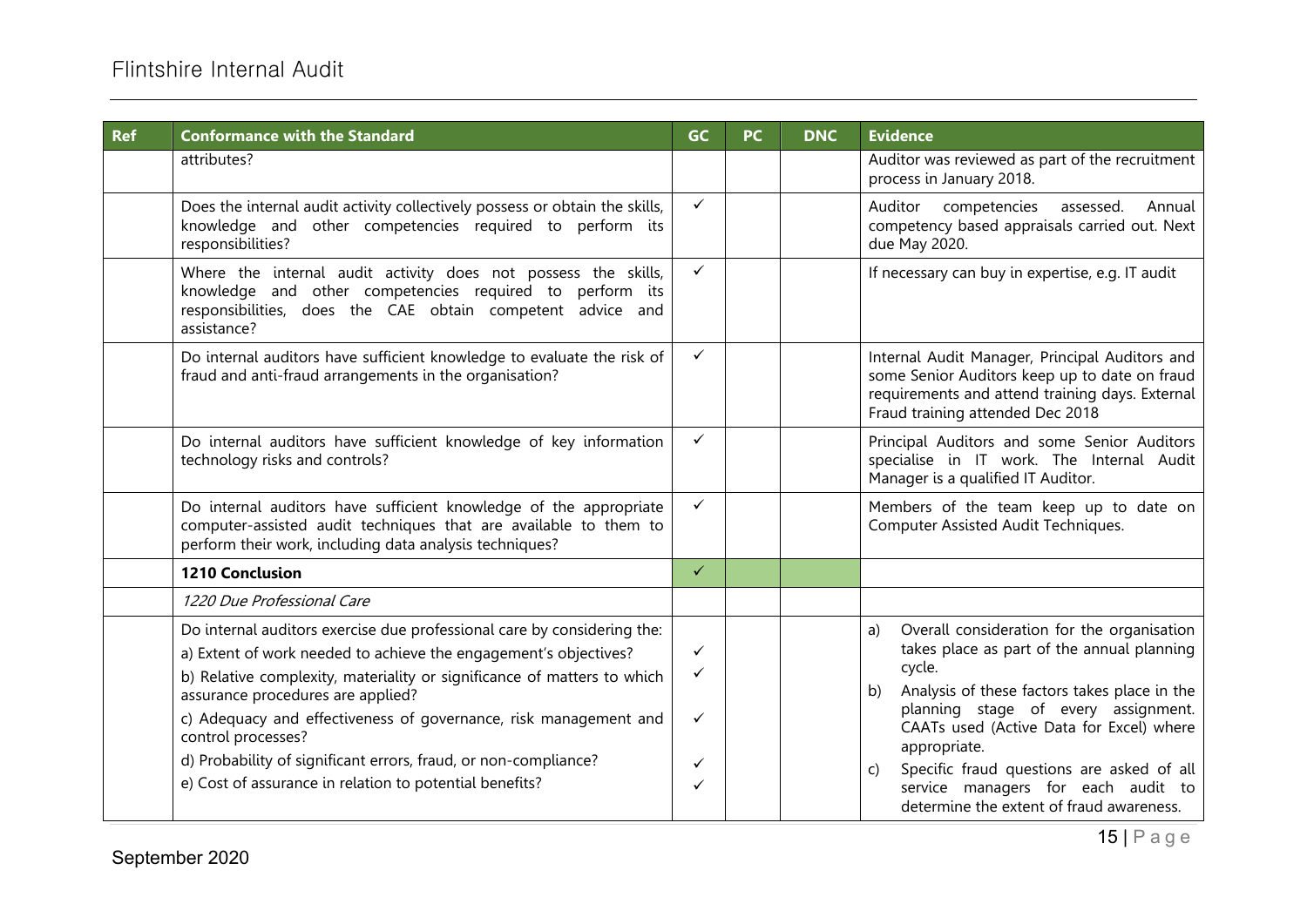| <b>Ref</b>  | <b>Conformance with the Standard</b>                                                                                                                                                                | <b>GC</b>    | <b>PC</b> | <b>DNC</b> | <b>Evidence</b>                                                                                                                                                             |
|-------------|-----------------------------------------------------------------------------------------------------------------------------------------------------------------------------------------------------|--------------|-----------|------------|-----------------------------------------------------------------------------------------------------------------------------------------------------------------------------|
|             |                                                                                                                                                                                                     |              |           |            | Specific GDPR questions are used for each<br>$\mathsf{d}$<br>audit to determine the extent of Data<br>Protection awareness.<br>Yes.<br>$\epsilon$                           |
|             | Do internal auditors exercise due professional care during a<br>consulting engagement by considering the:<br>a) Needs and expectations of clients, including the nature, timing and                 | $\checkmark$ |           |            | Yes. Considered during the planning of any<br>work by Senior Auditors and Principal Auditors.                                                                               |
|             | communication of engagement results?<br>b) Relative complexity and extent of work needed to achieve the<br>engagement's objectives?                                                                 | $\checkmark$ |           |            |                                                                                                                                                                             |
|             | c) Cost of the consulting engagement in relation to potential benefits?                                                                                                                             | ✓            |           |            |                                                                                                                                                                             |
|             | <b>1220 Conclusion</b>                                                                                                                                                                              | $\checkmark$ |           |            |                                                                                                                                                                             |
|             | 1230 Continuing Professional Development                                                                                                                                                            |              |           |            |                                                                                                                                                                             |
| <b>LGAN</b> | Has the CAE defined the skills and competencies for each level of<br>auditor?                                                                                                                       | $\checkmark$ |           |            | Defined in the person specification for each<br>position.                                                                                                                   |
| <b>LGAN</b> | Does the CAE periodically assess individual auditors against the<br>predetermined skills and competencies?                                                                                          | $\checkmark$ |           |            | Annual competency based appraisal process.                                                                                                                                  |
|             | Do internal auditors undertake a programme of continuing<br>professional development?                                                                                                               | $\checkmark$ |           |            | Each auditor is responsible for identifying their<br>own CPD to meet the requirements of their<br>professional body.                                                        |
|             | Do internal auditors maintain a record of their professional<br>development and training activities?                                                                                                | $\checkmark$ |           |            | Training log maintained by the department.<br>However, each auditor is responsible for<br>identifying their own CPD to meet the<br>requirements of their professional body. |
|             | <b>1230 Conclusion</b>                                                                                                                                                                              | $\checkmark$ |           |            |                                                                                                                                                                             |
| 5.4         | 1300 Quality Assurance and Improvement Programme                                                                                                                                                    |              |           |            |                                                                                                                                                                             |
|             | Has the CAE developed a Quality Assurance and Improvement<br>Programme (QAIP) that covers all aspects of the internal audit activity<br>and enables conformance with all aspects of the PSIAS to be | $\checkmark$ |           |            | QAIP in place based on overall requirements<br>and results of last year's internal assessment.                                                                              |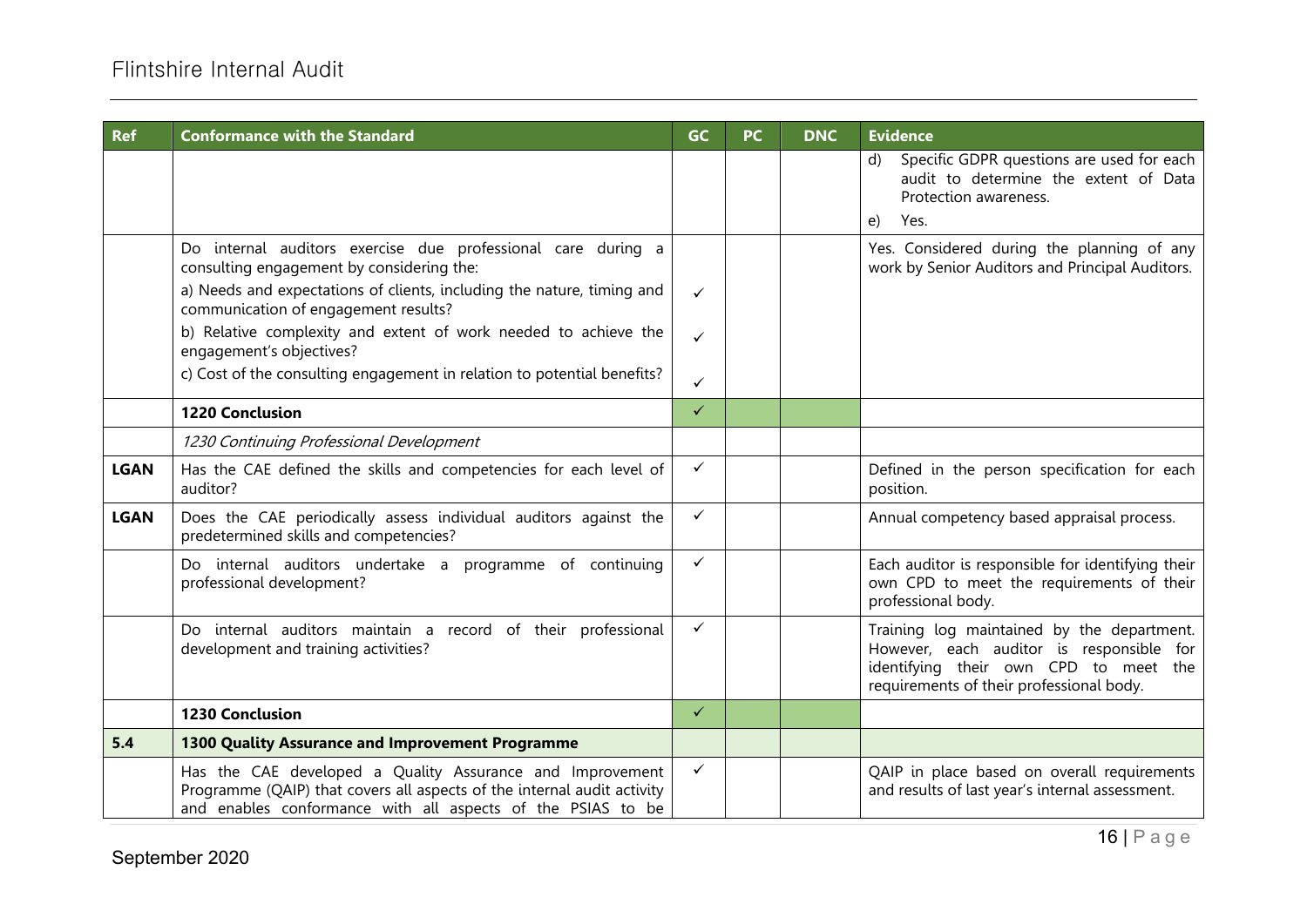| <b>Ref</b>  | <b>Conformance with the Standard</b>                                                                                                                                                                                                           | <b>GC</b>    | <b>PC</b> | <b>DNC</b> | <b>Evidence</b>                                                                                                                                                                    |
|-------------|------------------------------------------------------------------------------------------------------------------------------------------------------------------------------------------------------------------------------------------------|--------------|-----------|------------|------------------------------------------------------------------------------------------------------------------------------------------------------------------------------------|
|             | evaluated?                                                                                                                                                                                                                                     |              |           |            |                                                                                                                                                                                    |
|             | Does the QAIP assess the efficiency and effectiveness of the internal<br>audit activity and identify opportunities for improvement?                                                                                                            | $\checkmark$ |           |            | Yes.                                                                                                                                                                               |
|             | Does the CAE maintain the QAIP?                                                                                                                                                                                                                | $\checkmark$ |           |            | Yes.                                                                                                                                                                               |
| <b>LGAN</b> | If the organisation is a 'larger relevant body' in England, does it<br>conduct a review of the effectiveness of its internal audit at least<br>annually, in accordance with the Accounts and Audit (England)<br>Regulations 2011 section 6(3)? | $\checkmark$ |           |            | Now also a requirement in Wales. This review<br>meets the requirement.                                                                                                             |
|             | <b>1300 Conclusion</b>                                                                                                                                                                                                                         | $\checkmark$ |           |            |                                                                                                                                                                                    |
|             | 1310 Requirements of the Quality Assurance and Improvement<br>Programme                                                                                                                                                                        |              |           |            |                                                                                                                                                                                    |
|             | Does the QAIP include both internal and external assessments?                                                                                                                                                                                  | $\checkmark$ |           |            | Internal assessments completed each year. The<br>last external assessment was completed in<br>March 2017. The next programme of external<br>assessment is currently being devised. |
|             | <b>1310 Conclusion</b>                                                                                                                                                                                                                         | $\checkmark$ |           |            |                                                                                                                                                                                    |
|             | 1311 Internal Assessments                                                                                                                                                                                                                      |              |           |            |                                                                                                                                                                                    |
| <b>LGAN</b> | Does the CAE ensure that audit work is allocated to staff with the<br>appropriate skills, experience and competence?                                                                                                                           | $\checkmark$ |           |            | Part of the planning process annually and for<br>individual assignments. Personal development<br>and consider rotation.                                                            |
|             | Do internal assessments include ongoing monitoring of the internal<br>audit activity such as:<br>a) Routine quality monitoring processes?<br>b) Periodic assessments for evaluating conformance with the PSIAS?                                | ✓<br>✓       |           |            | All work is subject to quality review by Principal<br>Auditors.<br>Annual internal assessments during<br>the<br>appraisal process.                                                 |
| <b>LGAN</b> | Does ongoing performance monitoring include comprehensive<br>performance targets?                                                                                                                                                              | $\checkmark$ |           |            | performance targets<br>for<br>the<br>are<br>There<br>department and each staff member.                                                                                             |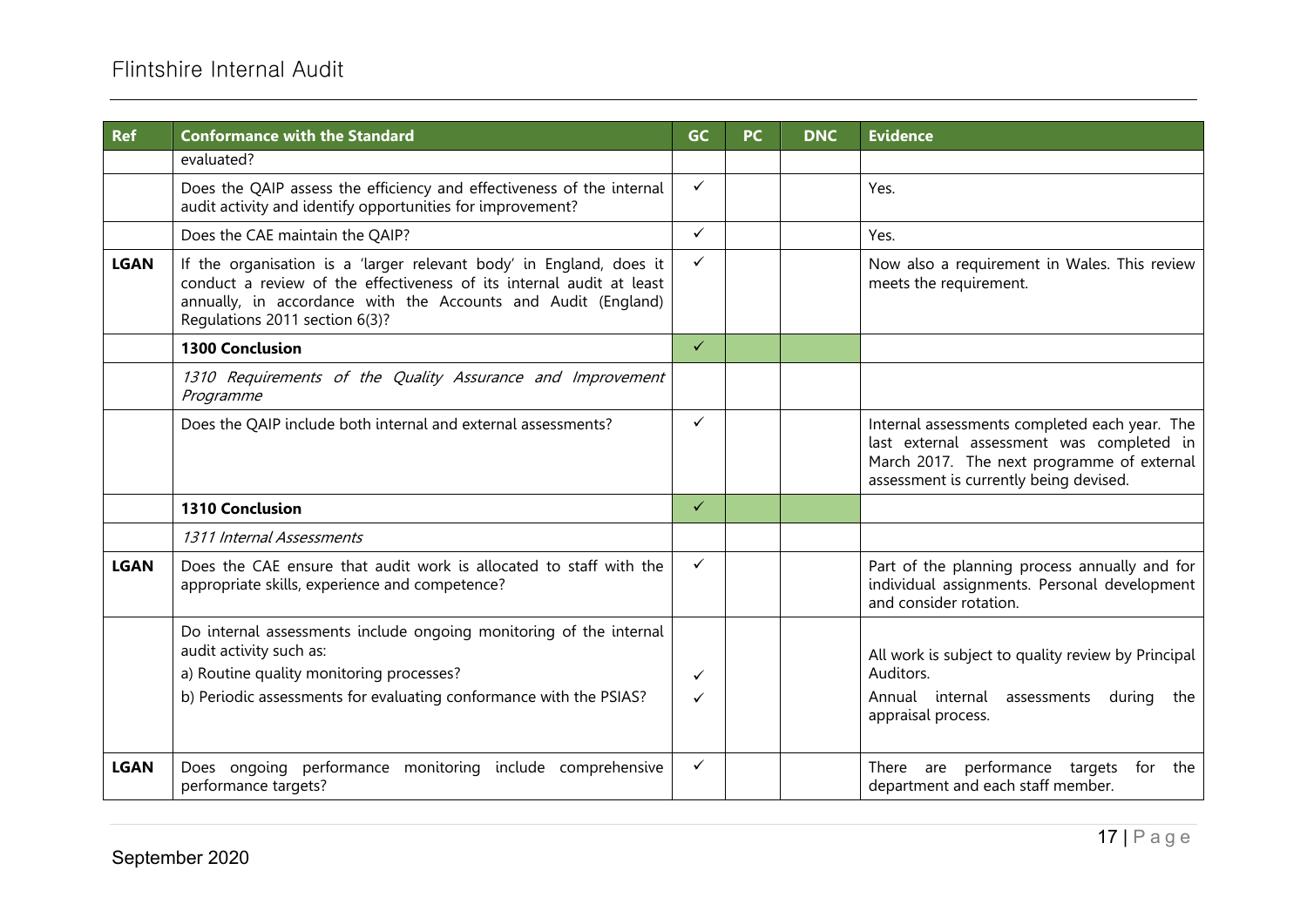# Flintshire Internal Audit

| <b>Ref</b>  | <b>Conformance with the Standard</b>                                                                                                                                                                                                                                                                                                                                            | <b>GC</b>    | <b>PC</b> | <b>DNC</b> | <b>Evidence</b>                                                                                                                                                                                                                          |
|-------------|---------------------------------------------------------------------------------------------------------------------------------------------------------------------------------------------------------------------------------------------------------------------------------------------------------------------------------------------------------------------------------|--------------|-----------|------------|------------------------------------------------------------------------------------------------------------------------------------------------------------------------------------------------------------------------------------------|
| <b>LGAN</b> | Are the performance targets developed in consultation with<br>appropriate parties and included in any service level agreement?                                                                                                                                                                                                                                                  | $\checkmark$ |           |            | Departmental targets agreed with Audit<br>Committee. Detailed within the Strategic Plan.<br>Individual targets agreed during annual<br>appraisals. Benchmarking of the service is<br>carried out with the Welsh Chief Auditors<br>Group. |
| <b>LGAN</b> | Does the CAE measure, monitor and report on progress against these<br>targets?                                                                                                                                                                                                                                                                                                  | $\checkmark$ |           |            | Progress against departmental targets reported<br>to Audit Committee quarterly and as part of<br>the appraisal process.                                                                                                                  |
| <b>LGAN</b> | Does ongoing performance monitoring include obtaining stakeholder<br>feedback?                                                                                                                                                                                                                                                                                                  | $\checkmark$ |           |            | Feedback questionnaires issued on completion<br>of every assignment. Results are positive. Client<br>questionnaires now form part of the audit<br>management system                                                                      |
|             | Are the periodic self-assessments or assessments carried out by<br>people external to the internal audit activity undertaken by those with<br>a sufficient knowledge of internal audit practices?<br>Sufficiency would require knowledge of the PSIAS and the wider<br>quidance available such as the Local Government Application Note<br>and/or IIA practice advisories, etc. | $\checkmark$ |           |            | Self Assessments have been carried out against<br>these Standards by the Internal Audit Manager<br>and Principal Auditors.                                                                                                               |
| <b>LGAN</b> | Does the periodic assessment include a review of the activity against<br>the risk-based plan and the achievement of its aims and objectives?                                                                                                                                                                                                                                    | $\checkmark$ |           |            | Yes                                                                                                                                                                                                                                      |
|             | 1311 Conclusion                                                                                                                                                                                                                                                                                                                                                                 | $\checkmark$ |           |            |                                                                                                                                                                                                                                          |
|             | 1312 External Assessments                                                                                                                                                                                                                                                                                                                                                       |              |           |            |                                                                                                                                                                                                                                          |
|             | Has an external assessment been carried out, or is planned to be<br>carried out, at least once every five years?                                                                                                                                                                                                                                                                | $\checkmark$ |           |            | The last external assessment was completed in<br>March 2017. The next programme of external<br>assessment is currently being devised by the<br>Wales Chief Internal Auditors Group.                                                      |
| <b>LGAN</b> | Has the CAE considered the pros and cons for the different types of<br>external assessment (i.e. 'full' or self-assessment plus 'independent<br>validation')?                                                                                                                                                                                                                   | $\checkmark$ |           |            | Self-assessment<br>plus<br>independent<br>Yes.<br>validation completed. Organised via the Wales<br>Chief Internal Auditors Group. The last external<br>assessment was performed by the Head of                                           |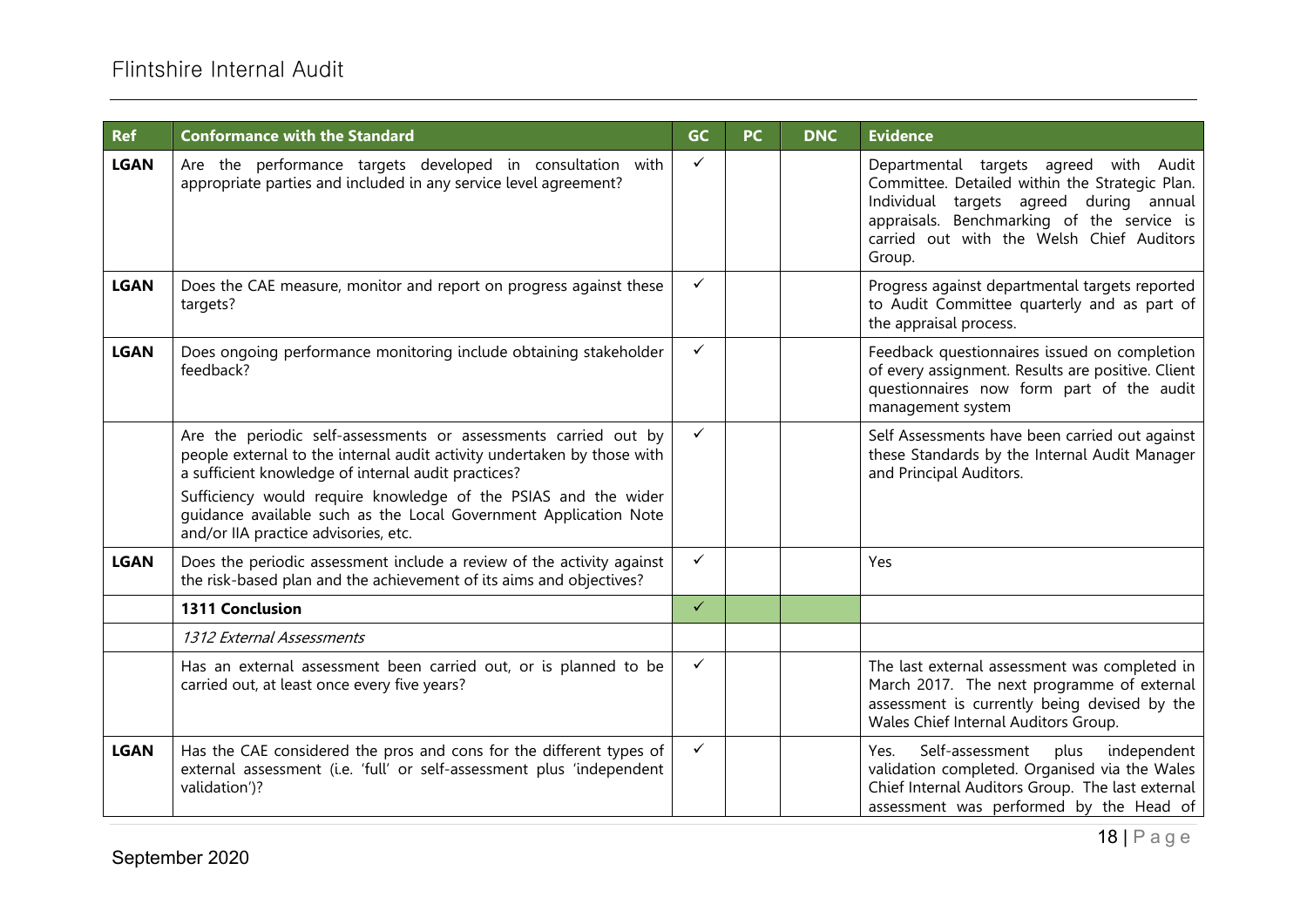| <b>Ref</b>  | <b>Conformance with the Standard</b>                                                                                                                                                                                   | <b>GC</b>    | <b>PC</b> | <b>DNC</b> | <b>Evidence</b>                                                                                                                                                                                     |
|-------------|------------------------------------------------------------------------------------------------------------------------------------------------------------------------------------------------------------------------|--------------|-----------|------------|-----------------------------------------------------------------------------------------------------------------------------------------------------------------------------------------------------|
|             |                                                                                                                                                                                                                        |              |           |            | Internal Audit Ceredigion. This approach was<br>agreed by the Audit Committee when the<br>PSIAS were launched.                                                                                      |
|             | Has the CAE discussed the proposed form of the external assessment<br>and the qualifications and independence of the assessor or<br>assessment team with the board?                                                    | $\checkmark$ |           |            | See above.                                                                                                                                                                                          |
| <b>LGAN</b> | Has the CAE agreed the scope of the external assessment with an<br>appropriate sponsor, such as the chair of the audit committee, the<br>CEO or the chief executive?                                                   | $\checkmark$ |           |            | As determined by the Standard.                                                                                                                                                                      |
|             | Has the CAE agreed the scope of the external assessment with the<br>external assessor or assessment team?                                                                                                              | $\checkmark$ |           |            | As determined by the Standard.                                                                                                                                                                      |
|             | Has the assessor or assessment team demonstrated its competence in<br>both areas of professional practice of internal auditing and the<br>external assessment process?                                                 | $\checkmark$ |           |            | As determined by the Standard.                                                                                                                                                                      |
|             | Competence can be determined in the following ways:                                                                                                                                                                    |              |           |            |                                                                                                                                                                                                     |
|             | a) experience gained in organisations of similar size                                                                                                                                                                  |              |           |            |                                                                                                                                                                                                     |
|             | b) complexity                                                                                                                                                                                                          |              |           |            |                                                                                                                                                                                                     |
|             | c) sector (i.e. the public sector)                                                                                                                                                                                     |              |           |            |                                                                                                                                                                                                     |
|             | d) industry (i.e. local government), and                                                                                                                                                                               |              |           |            |                                                                                                                                                                                                     |
|             | e) technical experience.                                                                                                                                                                                               |              |           |            |                                                                                                                                                                                                     |
|             | Note that if an assessment team is used, competence needs to be<br>demonstrated across the team and not for each individual member.                                                                                    |              |           |            |                                                                                                                                                                                                     |
|             | How has the CAE used his or her professional judgement to decide<br>whether the assessor or assessment team demonstrates sufficient<br>competence to carry out the external assessment?                                | $\checkmark$ |           |            | Agreed by the Wales Chief Internal Auditors<br>Group and ratified by Flintshire's Audit<br>Committee. The last external assessment was<br>undertaken by the Head of Internal Audit -<br>Ceredigion. |
|             | Does the assessor or assessment team have any real or apparent<br>conflicts of interest with the organisation? This may include, but is not<br>limited to, being a part of or under the control of the organisation to | $\checkmark$ |           |            | No. Completed by the Head of Internal Audit<br>for Ceredigion.                                                                                                                                      |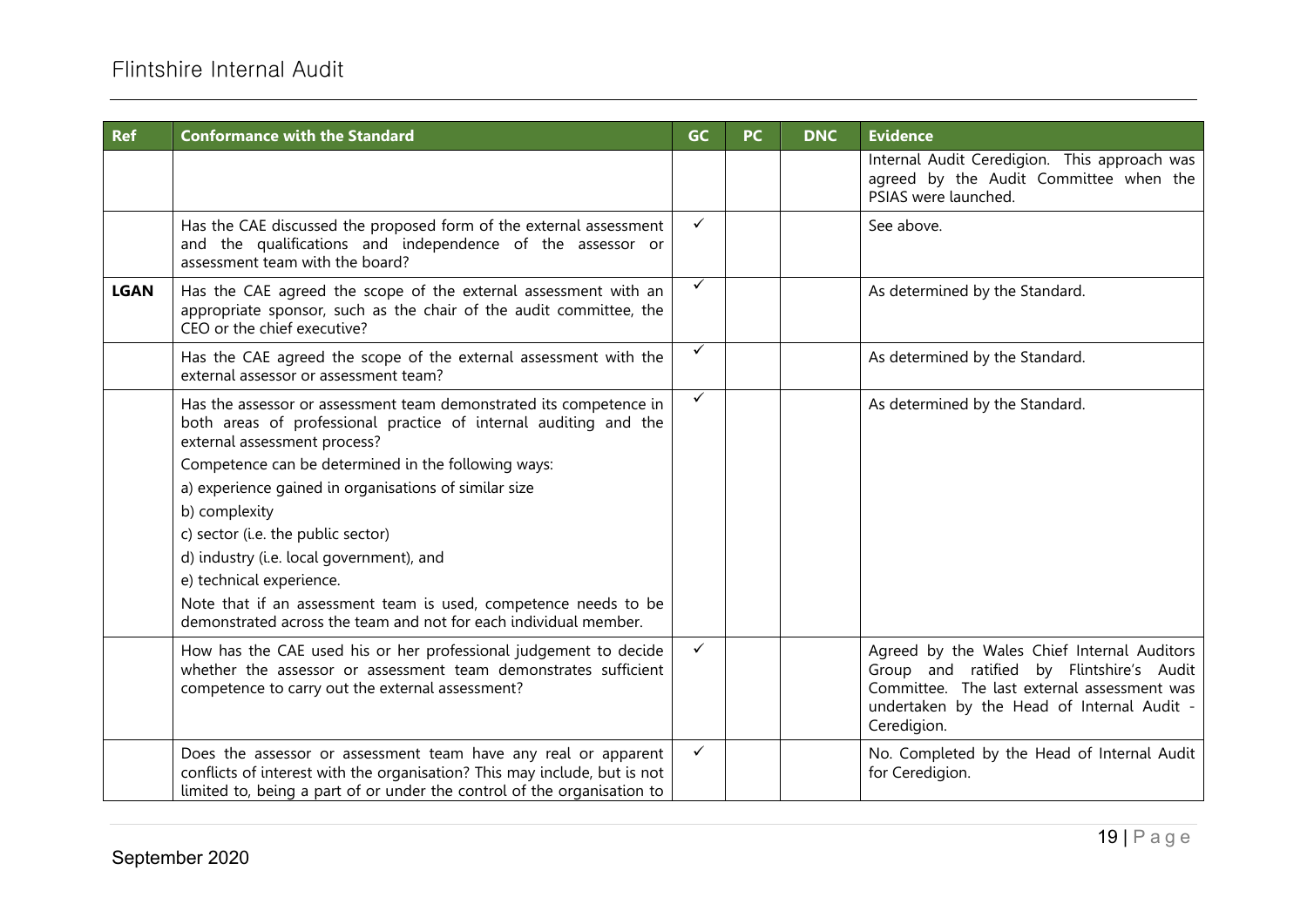| <b>Ref</b> | <b>Conformance with the Standard</b>                                                                                                                                     | <b>GC</b>    | <b>PC</b> | <b>DNC</b> | <b>Evidence</b>                                                                         |
|------------|--------------------------------------------------------------------------------------------------------------------------------------------------------------------------|--------------|-----------|------------|-----------------------------------------------------------------------------------------|
|            | which the internal audit activity belongs.                                                                                                                               |              |           |            |                                                                                         |
|            | <b>1312 Conclusion</b>                                                                                                                                                   | $\checkmark$ |           |            | N/A                                                                                     |
|            | 1320 Reporting on the Quality Assurance and Improvement<br>Programme                                                                                                     |              |           |            |                                                                                         |
|            | Has the CAE reported the results of the QAIP to senior management<br>and the board?                                                                                      | $\checkmark$ |           |            | Annually.<br>This report for 2019/20.                                                   |
|            | Note that:                                                                                                                                                               |              |           |            | Progress against action plan also reported.                                             |
|            | a) the results of both external and periodic internal assessment must<br>be communicated upon completion                                                                 |              |           |            |                                                                                         |
|            | b) the results of ongoing monitoring must be communicated at least<br>annually                                                                                           |              |           |            |                                                                                         |
|            | c) the results must include the assessor's or assessment team's<br>evaluation with regards to the degree of the internal audit activity's<br>conformance with the PSIAS. |              |           |            |                                                                                         |
|            | Has the CAE included the results of the QAIP and progress against any<br>improvement plans in the annual report?                                                         | $\checkmark$ |           |            | Included in the report to this meeting and<br>Annual Report (last published June 2019). |
|            | <b>1320 Conclusion</b>                                                                                                                                                   | $\checkmark$ |           |            |                                                                                         |
|            | 1321 Use of 'Conforms with the International Standards for the<br>Professional Practice of Internal Auditing'                                                            |              |           |            |                                                                                         |
|            | Has the CAE stated that the internal audit activity conforms with the<br>PSIAS only if the results of the QAIP support this?                                             | $\checkmark$ |           |            | Stated in each audit report (Front cover)                                               |
|            | <b>1321 Conclusion</b>                                                                                                                                                   | $\checkmark$ |           |            |                                                                                         |
|            | 1322 Disclosure of Non-conformance                                                                                                                                       |              |           |            |                                                                                         |
|            | Has the CAE reported any instances of non-conformance with the<br>PSIAS to the board?                                                                                    | $\checkmark$ |           |            | N/A. This report shows conformance.                                                     |
|            | Has the CAE considered including any significant deviations from the<br>PSIAS in the governance statement and has this been evidenced?                                   | $\checkmark$ |           |            | Would do if relevant.                                                                   |
|            | <b>1322 Conclusion</b>                                                                                                                                                   | $\checkmark$ |           |            |                                                                                         |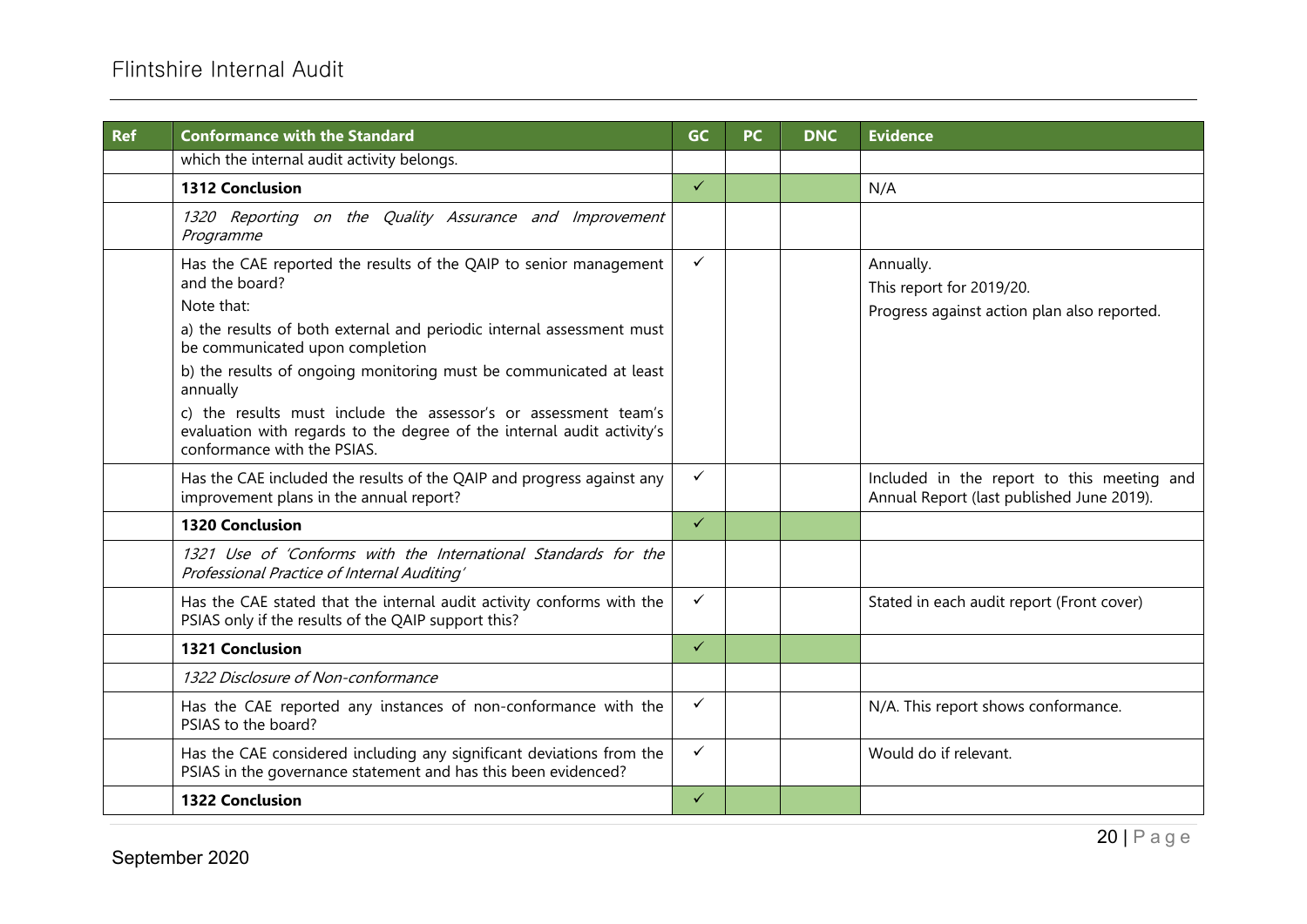| <b>Ref</b>     | <b>Conformance with the Standard</b>                                                                                                                                                                                                                                     | <b>GC</b>    | <b>PC</b> | <b>DNC</b> | <b>Evidence</b>                                                                                                                                                                                                         |
|----------------|--------------------------------------------------------------------------------------------------------------------------------------------------------------------------------------------------------------------------------------------------------------------------|--------------|-----------|------------|-------------------------------------------------------------------------------------------------------------------------------------------------------------------------------------------------------------------------|
| $6\phantom{1}$ | <b>Performance Standards</b>                                                                                                                                                                                                                                             |              |           |            |                                                                                                                                                                                                                         |
| 6.1            | 2000 Managing the Internal Audit Activity                                                                                                                                                                                                                                |              |           |            |                                                                                                                                                                                                                         |
|                | Do the results of the internal audit activity's work achieve the<br>purposes and responsibility of the activity, as set out in the internal<br>audit charter?                                                                                                            | $\checkmark$ |           |            | Through the audit plan, as reported in the<br>annual report.                                                                                                                                                            |
|                | Does the internal audit activity conform with the Definition of Internal<br>Auditing and the Standards                                                                                                                                                                   | ✓            |           |            | Yes. Through the Charter and the audit manual.                                                                                                                                                                          |
|                | Do individual internal auditors, who are part of the internal audit<br>activity, demonstrate conformance with the Code of Ethics and the<br>Standards?                                                                                                                   | ✓            |           |            | Yes. Through the audit manual. All work subject<br>to review.<br>All Auditors complete an Annual Independence<br>Certificate to declare any Interests.                                                                  |
|                | Does the internal audit activity add value to the organisation and its<br>stakeholders by<br>a) Providing objective and relevant assurance?<br>b) Contributing to the effectiveness and efficiency of the governance,<br>risk management and internal control processes? | ✓<br>✓       |           |            | Audit plan is based on the Council's priorities.<br>Audit reports contain actions for improving<br>effectiveness and efficiency.<br>Additional advisory work and presence on<br>project groups requested by management. |
|                | <b>2000 Conclusion</b>                                                                                                                                                                                                                                                   | $\checkmark$ |           |            |                                                                                                                                                                                                                         |
|                | 2010 Planning                                                                                                                                                                                                                                                            |              |           |            |                                                                                                                                                                                                                         |
|                | Has the CAE determined the priorities of the internal audit activity in a<br>risk-based plan and are these priorities consistent with the<br>organisation's goals?                                                                                                       | ✓            |           |            | RBIA in place. Strategic and operational plan<br>based on the organisations objectives and<br>risks, from the Improvement Plan.                                                                                         |
|                | Does the risk-based plan take into account the requirement to<br>produce an annual internal audit opinion?                                                                                                                                                               | ✓            |           |            | Strategic and operational plan designed to<br>provide evidence needed for annual opinion.                                                                                                                               |
|                | Does the risk-based plan take into account the organisation's<br>assurance framework?                                                                                                                                                                                    | $\checkmark$ |           |            | Sources of assurance considered during<br>planning and the use of the CAMMS system<br>(Risk & Performance Management System).                                                                                           |
|                | Does the risk-based plan incorporate or is it linked to a strategic or<br>high-level statement of:                                                                                                                                                                       |              |           |            | a & c - Part of the Strategic Plan.                                                                                                                                                                                     |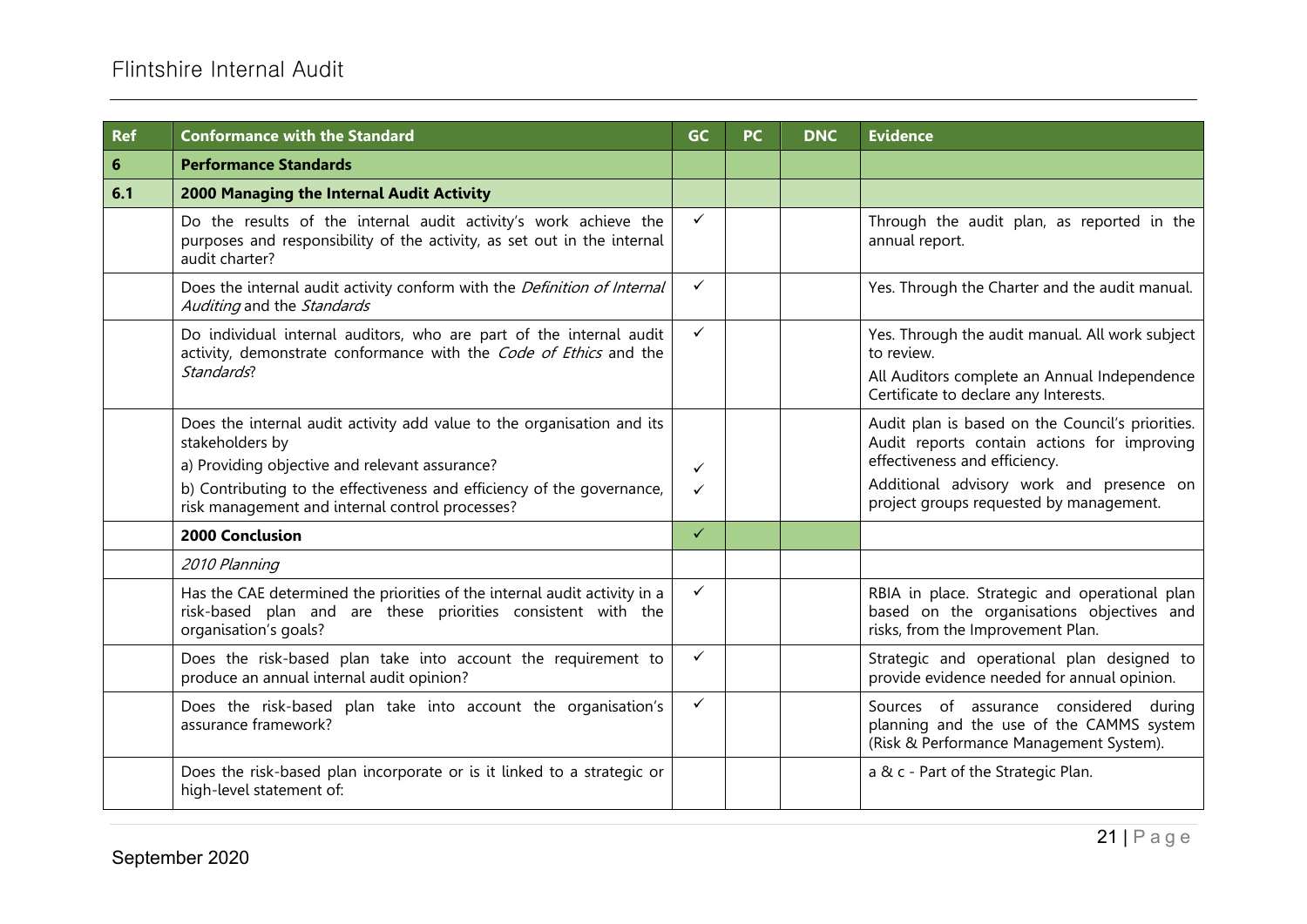| <b>Ref</b>  | <b>Conformance with the Standard</b>                                                                                                                                                                                    | <b>GC</b>    | <b>PC</b> | <b>DNC</b> | <b>Evidence</b>                                                                                               |
|-------------|-------------------------------------------------------------------------------------------------------------------------------------------------------------------------------------------------------------------------|--------------|-----------|------------|---------------------------------------------------------------------------------------------------------------|
|             | a) How the internal audit service will be delivered?                                                                                                                                                                    | $\checkmark$ |           |            |                                                                                                               |
|             | b) How the internal audit service will be developed in accordance with<br>the internal audit charter?                                                                                                                   | ✓            |           |            |                                                                                                               |
|             | c) How the internal audit service links to organisational objectives and<br>priorities?                                                                                                                                 | ✓            |           |            |                                                                                                               |
|             | Does the risk-based plan set out how internal audit's work will identify<br>and address local and national issues and risks?                                                                                            | $\checkmark$ |           |            | Strategic Plan includes how the plan was<br>developed, including links to risk management.                    |
|             | In developing the risk-based plan, has the CAE taken into account the<br>organisation's risk management framework and relative risk maturity<br>of the organisation?                                                    | $\checkmark$ |           |            | Risk management framework assessed by<br>internal audit. Audit Universe given audit<br>risk/priority ratings. |
|             | If such a risk management framework does not exist, has the CAE used<br>his or her judgement of risks after input from senior management and<br>the board and evidenced this?                                           | N/A          | N/A       | N/A        | N/A                                                                                                           |
| <b>LGAN</b> | Does the risk-based plan set out the:                                                                                                                                                                                   |              |           |            |                                                                                                               |
|             | a) Audit work to be carried out?                                                                                                                                                                                        | ✓            |           |            | All included in the plan for 2019/20.                                                                         |
|             | b) Respective priorities of those pieces of audit work?                                                                                                                                                                 | ✓            |           |            |                                                                                                               |
|             | c) Estimated resources needed for the work?                                                                                                                                                                             | $\checkmark$ |           |            |                                                                                                               |
| <b>LGAN</b> | Does the risk-based plan differentiate between audit and other types<br>of work?                                                                                                                                        | ✓            |           |            | All work is included within the plan.                                                                         |
| <b>LGAN</b> | Is the risk-based plan sufficiently flexible to reflect the changing risks<br>and priorities of the organisation?                                                                                                       | $\checkmark$ |           |            | The plan is renewed quarterly and updated to<br>reflect emerging issues.                                      |
|             | Does the CAE review the plan on a regular basis and has he or she<br>adjusted the plan when necessary in response to changes in the<br>organisation's business, risks, operations, programmes, systems and<br>controls? | $\checkmark$ |           |            | The plan is subject to review throughout the<br>year, with amendments reported to the Audit<br>Committee.     |
|             | Is the internal audit activity's plan of engagements based on a<br>documented risk assessment?                                                                                                                          | $\checkmark$ |           |            | The Council's strategic and operational risks<br>are assessed and used in audit planning.                     |
|             | Is the risk assessment used to develop the plan of engagements<br>undertaken at least annually?                                                                                                                         | $\checkmark$ |           |            | The Council's strategic and operational risks<br>are assessed at least annually.                              |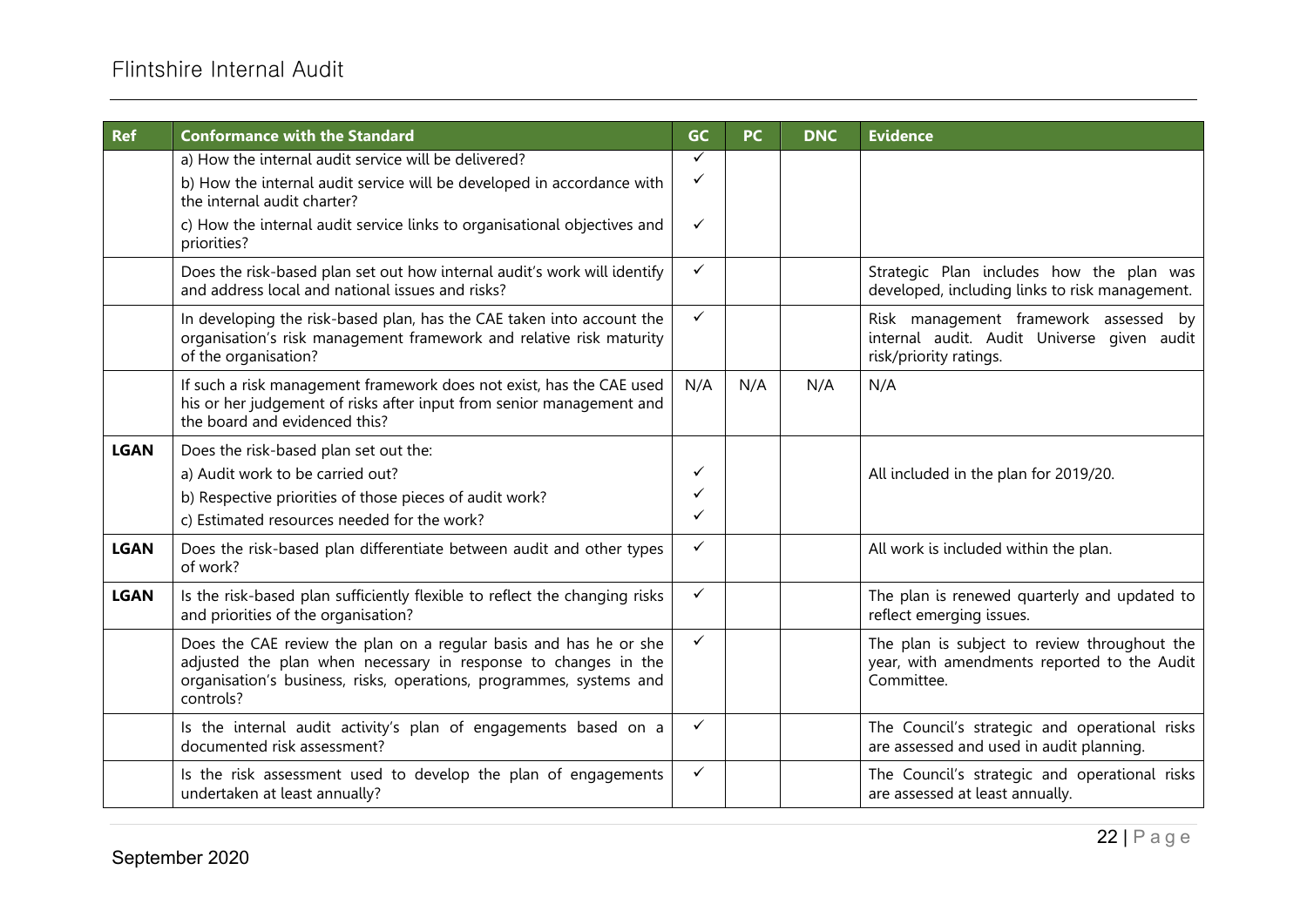| <b>Ref</b>  | <b>Conformance with the Standard</b>                                                                                                                                                                              | <b>GC</b>    | <b>PC</b> | <b>DNC</b> | <b>Evidence</b>                                                                                                                                                                 |
|-------------|-------------------------------------------------------------------------------------------------------------------------------------------------------------------------------------------------------------------|--------------|-----------|------------|---------------------------------------------------------------------------------------------------------------------------------------------------------------------------------|
| <b>LGAN</b> | In developing the risk-based plan, has the CAE also considered the<br>following:                                                                                                                                  |              |           |            |                                                                                                                                                                                 |
|             | a) Any declarations of interest (for the avoidance for conflicts of<br>interest)?                                                                                                                                 | $\checkmark$ |           |            | Considered in strategic and<br>assignment<br>planning.                                                                                                                          |
|             | b) The requirement to use specialists, e.g. IT or contract and<br>procurement auditors?                                                                                                                           | $\checkmark$ |           |            | Considered in strategic and<br>assignment<br>planning.                                                                                                                          |
|             | c) Allowing contingency time to undertake ad hoc reviews or fraud<br>investigations as necessary?                                                                                                                 | $\checkmark$ |           |            | Included in the plan.                                                                                                                                                           |
|             | d) The time required to carry out the audit planning process<br>effectively as well as regular reporting to and attendance of the board,<br>the development of the annual report and the CAE opinion?             | ✓            |           |            | Included in the plan.                                                                                                                                                           |
|             | Is the input of senior management and the board considered in the<br>risk assessment process?                                                                                                                     | $\checkmark$ |           |            | with<br>Consultation<br>takes<br>place<br>senior<br>management whilst producing the audit plan.<br>Audit Committee views also taken into account.                               |
|             | Does the CAE identify and consider the expectations of senior<br>management, the board and other stakeholders for internal audit<br>opinion and any other conclusions?                                            | $\checkmark$ |           |            | During audit planning.                                                                                                                                                          |
|             | Does the CAE take into consideration any proposed consulting<br>engagement's potential to improve the management of risks, to add<br>value and to improve the organisation's operations before accepting<br>them? | $\checkmark$ |           |            | All proposed consulting work is considered<br>before it is accepted.                                                                                                            |
|             | Are consulting engagements that have been accepted included in the<br>risk-based plan?                                                                                                                            | $\checkmark$ |           |            | Added to the plan and reported to the Audit<br>Committee.                                                                                                                       |
|             | 2010 Conclusion                                                                                                                                                                                                   | $\checkmark$ |           |            |                                                                                                                                                                                 |
|             | 2020 Communication and Approval                                                                                                                                                                                   |              |           |            |                                                                                                                                                                                 |
|             | Has the CAE communicated the internal audit activity's plans and<br>resource requirements to senior management and the board for<br>review and approval?                                                          | $\checkmark$ |           |            | Reported to Chief Officer Team and Audit<br>Committee. Resource level supported by senior<br>management and Audit Committee. This is<br>evidenced in committee meeting minutes. |
|             | Has the CAE communicated any significant interim changes to the                                                                                                                                                   | $\checkmark$ |           |            | Updated to Audit Committee as and when.                                                                                                                                         |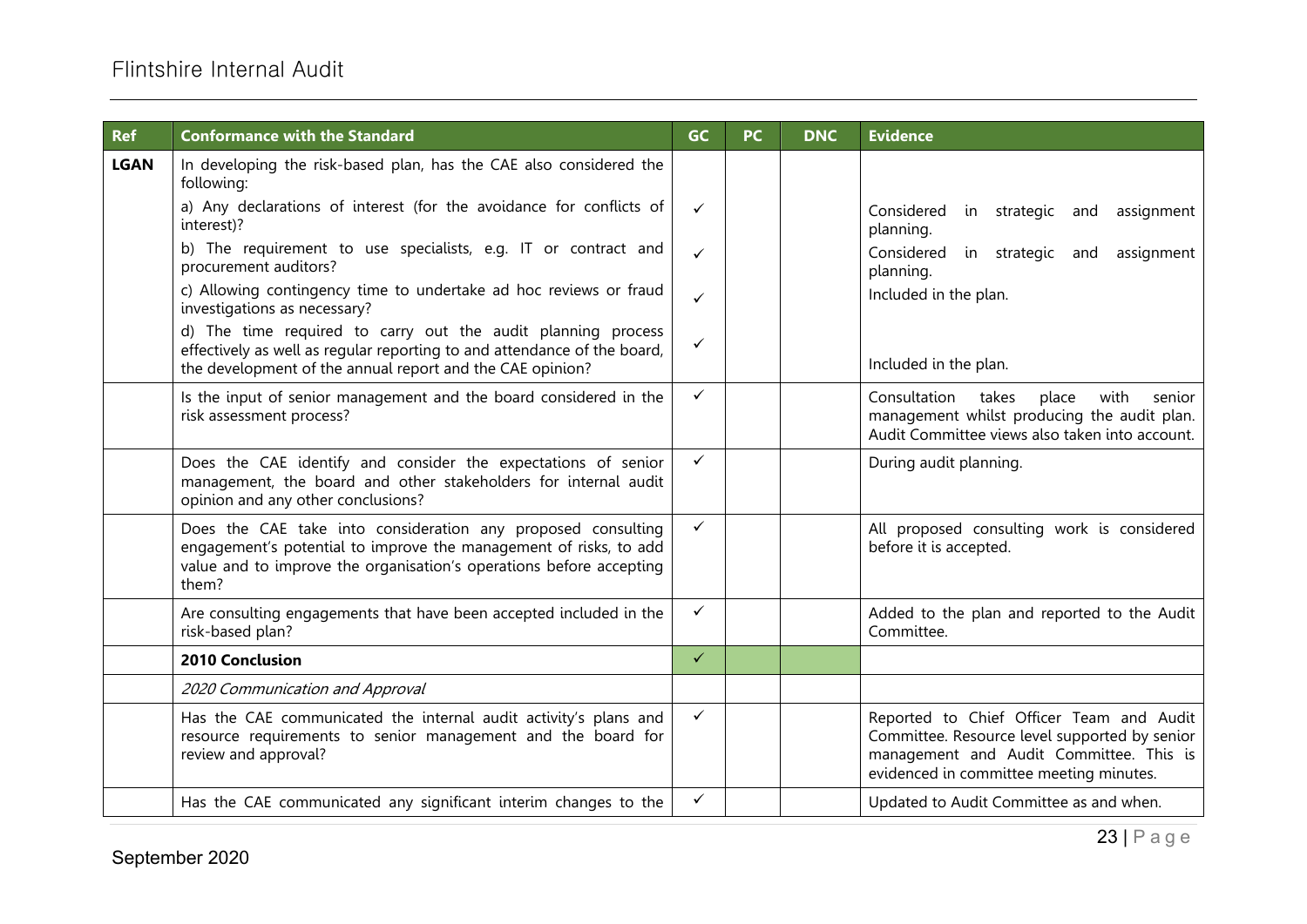| <b>Ref</b>  | <b>Conformance with the Standard</b>                                                                                                                                                                                                                                                                                                                                                                     | <b>GC</b>    | PC | <b>DNC</b> | <b>Evidence</b>                                                                                                                                                                                                                                                                                                 |
|-------------|----------------------------------------------------------------------------------------------------------------------------------------------------------------------------------------------------------------------------------------------------------------------------------------------------------------------------------------------------------------------------------------------------------|--------------|----|------------|-----------------------------------------------------------------------------------------------------------------------------------------------------------------------------------------------------------------------------------------------------------------------------------------------------------------|
|             | plan and/or resource requirements to senior management and the<br>board for review and approval, where such changes have arisen?                                                                                                                                                                                                                                                                         |              |    |            |                                                                                                                                                                                                                                                                                                                 |
|             | Has the CAE communicated the impact of any resource limitations to<br>senior management and the board?                                                                                                                                                                                                                                                                                                   | $\checkmark$ |    |            | Reported to the Audit Committee and COT.<br>Annual plan included possible deferrals.                                                                                                                                                                                                                            |
|             |                                                                                                                                                                                                                                                                                                                                                                                                          |              |    |            |                                                                                                                                                                                                                                                                                                                 |
|             | 2020 Conclusion                                                                                                                                                                                                                                                                                                                                                                                          | $\checkmark$ |    |            |                                                                                                                                                                                                                                                                                                                 |
|             | 2030 Resource Management                                                                                                                                                                                                                                                                                                                                                                                 |              |    |            |                                                                                                                                                                                                                                                                                                                 |
|             | Does the risk-based plan explain how internal audit's resource<br>requirements have been assessed?                                                                                                                                                                                                                                                                                                       | $\checkmark$ |    |            | Yes.                                                                                                                                                                                                                                                                                                            |
| <b>LGAN</b> | Has the CAE planned the deployment of resources, especially the<br>timing of engagements, in conjunction with management to minimise<br>abortive work and time?                                                                                                                                                                                                                                          | $\checkmark$ |    |            | Discussed in planning meetings and planned<br>throughout the year                                                                                                                                                                                                                                               |
| <b>LGAN</b> | If the CAE believes that the level of agreed resources will impact<br>adversely on the provision of the internal audit opinion, has he or she<br>brought these consequences to the attention of the board?<br>This may include an imbalance between the work plan and resource<br>availability and/or other significant matters that jeopardise the<br>delivery of the plan or require it to be changed. | $\checkmark$ |    |            | Audit plan uses the resources available,<br>sufficient to provide the audit opinion. May<br>need to bring in specialised external resource<br>for IT reviews. Budget allocation based on<br>historic allocation however if additional<br>resources are required the Audit Committee<br>will give consideration. |
|             | 2030 Conclusion                                                                                                                                                                                                                                                                                                                                                                                          | $\checkmark$ |    |            |                                                                                                                                                                                                                                                                                                                 |
|             | 2040 Policies and Procedures                                                                                                                                                                                                                                                                                                                                                                             |              |    |            |                                                                                                                                                                                                                                                                                                                 |
|             | Has the CAE developed and put into place policies and procedures to<br>quide the internal audit activity?                                                                                                                                                                                                                                                                                                | $\checkmark$ |    |            | Policies and procedures in place. Audit manual<br>updated in Feb 2019. MKI checklist also<br>produced and continually updated.                                                                                                                                                                                  |
| <b>LGAN</b> | Has the CAE established policies and procedures to guide staff in<br>performing their duties in a manner that conforms to the PSIAS?<br>Examples include maintaining an audit manual and/or using electronic<br>management systems.                                                                                                                                                                      | ✓            |    |            | Policies and procedures in place. Audit manual<br>updated in Feb 2019. MKI checklist also<br>produced and continually updated.                                                                                                                                                                                  |
| <b>LGAN</b> | Are the policies and procedures regularly reviewed and updated to                                                                                                                                                                                                                                                                                                                                        | ✓            |    |            | See above - updated during 2019.                                                                                                                                                                                                                                                                                |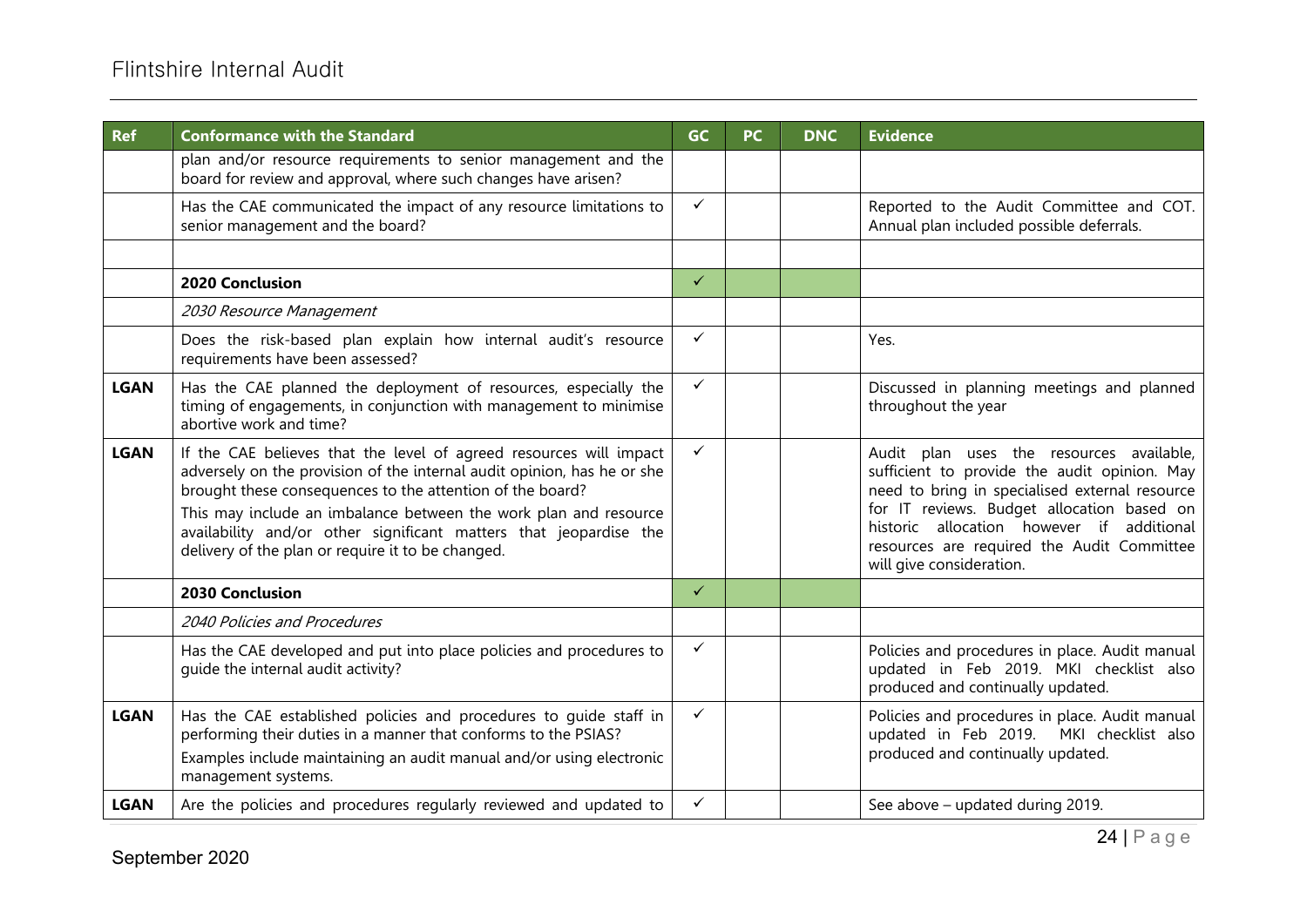| <b>Ref</b>  | <b>Conformance with the Standard</b>                                                                                                                                                                                                                                                          | GC           | <b>PC</b> | <b>DNC</b> | <b>Evidence</b>                                                                                                                                                                                                                 |
|-------------|-----------------------------------------------------------------------------------------------------------------------------------------------------------------------------------------------------------------------------------------------------------------------------------------------|--------------|-----------|------------|---------------------------------------------------------------------------------------------------------------------------------------------------------------------------------------------------------------------------------|
|             | reflect changes in working practices and standards?                                                                                                                                                                                                                                           |              |           |            |                                                                                                                                                                                                                                 |
|             | 2040 Conclusion                                                                                                                                                                                                                                                                               | $\checkmark$ |           |            |                                                                                                                                                                                                                                 |
|             | 2050 Coordination                                                                                                                                                                                                                                                                             |              |           |            |                                                                                                                                                                                                                                 |
|             | Does the risk-based plan include the approach to using other sources<br>of assurance and any work that may be required to place reliance<br>upon those sources?                                                                                                                               | $\checkmark$ |           |            | Reliance placed on external auditors and<br>regulators.<br>In Plan for 19/20.                                                                                                                                                   |
| <b>LGAN</b> | Has the CAE carried out an assurance mapping exercise as part of<br>identifying and determining the approach to using other sources of<br>assurance?                                                                                                                                          | ✓            |           |            | An<br>assurance<br>mapping<br>exercise<br>was<br>undertaken as part of the 2019/22 Strategic<br>Planning process and the 2020/23 planning<br>progress.                                                                          |
|             | Does the CAE share information and coordinate activities with other<br>internal and external providers of assurance and consulting services?                                                                                                                                                  | ✓            |           |            | Regular meetings with external auditors and<br>Denbighshire County Council for joint audits.                                                                                                                                    |
| <b>LGAN</b> | Does the CAE meet regularly with the nominated external audit<br>representative to consult on and coordinate their respective audit<br>plans?                                                                                                                                                 | $\checkmark$ |           |            | Regular meetings with external auditors. A<br>Joint Working Protocol is in place with WAO.<br>This has been approved by the Audit<br>Committee in 2017.                                                                         |
|             | <b>2050 Conclusion</b>                                                                                                                                                                                                                                                                        | $\checkmark$ |           |            |                                                                                                                                                                                                                                 |
|             | 2060 Reporting to Senior Management and the Board                                                                                                                                                                                                                                             |              |           |            |                                                                                                                                                                                                                                 |
|             | Does the CAE report periodically to senior management and the<br>board on the internal audit activity's purpose, authority, responsibility<br>and performance relative to its plan?                                                                                                           | $\checkmark$ |           |            | performance reports to Audit<br>Quarterly<br>Committee.                                                                                                                                                                         |
|             | Does the periodic reporting also include significant risk exposures and<br>control issues, including fraud risks, governance issues and other<br>matters needed or requested by senior management and the board?                                                                              | $\checkmark$ |           |            | Major findings reported. In addition, reports<br>provided as requested by the Audit Committee.                                                                                                                                  |
|             | Is the frequency and content of such reporting determined in<br>discussion with senior management and the board and are they<br>dependent on the importance of the information to be communicated<br>and the urgency of the related actions to be taken by senior<br>management or the board? | $\checkmark$ |           |            | quarterly<br>Standard<br>reporting.<br>However,<br>additional reporting would take place if there<br>was sufficient importance and urgency. Major<br>reports dealt with in full and management<br>called to attend AC meetings. |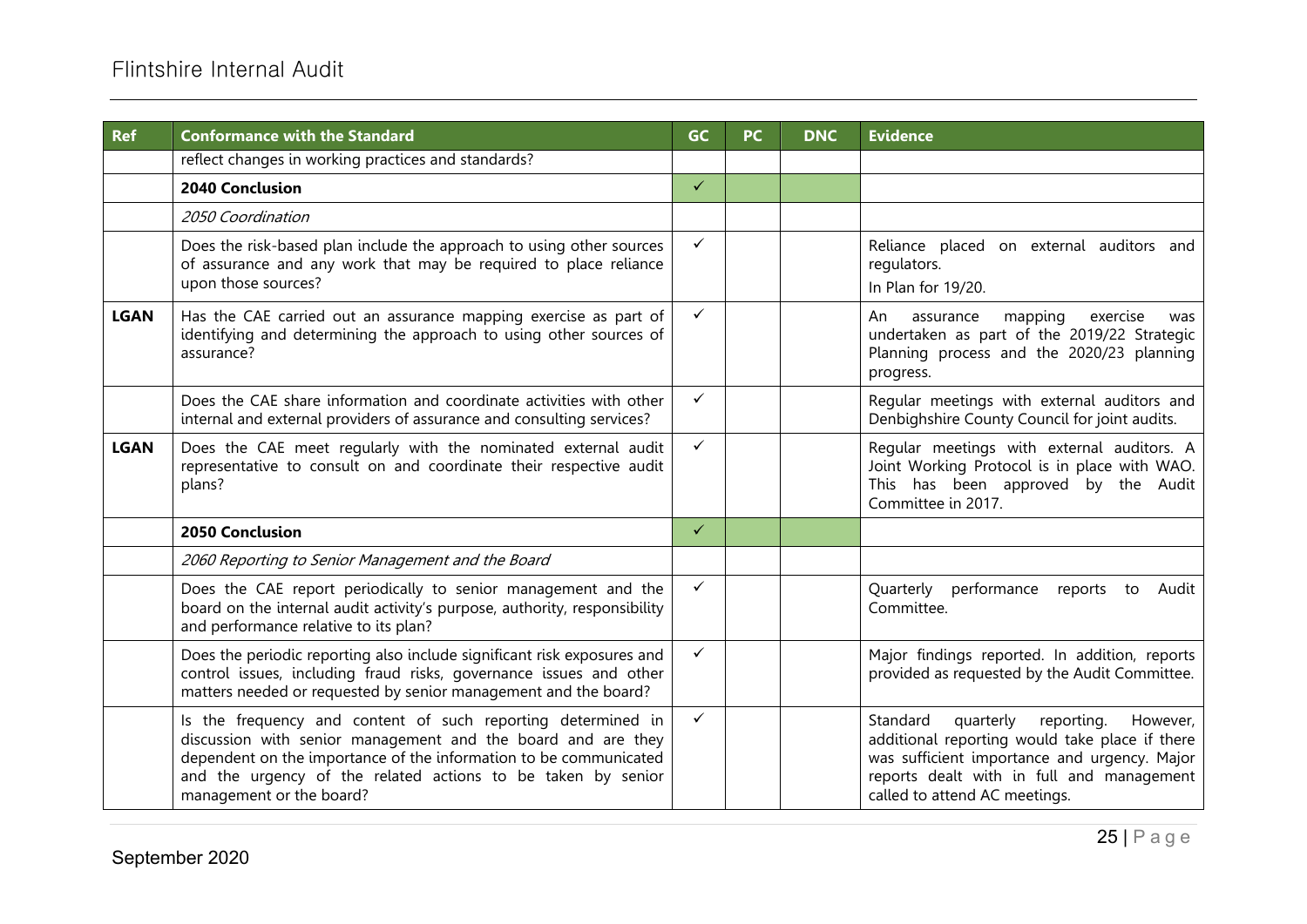| <b>Ref</b> | <b>Conformance with the Standard</b>                                                                                                                                                                                                                                  | <b>GC</b>    | <b>PC</b> | <b>DNC</b> | <b>Evidence</b>                                                                                                 |
|------------|-----------------------------------------------------------------------------------------------------------------------------------------------------------------------------------------------------------------------------------------------------------------------|--------------|-----------|------------|-----------------------------------------------------------------------------------------------------------------|
|            | 2060 Conclusion                                                                                                                                                                                                                                                       | $\checkmark$ |           |            |                                                                                                                 |
|            | 2070 External Service Provider and Organisational Responsibility for<br>Internal Auditing                                                                                                                                                                             |              |           |            |                                                                                                                 |
|            | Where an external internal audit service provider acts as the internal<br>audit activity, does that provider ensure that the organisation is aware<br>that the responsibility for maintaining and effective internal audit<br>activity remains with the organisation? | N/A          | N/A       | N/A        | N/A                                                                                                             |
|            | <b>2070 Conclusion</b>                                                                                                                                                                                                                                                | N/A          | N/A       | N/A        | N/A                                                                                                             |
| 6.2        | 2100 Nature of Work                                                                                                                                                                                                                                                   |              |           |            |                                                                                                                 |
|            | Does the internal audit activity evaluate and contribute to the<br>improvement of the organisation's governance, risk management and<br>internal control processes?                                                                                                   | $\checkmark$ |           |            | Overall aim of the department. Internal Audit<br>Manager Chairs the Corporate Governance<br>Working Group.      |
|            | Does the internal audit activity evaluate and contribute to the<br>improvement of the above using a systematic and disciplined<br>approach and is this evidenced?                                                                                                     | $\checkmark$ |           |            | Through the completion of the audit plan.                                                                       |
|            | 2100 Conclusion                                                                                                                                                                                                                                                       | $\checkmark$ |           |            |                                                                                                                 |
|            | 2110 Governance                                                                                                                                                                                                                                                       |              |           |            |                                                                                                                 |
|            | Does the internal audit activity:<br>a) Promote appropriate ethics and values within the organisation?<br>b) Ensure effective organisational performance management and<br>accountability?                                                                            | ✓<br>✓       |           |            | Through the completion of the audit plan and<br>communication of findings to management.                        |
|            | c) Communicate risk and control information to appropriate areas of<br>the organisation?                                                                                                                                                                              | ✓            |           |            |                                                                                                                 |
|            | d) Coordinate the activities of and communicate information among<br>the board, external and internal auditors and management?                                                                                                                                        | ✓            |           |            |                                                                                                                 |
|            | Does the internal audit activity assess and make appropriate<br>recommendations for improving the governance process as part of<br>accomplishing the above objectives?                                                                                                | $\checkmark$ |           |            | Through individual assignments and by the<br>input of the manager to the Corporate<br>Governance Working Group. |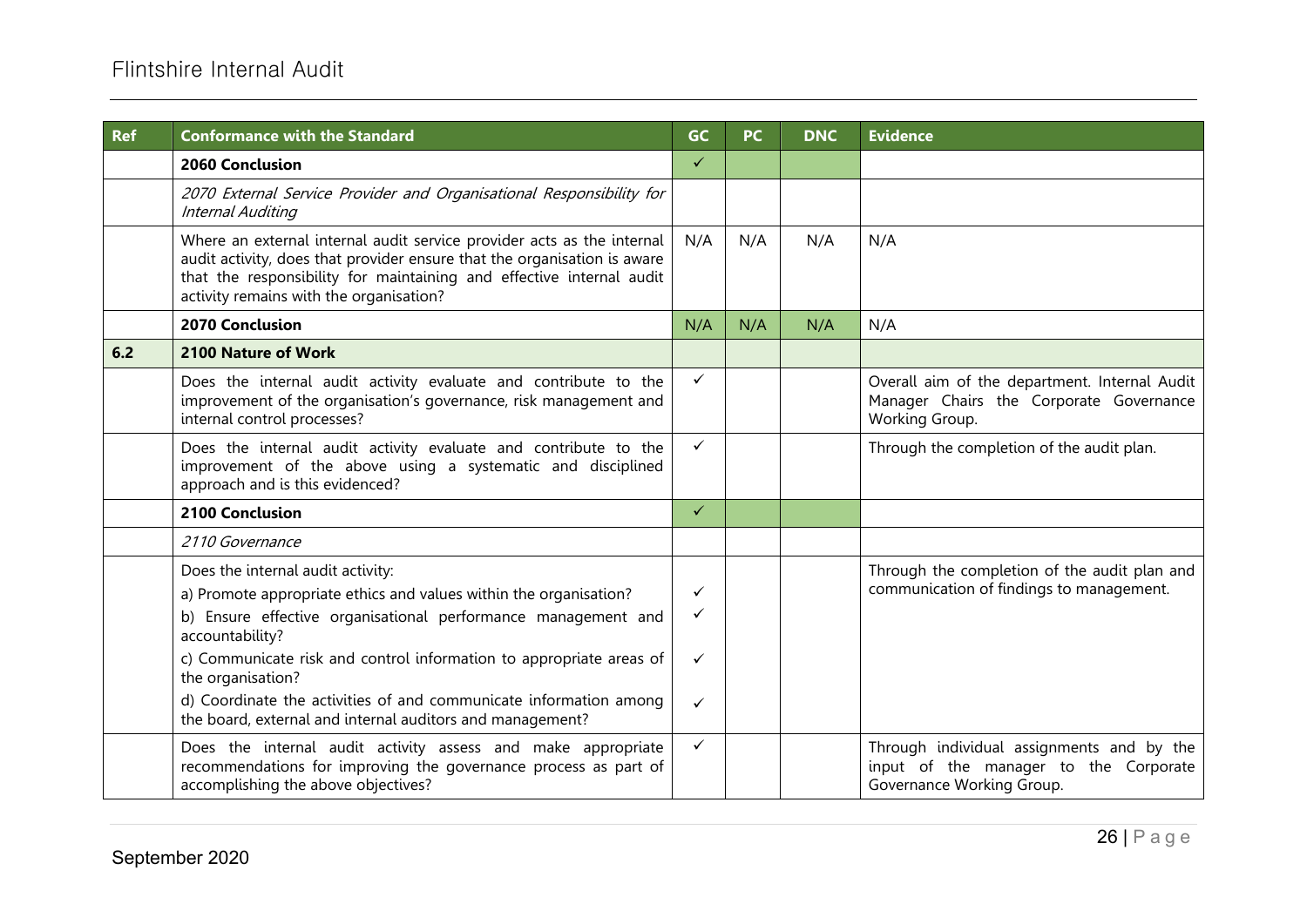| <b>Ref</b>  | <b>Conformance with the Standard</b>                                                                                                                                                                | <b>GC</b>    | <b>PC</b> | <b>DNC</b> | <b>Evidence</b>                                                                                                                                                                                                                                                                                                                                                                                                                                                            |
|-------------|-----------------------------------------------------------------------------------------------------------------------------------------------------------------------------------------------------|--------------|-----------|------------|----------------------------------------------------------------------------------------------------------------------------------------------------------------------------------------------------------------------------------------------------------------------------------------------------------------------------------------------------------------------------------------------------------------------------------------------------------------------------|
|             | Has the internal audit activity evaluated the:<br>a) design<br>b) implementation, and<br>c) effectiveness<br>of the organisation's ethics-related objectives, programmes and<br>activities?         | $\checkmark$ |           |            | Audit work is based on the Council's objectives,<br>priorities and risks and covers some of the<br>areas in the Code of Corporate Governance<br>organisational<br>performance<br>such<br>as<br>management and communication of risk and<br>control information.<br>The Future Generations Wellbeing act will be<br>incorporated into future audits.<br>Whilst ethics does form part of audits a<br>separate audit on ethic related objectives is<br>currently in progress. |
|             | Has the internal audit activity assessed whether the organisation's<br>information technology governance supports the organisation's<br>strategies and objectives?                                  | $\checkmark$ |           |            | Information technology governance included in<br>the 19/20 audit plan.                                                                                                                                                                                                                                                                                                                                                                                                     |
| <b>LGAN</b> | Has the CAE considered the proportionality of the amount of work<br>required to assess the ethics and information technology governance<br>of the organisation when developing the risk-based plan? | $\checkmark$ |           |            | Completed as part of the Assurance Mapping<br>exercise undertaken as part of the 2019/22<br>Strategic Planning process and 20/23 planning<br>process.                                                                                                                                                                                                                                                                                                                      |
|             | 2110 Conclusion                                                                                                                                                                                     | $\checkmark$ |           |            |                                                                                                                                                                                                                                                                                                                                                                                                                                                                            |
|             | 2120 Risk Management                                                                                                                                                                                |              |           |            |                                                                                                                                                                                                                                                                                                                                                                                                                                                                            |
|             | Has the internal audit activity evaluated the effectiveness of the<br>organisation's risk management processes by determining that:                                                                 |              |           |            |                                                                                                                                                                                                                                                                                                                                                                                                                                                                            |
|             | a) Organisational objectives support and align with the organisation's<br>mission?                                                                                                                  | $\checkmark$ |           |            | Risk management included in the audit plan<br>every year.                                                                                                                                                                                                                                                                                                                                                                                                                  |
|             | b) Significant risks are identified and assessed?                                                                                                                                                   | ✓            |           |            | Risks now aligned within the Improvement Plan                                                                                                                                                                                                                                                                                                                                                                                                                              |
|             | c) Appropriate risk responses are selected that align risks with the<br>organisation's risk appetite?                                                                                               | $\checkmark$ |           |            | and managed within the CAMMS system.                                                                                                                                                                                                                                                                                                                                                                                                                                       |
|             | d) Relevant risk information is captured and communicated in a timely<br>manner across the organisation, thus enabling the staff, management<br>and the board to carry out their responsibilities?  | $\checkmark$ |           |            | Reported to O&S in Performance Reports.<br>Currently supporting the role out of the<br>updated Risk Management Framework.                                                                                                                                                                                                                                                                                                                                                  |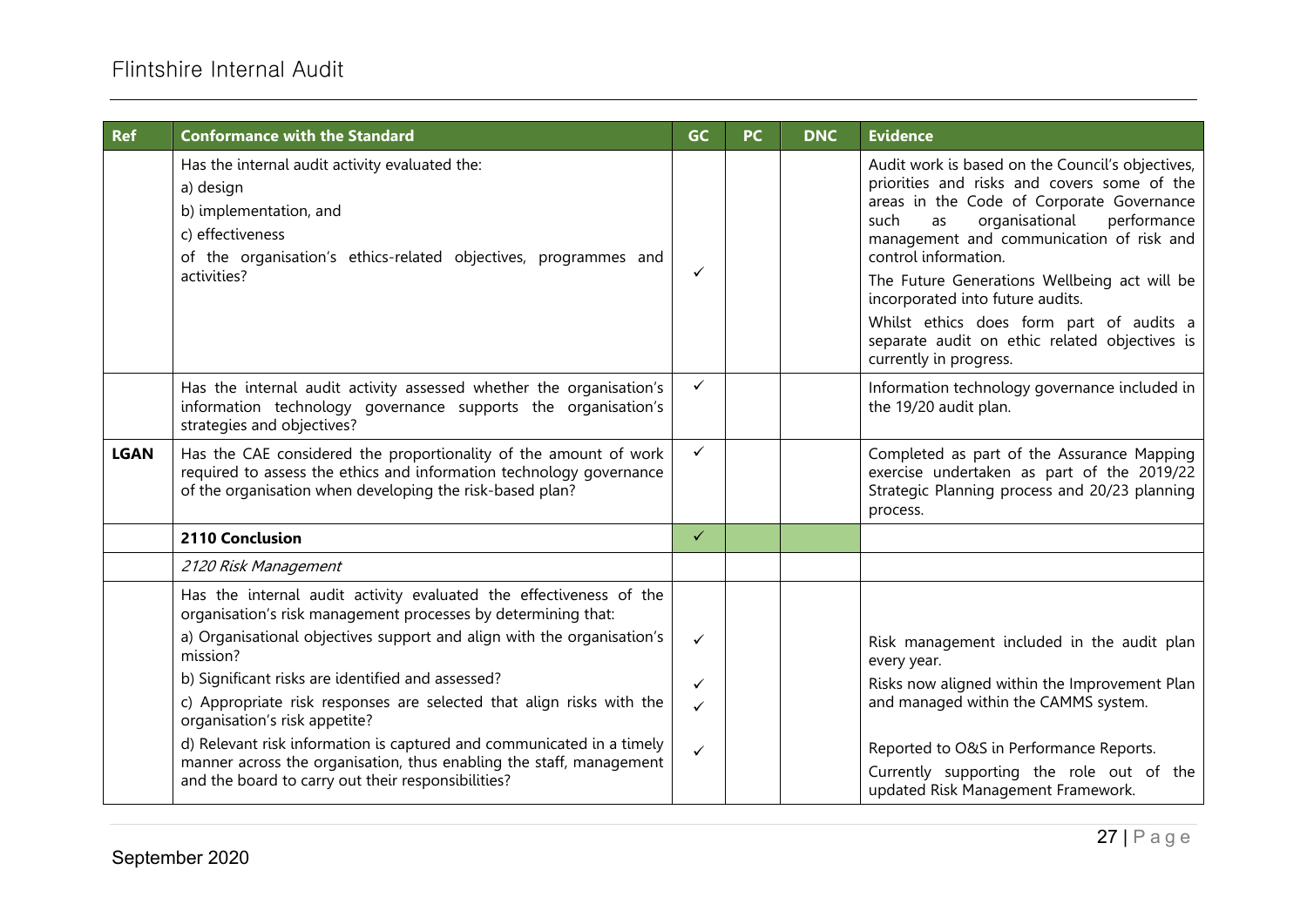| <b>Ref</b> | <b>Conformance with the Standard</b>                                                                                                                                                                                                                                                                                                                                                                                                                                          | GC                    | <b>PC</b> | <b>DNC</b> | <b>Evidence</b>                                                                                                                                                                                                                                                                                                                                                                                                                           |
|------------|-------------------------------------------------------------------------------------------------------------------------------------------------------------------------------------------------------------------------------------------------------------------------------------------------------------------------------------------------------------------------------------------------------------------------------------------------------------------------------|-----------------------|-----------|------------|-------------------------------------------------------------------------------------------------------------------------------------------------------------------------------------------------------------------------------------------------------------------------------------------------------------------------------------------------------------------------------------------------------------------------------------------|
|            | Has the internal audit activity evaluated the risks relating to the<br>organisation's governance, operations and information systems<br>regarding the:<br>a) Achievement of the organisation's strategic objectives?<br>b) Reliability and integrity of financial and operational information?<br>c) Effectiveness and efficiency of operations and programmes?<br>d) Safeguarding of assets?<br>e) Compliance with laws, regulations, policies, procedures and<br>contracts? | ✓<br>✓<br>✓<br>✓<br>✓ |           |            | As part of audit planning and the completion<br>of individual audit assignments.<br>Evaluated and reported to O&S in Performance<br>Reports and within specific audits.<br>Sections b to e within specific audits.                                                                                                                                                                                                                        |
|            | Has the internal audit activity evaluated the potential for fraud and<br>also how the organisation itself manages fraud risk?                                                                                                                                                                                                                                                                                                                                                 | $\checkmark$          |           |            | As part of the audit, management are asked to<br>consider the risk of fraud in their area.<br>The department is responsible for the<br>maintenance of the Anti Fraud Strategy, Fraud<br>Response Plan and Whistleblowing procedure.<br>All updated during 2018/19. Fraud risks<br>considered for each review (specific work<br>A workshop on<br>programme used).<br>Whistleblowing was delivered to social Services<br>are their request. |
|            | Do internal auditors address risk during consulting engagements<br>consistently with the objectives of the engagement?                                                                                                                                                                                                                                                                                                                                                        | $\checkmark$          |           |            | Yes.<br>There is further opportunity to develop the<br>process for delivering consultancy / advisory<br>work to have a more structured approach.                                                                                                                                                                                                                                                                                          |
|            | Are internal auditors alert to other significant risks when undertaking<br>consulting engagements?                                                                                                                                                                                                                                                                                                                                                                            | $\checkmark$          |           |            | Any other risks are reported to audit<br>management. It would be the requirement of<br>management to alert audit to emerging risks<br>consultancy<br>that<br>would<br>affect<br>our<br>engagements.                                                                                                                                                                                                                                       |
|            | Do internal auditors successfully avoid managing risks themselves,<br>which would in effect lead to taking on management responsibility,                                                                                                                                                                                                                                                                                                                                      | ✓                     |           |            | Terms of engagement are clear from the outset<br>as evidenced by the "scope" Auditors do not                                                                                                                                                                                                                                                                                                                                              |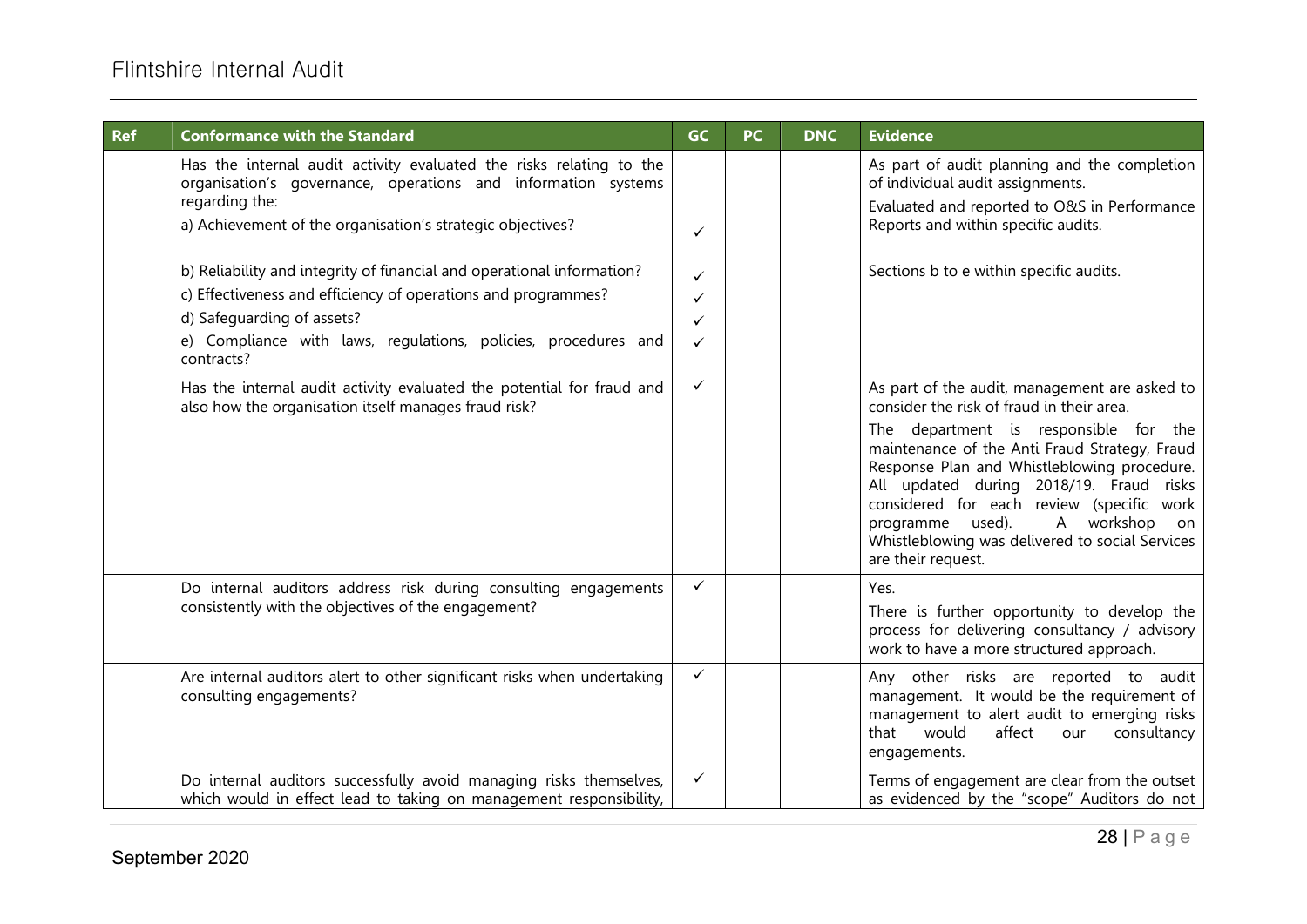| <b>Ref</b> | <b>Conformance with the Standard</b>                                                                                                                                                                                                                                                                                                                                                                                                                                                                                                                                                                                                           | GC                               | <b>PC</b> | <b>DNC</b> | <b>Evidence</b>                                                                                                                                                                                                                                                                                                                                                             |
|------------|------------------------------------------------------------------------------------------------------------------------------------------------------------------------------------------------------------------------------------------------------------------------------------------------------------------------------------------------------------------------------------------------------------------------------------------------------------------------------------------------------------------------------------------------------------------------------------------------------------------------------------------------|----------------------------------|-----------|------------|-----------------------------------------------------------------------------------------------------------------------------------------------------------------------------------------------------------------------------------------------------------------------------------------------------------------------------------------------------------------------------|
|            | when assisting management in establishing or improving risk<br>management processes?                                                                                                                                                                                                                                                                                                                                                                                                                                                                                                                                                           |                                  |           |            | take on management responsibility or risk<br>management roles. Reports are produced with<br>following<br>"advice<br>statement<br>the<br>recommendations are provided without<br>prejudice to the right of Internal Audit to<br>review and make further recommendations at<br>a later date" after providing a consultation<br>service in an area that may be later audited." |
|            | 2120 Conclusion                                                                                                                                                                                                                                                                                                                                                                                                                                                                                                                                                                                                                                | ✓                                |           |            |                                                                                                                                                                                                                                                                                                                                                                             |
|            | 2130 Control                                                                                                                                                                                                                                                                                                                                                                                                                                                                                                                                                                                                                                   |                                  |           |            |                                                                                                                                                                                                                                                                                                                                                                             |
|            | Has the internal audit activity evaluated the adequacy and<br>effectiveness of controls in the organisation's governance, operations<br>and information systems regarding the:<br>a) Achievement of the organisation's strategic objectives?<br>b) Reliability and integrity of financial and operational information?<br>c) Effectiveness and efficiency of operations and programmes?<br>d) Safequarding of assets?<br>e) Compliance with laws, regulations, policies, procedures and<br>contracts?<br>Do internal auditors utilise knowledge of controls gained during<br>consulting engagements when evaluating the organisation's control | ✓<br>✓<br>✓<br>✓<br>$\checkmark$ |           |            | As part of audit planning and the completion<br>of individual risk based audit assignments.<br>All relevant knowledge is used.                                                                                                                                                                                                                                              |
|            | processes?                                                                                                                                                                                                                                                                                                                                                                                                                                                                                                                                                                                                                                     |                                  |           |            |                                                                                                                                                                                                                                                                                                                                                                             |
|            | 2130 Conclusion                                                                                                                                                                                                                                                                                                                                                                                                                                                                                                                                                                                                                                | $\checkmark$                     |           |            |                                                                                                                                                                                                                                                                                                                                                                             |
| 6.3        | <b>2200 Engagement Planning</b>                                                                                                                                                                                                                                                                                                                                                                                                                                                                                                                                                                                                                |                                  |           |            |                                                                                                                                                                                                                                                                                                                                                                             |
|            | Do internal auditors develop and document a plan for each<br>engagement?                                                                                                                                                                                                                                                                                                                                                                                                                                                                                                                                                                       | $\checkmark$                     |           |            | Scope Document developed and agreed for<br>each audit revised Dec 2019.                                                                                                                                                                                                                                                                                                     |
|            | Does the engagement plan include the engagement's:<br>a) Objectives?<br>b) Scope?                                                                                                                                                                                                                                                                                                                                                                                                                                                                                                                                                              | ✓<br>✓                           |           |            | Standard format that includes all these.                                                                                                                                                                                                                                                                                                                                    |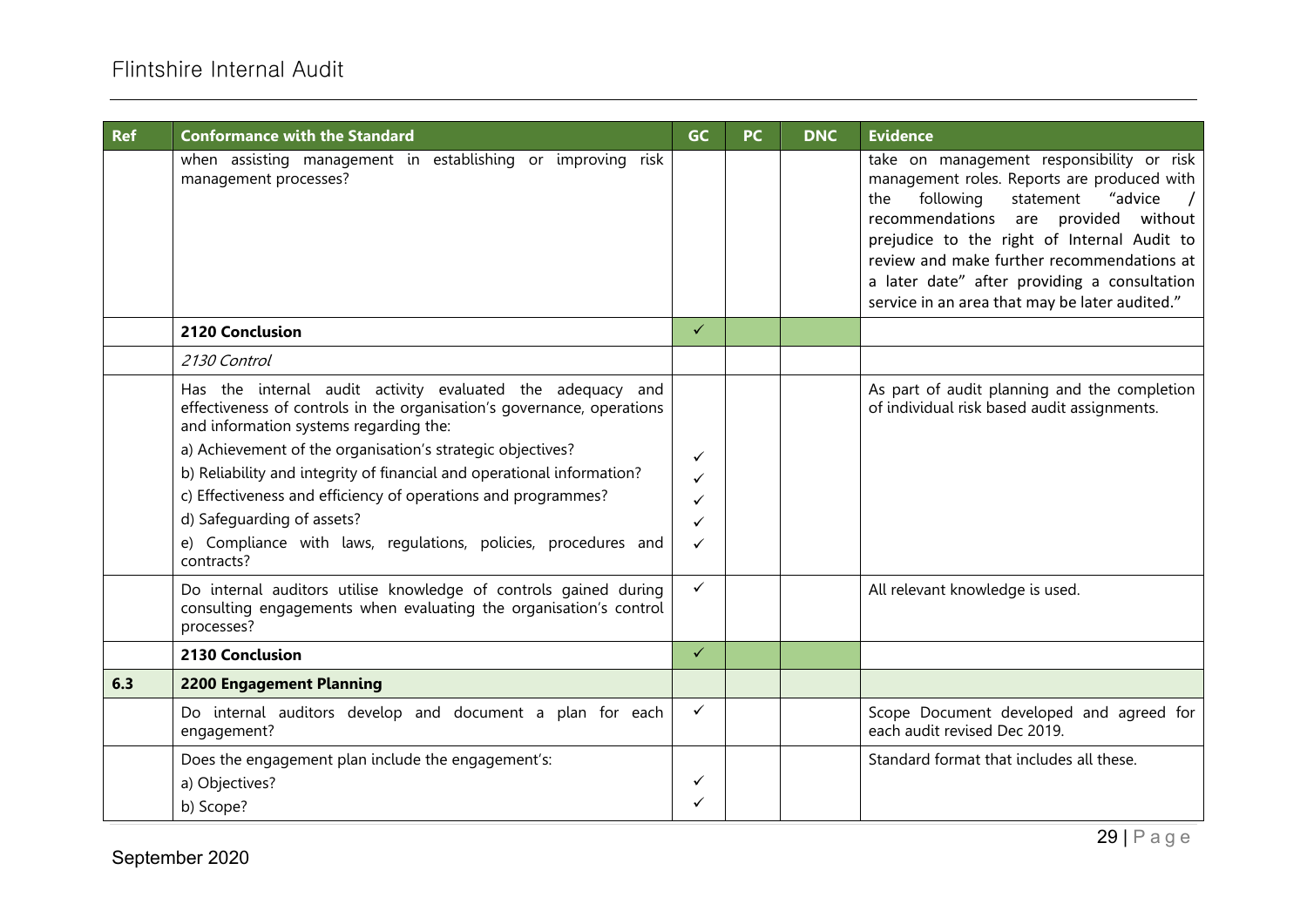| <b>Ref</b> | <b>Conformance with the Standard</b>                                                                                                                                                                                          | <b>GC</b>    | <b>PC</b> | <b>DNC</b> | <b>Evidence</b>                                                                                                                                                                         |
|------------|-------------------------------------------------------------------------------------------------------------------------------------------------------------------------------------------------------------------------------|--------------|-----------|------------|-----------------------------------------------------------------------------------------------------------------------------------------------------------------------------------------|
|            | c) Timing?                                                                                                                                                                                                                    | ✓            |           |            |                                                                                                                                                                                         |
|            | d) Resource allocations?                                                                                                                                                                                                      | $\checkmark$ |           |            |                                                                                                                                                                                         |
|            | Do internal auditors consider the following in planning an                                                                                                                                                                    |              |           |            |                                                                                                                                                                                         |
|            | engagement, and is this documented:                                                                                                                                                                                           |              |           |            | All considered and documented in the scope                                                                                                                                              |
|            | a) The objectives of the activity being reviewed?                                                                                                                                                                             | ✓            |           |            | document where relevant. Not all are relevant                                                                                                                                           |
|            | b) The means by which the activity controls its performance?                                                                                                                                                                  | ✓            |           |            | to each audit.                                                                                                                                                                          |
|            | c) The significant risks to the activity being audited?                                                                                                                                                                       | ✓            |           |            |                                                                                                                                                                                         |
|            | d) The activity's resources?                                                                                                                                                                                                  | ✓            |           |            |                                                                                                                                                                                         |
|            | e) The activity's operations?                                                                                                                                                                                                 | ✓            |           |            |                                                                                                                                                                                         |
|            | f) The means by which the potential impact of risk is kept to an<br>acceptable level?                                                                                                                                         | ✓            |           |            |                                                                                                                                                                                         |
|            | g) The adequacy and effectiveness of the activity's governance, risk<br>management and control processes compared to a relevant<br>framework or model?                                                                        | $\checkmark$ |           |            |                                                                                                                                                                                         |
|            | h) The opportunities for making significant improvements to the<br>activity's governance, risk management and control processes?                                                                                              | $\checkmark$ |           |            |                                                                                                                                                                                         |
|            | Where an engagement plan has been drawn up for an audit to a party<br>outside of the organisation, have the internal auditors established a<br>written understanding with that party about the following:                     | $\checkmark$ |           |            | NWRWTP - objectives and scope of the audits<br>agreed. Responsibility of IA included in Inter-<br>Authority Agreement.                                                                  |
|            | a) Objectives?                                                                                                                                                                                                                |              |           |            | Aura/Newydd - SLA in place.                                                                                                                                                             |
|            | b) Scope?                                                                                                                                                                                                                     |              |           |            |                                                                                                                                                                                         |
|            | c) The respective responsibilities and other expectations of the<br>internal auditors and the outside party (including restrictions on<br>distribution of the results of the engagement and access to<br>engagement records)? |              |           |            |                                                                                                                                                                                         |
|            | For consulting engagements, have internal auditors established an<br>understanding with the engagement clients about the following:                                                                                           |              |           |            | Agreed with management at the start of the<br>work. Scope document includes the respective<br>responsibilities of the internal auditors and the<br>client and other client expectations |
|            | a) Objectives?                                                                                                                                                                                                                | ✓            |           |            |                                                                                                                                                                                         |
|            | b) Scope?                                                                                                                                                                                                                     | ✓            |           |            |                                                                                                                                                                                         |
|            | c) The respective responsibilities of the internal auditors and the client                                                                                                                                                    | $\checkmark$ |           |            |                                                                                                                                                                                         |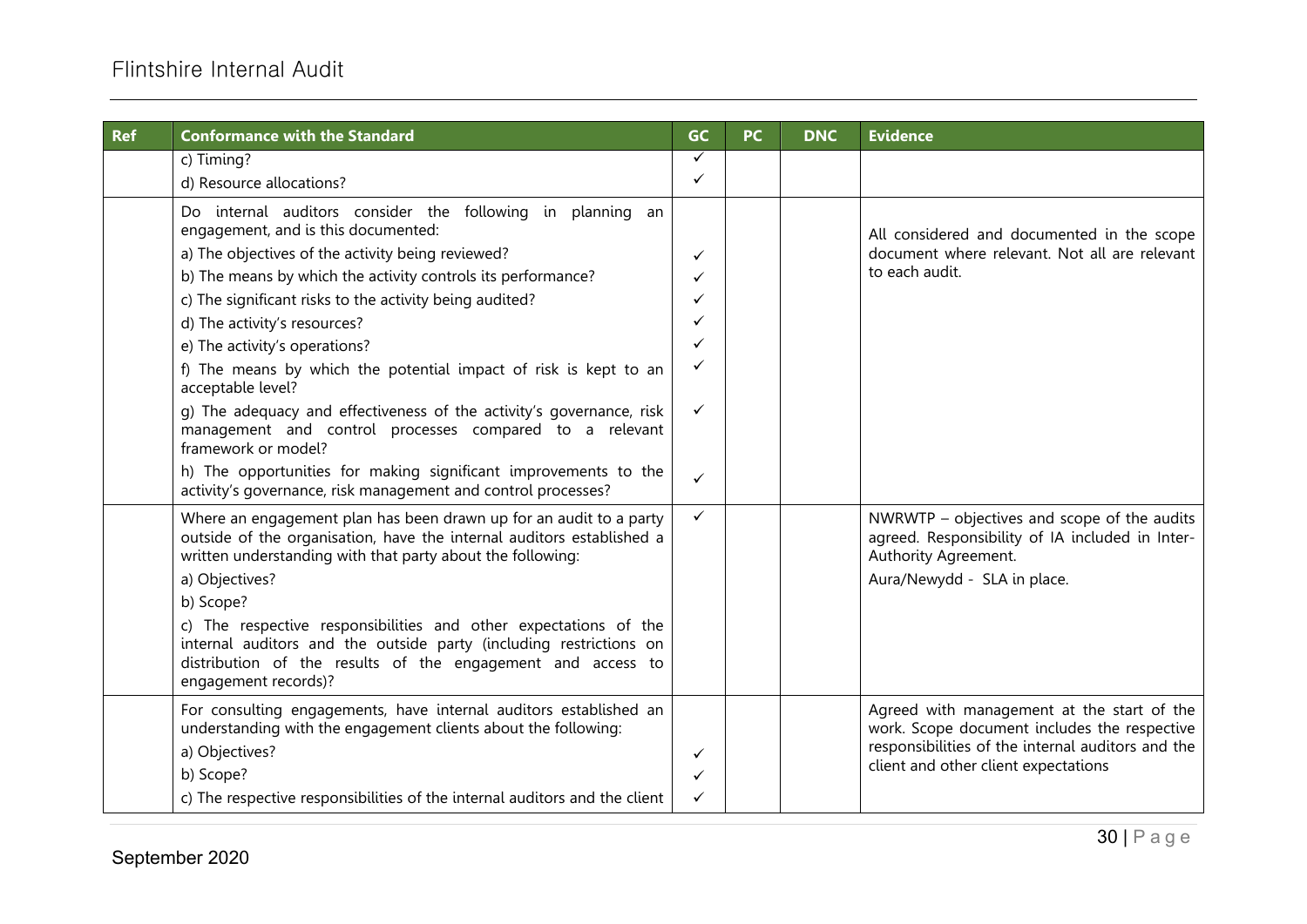# Flintshire Internal Audit

| <b>Ref</b>  | <b>Conformance with the Standard</b>                                                                                                                                                           | <b>GC</b>    | <b>PC</b> | <b>DNC</b> | <b>Evidence</b>                                                                                                                       |
|-------------|------------------------------------------------------------------------------------------------------------------------------------------------------------------------------------------------|--------------|-----------|------------|---------------------------------------------------------------------------------------------------------------------------------------|
|             | and other client expectations?                                                                                                                                                                 |              |           |            |                                                                                                                                       |
|             | For significant consulting engagements, has this understanding been<br>documented?                                                                                                             | ✓            |           |            | As part of the scope document.                                                                                                        |
|             | 2200 Conclusion                                                                                                                                                                                | $\checkmark$ |           |            |                                                                                                                                       |
|             | 2210 Engagement Objectives                                                                                                                                                                     |              |           |            |                                                                                                                                       |
|             | Have objectives been agreed for each engagement?                                                                                                                                               | ✓            |           |            | Part of the Scope Document.                                                                                                           |
|             | Have internal auditors carried out a preliminary risk assessment of the<br>activity under review?                                                                                              | ✓            |           |            | Where applicable. Strategic and operational<br>risks considered. Carried out using the Pre<br>Audit Questionnaire and Scoping Meeting |
|             | Do the engagement objectives reflect the results of the preliminary<br>risk assessment that has been carried out?                                                                              | $\checkmark$ |           |            | Where applicable.                                                                                                                     |
|             | Have internal auditors considered the probability of the following,<br>when developing the engagement objectives:                                                                              |              |           |            | When developing the Scope Document.                                                                                                   |
|             | a) Significant errors?                                                                                                                                                                         | ✓            |           |            |                                                                                                                                       |
|             | b) Fraud?                                                                                                                                                                                      | ✓            |           |            |                                                                                                                                       |
|             | c) Non-compliance?                                                                                                                                                                             | ✓            |           |            |                                                                                                                                       |
|             | d) Any other risks?                                                                                                                                                                            | ✓            |           |            |                                                                                                                                       |
|             | Have internal auditors ascertained whether management and/or the<br>board have established adequate criteria to evaluate and determine<br>whether objectives and goals have been accomplished? | ✓            |           |            | Pl's included within the audits.                                                                                                      |
|             | If the criteria have been deemed adequate, have the internal auditors<br>used the criteria in their evaluation of governance, risk management<br>and controls?                                 | ✓            |           |            | Part of overall evaluation.                                                                                                           |
|             | If the criteria have been deemed inadequate, have the internal<br>auditors worked with management and/or the board to develop<br>appropriate evaluation criteria?                              | $\checkmark$ |           |            | Part of the review and appropriate actions<br>would be put in place.                                                                  |
| <b>LGAN</b> | If the value for money criteria have been referred to, has the use of all<br>the organisation's main types of resources been considered; including<br>money, people and assets?                | $\checkmark$ |           |            | Where referred to. Increased focus on value for<br>money assignments during the year.<br>There is further scope to include as part of |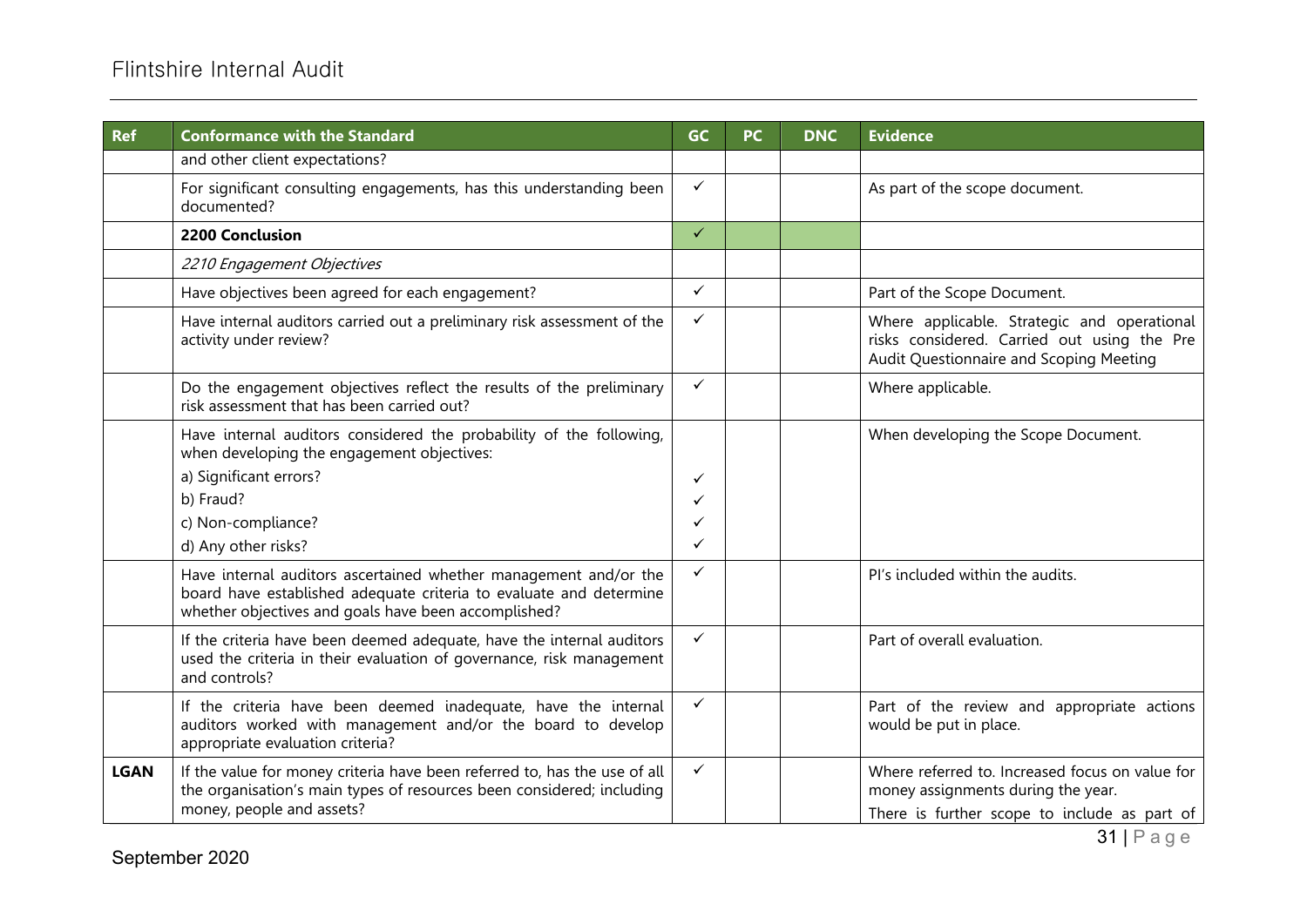| <b>Ref</b> | <b>Conformance with the Standard</b>                                                                                                                                                                                           | <b>GC</b>    | <b>PC</b> | <b>DNC</b> | <b>Evidence</b>                                                                                                                                       |
|------------|--------------------------------------------------------------------------------------------------------------------------------------------------------------------------------------------------------------------------------|--------------|-----------|------------|-------------------------------------------------------------------------------------------------------------------------------------------------------|
|            |                                                                                                                                                                                                                                |              |           |            | future scopes whether management are<br>making best use of resources.                                                                                 |
|            | Do the objectives set for consulting engagements address<br>governance, risk management and control processes as agreed with<br>the client?                                                                                    | $\checkmark$ |           |            | Yes would be. Objectives agreed with the<br>client.                                                                                                   |
|            | Are the objectives set for consulting engagements consistent with the<br>organisation's own values, strategies and objectives?                                                                                                 | $\checkmark$ |           |            | Yes would be. Objectives agreed with the<br>client.                                                                                                   |
|            | <b>2210 Conclusion</b>                                                                                                                                                                                                         | $\checkmark$ |           |            |                                                                                                                                                       |
|            | 2220 Engagement Scope                                                                                                                                                                                                          |              |           |            |                                                                                                                                                       |
|            | Is the scope that is established for the engagement sufficient to satisfy<br>the engagement's objectives?                                                                                                                      | $\checkmark$ |           |            | Recorded in Scope Document                                                                                                                            |
|            | Does the engagement scope include consideration of the following<br>relevant areas of the organisation:<br>a) Systems?<br>b) Records?<br>c) Personnel?<br>d) Premises?                                                         | $\checkmark$ |           |            | All include consideration of systems.<br>Others considered when appropriate,                                                                          |
|            | Does the engagement scope include consideration of the following<br>relevant areas under the control of outside parties, where appropriate:<br>a) Systems?<br>b) Records?<br>c) Personnel?<br>d) Premises?                     | $\checkmark$ |           |            | NWRWTP - objectives and scope of the audits<br>agreed. Responsibility of IA included in Inter-<br>Authority Agreement.<br>Aura/Newydd - SLA in place. |
|            | Where significant consulting opportunities have arisen during an<br>assurance engagement, was a specific written understanding as to the<br>objectives, scope, respective responsibilities and other expectations<br>drawn up? | $\checkmark$ |           |            |                                                                                                                                                       |
|            | Where significant consulting opportunities have arisen during an<br>assurance engagement, were the results of the subsequent                                                                                                   | $\checkmark$ |           |            |                                                                                                                                                       |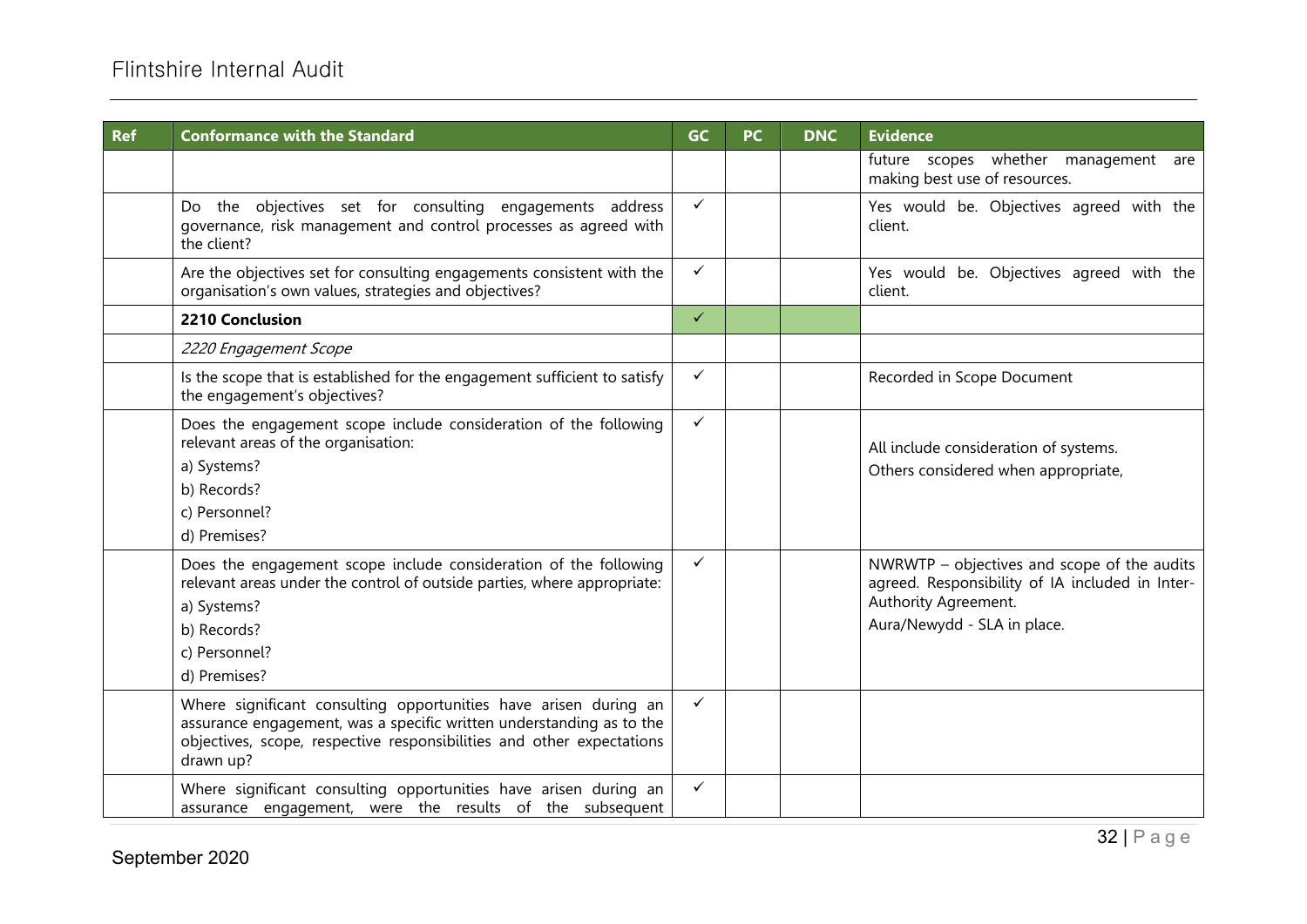| <b>Ref</b> | <b>Conformance with the Standard</b>                                                                                                                                                                                                                                   | <b>GC</b>    | PC | <b>DNC</b> | <b>Evidence</b>                                                                                                                                             |
|------------|------------------------------------------------------------------------------------------------------------------------------------------------------------------------------------------------------------------------------------------------------------------------|--------------|----|------------|-------------------------------------------------------------------------------------------------------------------------------------------------------------|
|            | engagement communicated in accordance with the relevant<br>consulting Standards?                                                                                                                                                                                       |              |    |            |                                                                                                                                                             |
|            | For a consulting engagement, was the scope of the engagement<br>sufficient to address any agreed-upon objectives?                                                                                                                                                      | $\checkmark$ |    |            | Scope agreed at the start of the audit.                                                                                                                     |
|            | If the internal auditors developed any reservations about the scope of<br>a consulting engagement while undertaking that engagement, did<br>they discuss those reservations with the client and therefore<br>determine whether or not to continue with the engagement? | $\checkmark$ |    |            | This would be and has been raised with Service<br>managers.                                                                                                 |
|            | During consulting engagements, did internal auditors address the<br>controls that are consistent with the objectives of those<br>engagements?                                                                                                                          | $\checkmark$ |    |            | As normal procedure.                                                                                                                                        |
|            | During consulting engagements, were internal auditors alert to any<br>significant control issues?                                                                                                                                                                      | $\checkmark$ |    |            | As normal procedure.                                                                                                                                        |
|            | 2220 Conclusion                                                                                                                                                                                                                                                        | $\checkmark$ |    |            |                                                                                                                                                             |
|            | 2230 Engagement Resource Allocation                                                                                                                                                                                                                                    |              |    |            |                                                                                                                                                             |
|            | Have internal auditors decided upon the appropriate and sufficient<br>level of resources required to achieve the objectives of the<br>engagement based on:                                                                                                             |              |    |            | Planned at start of the year, then amended with<br>detailed planning.                                                                                       |
|            | a) The nature and complexity of each individual engagement?                                                                                                                                                                                                            | ✓            |    |            |                                                                                                                                                             |
|            | b) Any time constraints?                                                                                                                                                                                                                                               | ✓            |    |            |                                                                                                                                                             |
|            | c) The resources available?                                                                                                                                                                                                                                            | ✓            |    |            |                                                                                                                                                             |
|            | 2230 Conclusion                                                                                                                                                                                                                                                        | $\checkmark$ |    |            |                                                                                                                                                             |
|            | 2240 Engagement Work Programme                                                                                                                                                                                                                                         |              |    |            |                                                                                                                                                             |
|            | Have internal auditors developed and documented work programmes<br>that achieve the engagement objectives?                                                                                                                                                             | $\checkmark$ |    |            | Work programmes developed by auditors and<br>reviewed by PAs for each engagement. In<br>absence of 1 x Principal (retired) supervision by<br>Audit Manager. |
|            | Do the engagement work programmes include the following                                                                                                                                                                                                                | ✓            |    |            | Information, including analysis and evaluation,<br>recorded in the engagement file, held within                                                             |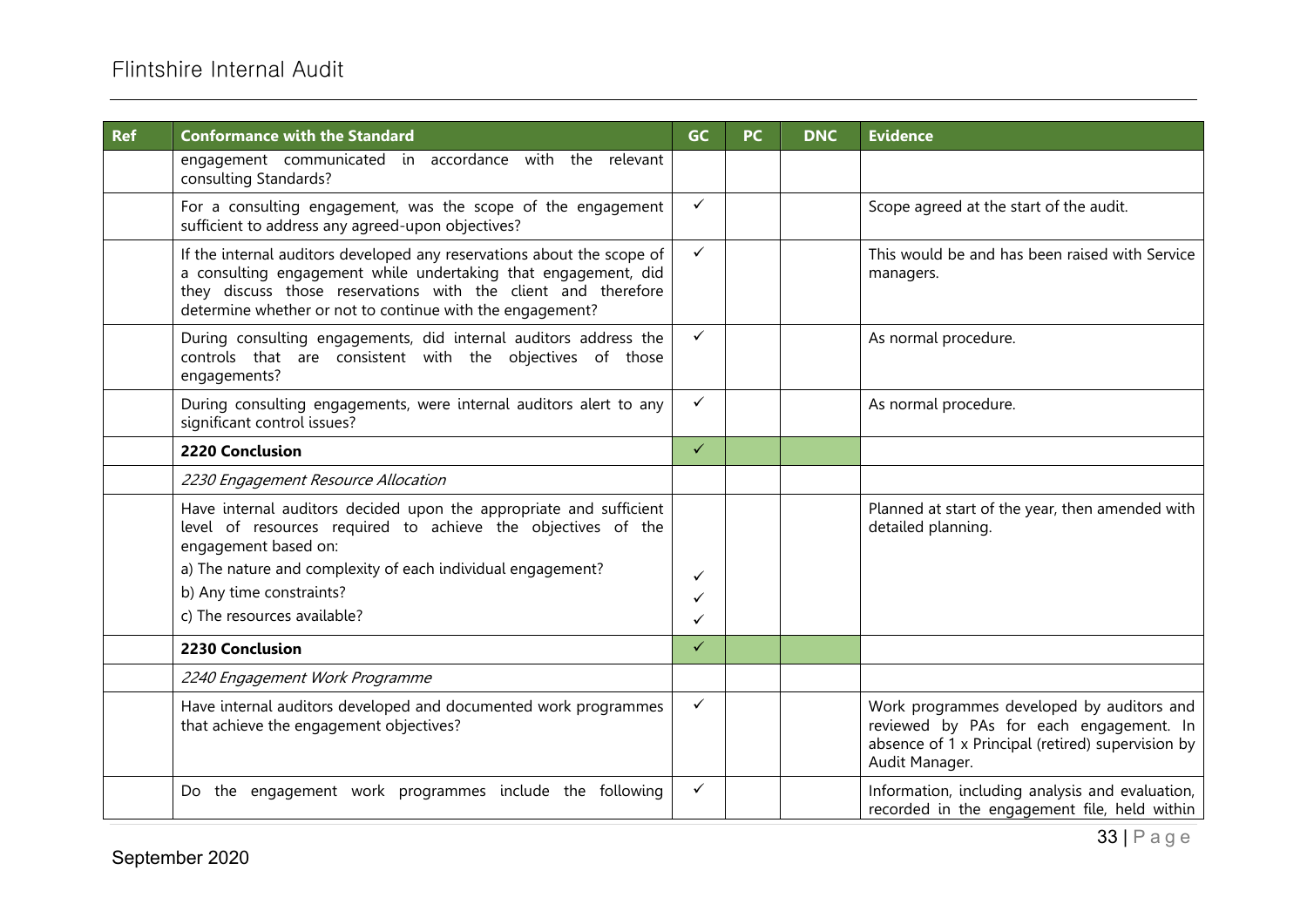| <b>Ref</b> | <b>Conformance with the Standard</b>                                                                                                                                                                                                                             | GC           | PC | <b>DNC</b> | <b>Evidence</b>                                                                                                                                                                                                                                                                                                                                       |
|------------|------------------------------------------------------------------------------------------------------------------------------------------------------------------------------------------------------------------------------------------------------------------|--------------|----|------------|-------------------------------------------------------------------------------------------------------------------------------------------------------------------------------------------------------------------------------------------------------------------------------------------------------------------------------------------------------|
|            | procedures for:<br>a) Identifying information?<br>b) Analysing information?<br>c) Evaluating information?<br>d) Documenting information?                                                                                                                         |              |    |            | MK.                                                                                                                                                                                                                                                                                                                                                   |
|            | Were work programmes approved prior to implementation for each<br>engagement?                                                                                                                                                                                    | ✓            |    |            | Yes. Reviewed by Principal Auditors. In absence<br>of 1 x Principal (retired) supervision by Audit<br>Manager.                                                                                                                                                                                                                                        |
|            | Were any adjustments required to work programmes approved<br>promptly?                                                                                                                                                                                           | $\checkmark$ |    |            | If applicable. By Principal Auditors. In absence<br>of 1 x Principal (retired) supervision by Audit<br>Manager.                                                                                                                                                                                                                                       |
|            | 2240 Conclusion                                                                                                                                                                                                                                                  | $\checkmark$ |    |            |                                                                                                                                                                                                                                                                                                                                                       |
| 6.4        | 2300 Performing the Engagement                                                                                                                                                                                                                                   |              |    |            |                                                                                                                                                                                                                                                                                                                                                       |
|            | Have internal auditors carried out the following in order to achieve<br>each engagement's objectives:<br>a) Identify sufficient information?<br>b) Analyse sufficient information?<br>c) Evaluate sufficient information?<br>d) Document sufficient information? | ✓            |    |            | Standard<br>methodology,<br>trained<br>and<br>experienced staff, files reviewed by Principal<br>Auditors and retained.<br>In absence of 1 x<br>Principal (retired) supervision by Audit<br>Manager. Audit software and electronic files<br>used. A checklist is included within the<br>automated audit software.<br>Evidenced based finding approach. |
|            | 2300 Conclusion                                                                                                                                                                                                                                                  | $\checkmark$ |    |            |                                                                                                                                                                                                                                                                                                                                                       |
|            | 2310 Identifying In formation                                                                                                                                                                                                                                    |              |    |            |                                                                                                                                                                                                                                                                                                                                                       |
|            | Have internal auditors identified the following in order to achieve<br>each engagement's objectives:<br>a) Sufficient information?<br>b) Reliable information?<br>c) Relevant information?<br>d) Useful information?                                             | ✓            |    |            | Information requested prior to the audit. All<br>working papers and evidence contained within<br>the IA Audit Management Software. Standard<br>methodology, trained and experienced staff,<br>files reviewed by Principal Auditors and<br>retained. In absence of 1 x Principal (retired)<br>reviewed also by Audit Manager. CAATs (Active            |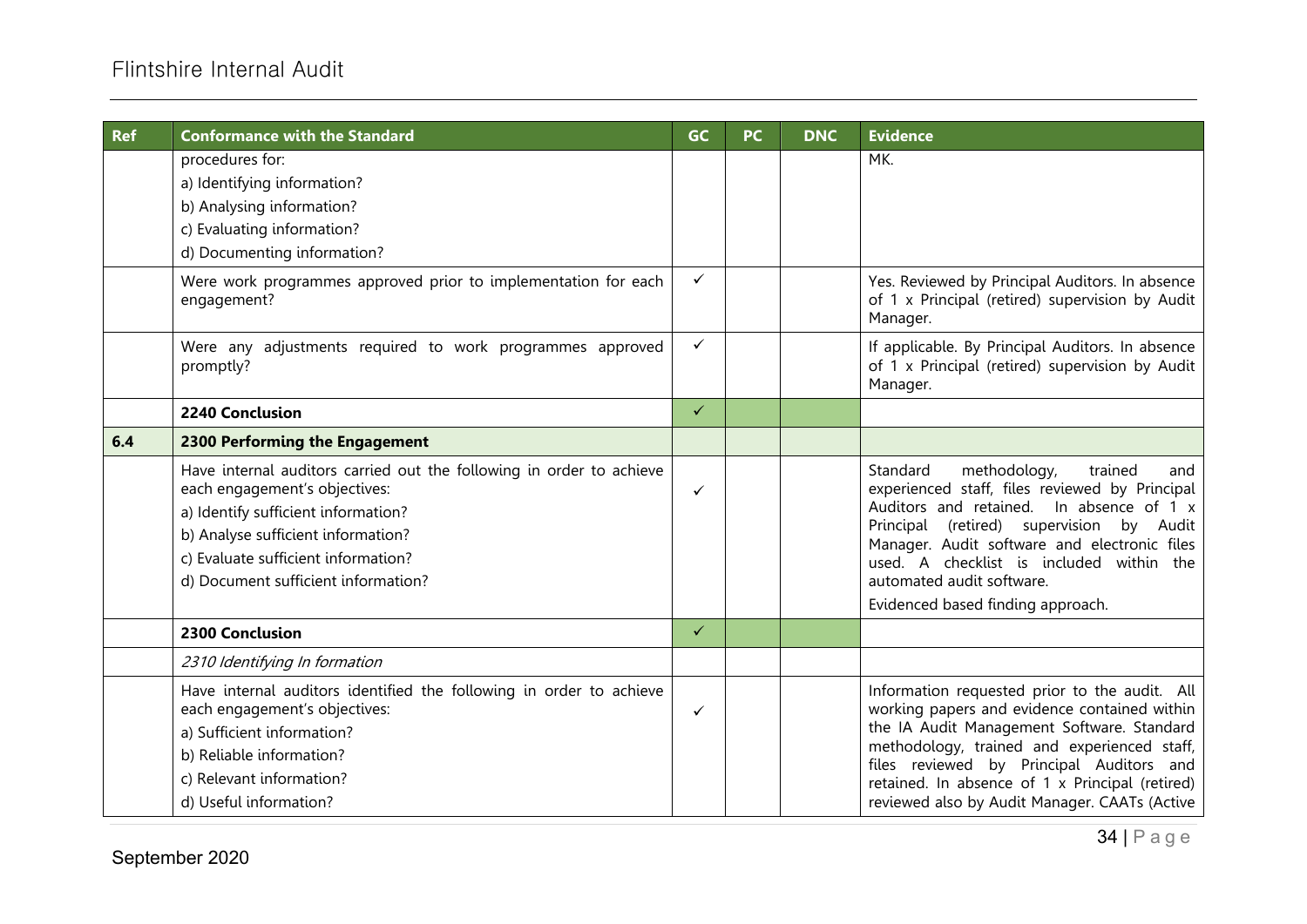| <b>Ref</b>  | <b>Conformance with the Standard</b>                                                                                                                                                                                                                                                                                          | <b>GC</b>    | <b>PC</b> | <b>DNC</b> | <b>Evidence</b>                                                                                                                                                                                                                                                                                                                                                 |
|-------------|-------------------------------------------------------------------------------------------------------------------------------------------------------------------------------------------------------------------------------------------------------------------------------------------------------------------------------|--------------|-----------|------------|-----------------------------------------------------------------------------------------------------------------------------------------------------------------------------------------------------------------------------------------------------------------------------------------------------------------------------------------------------------------|
|             |                                                                                                                                                                                                                                                                                                                               |              |           |            | Data) used where applicable.                                                                                                                                                                                                                                                                                                                                    |
|             | 2310 Conclusion                                                                                                                                                                                                                                                                                                               | $\checkmark$ |           |            |                                                                                                                                                                                                                                                                                                                                                                 |
|             | 2320 Analysis and Evaluation                                                                                                                                                                                                                                                                                                  |              |           |            |                                                                                                                                                                                                                                                                                                                                                                 |
|             | Have internal auditors based their conclusions and engagement<br>results on appropriate analyses and evaluations?                                                                                                                                                                                                             | $\checkmark$ |           |            | Requirements set out in audit manual.<br>Electronic files contain test sheets and results.<br>Files reviewed by Principal Auditors and<br>retained. In absence of 1 x Principal (retired)<br>reviewed also by Audit Manager. All findings<br>based on evidence. Audit Management<br>Software generates findings based on tests,<br>working papers and evidence. |
| <b>LGAN</b> | Have internal auditors remained alert to the possibility of the<br>following:<br>a) intentional wrongdoing<br>b) errors and omissions<br>c) poor value for money<br>d) failure to comply with management policy, and<br>e) conflicts of interest<br>when performing their individual audits, and has this been<br>documented? | $\checkmark$ |           |            | Requirements set out in audit manual, standard<br>methodology. Electronic files reviewed by<br>Principal Auditors. In absence of 1 x Principal<br>(retired) reviewed also by Audit Manager.<br>Auditors are trained and experienced.                                                                                                                            |
|             | <b>2320 Conclusion</b>                                                                                                                                                                                                                                                                                                        | $\checkmark$ |           |            |                                                                                                                                                                                                                                                                                                                                                                 |
|             | 2330 Documenting Information                                                                                                                                                                                                                                                                                                  |              |           |            |                                                                                                                                                                                                                                                                                                                                                                 |
|             | Have internal auditors documented the relevant information required<br>to support engagement conclusions and results?                                                                                                                                                                                                         | $\checkmark$ |           |            | Requirements set out in audit manual. Files<br>reviewed by Principal Auditors. In absence of 1<br>x Principal (retired) supervision by Audit<br>Manager.                                                                                                                                                                                                        |
| <b>LGAN</b> | Are working papers sufficiently complete and detailed to enable<br>another experienced internal auditor with no previous connection<br>with the audit to ascertain what work was performed, to re-perform it<br>if necessary and to support the conclusions reached?                                                          | $\checkmark$ |           |            | Requirements set out in audit manual. Files<br>contain test sheets and results, reviewed by<br>Principal Auditors and retained electronically -<br>checklist in place. In absence of 1 x Principal                                                                                                                                                              |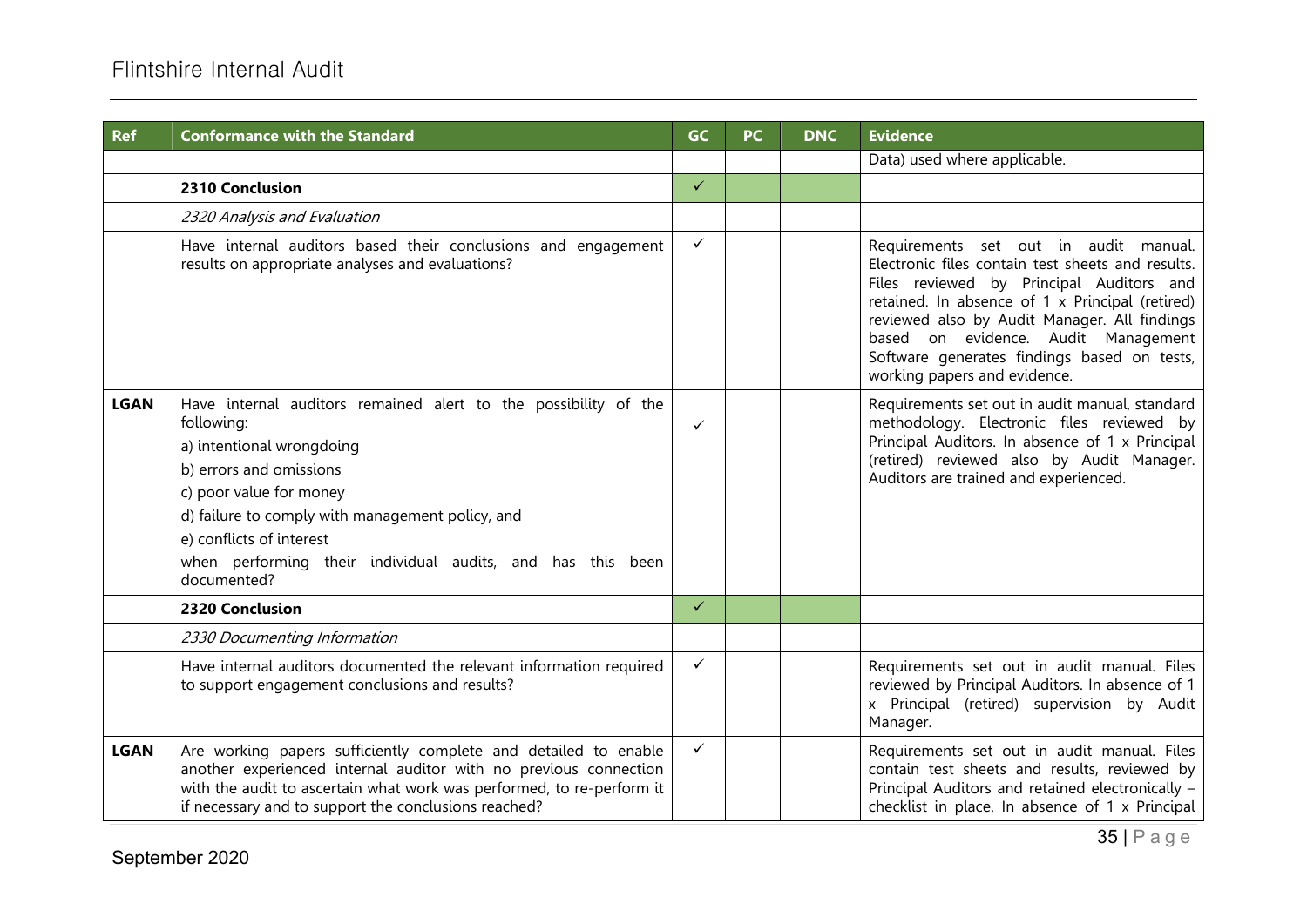| <b>Ref</b> | <b>Conformance with the Standard</b>                                                                                                                                    | GC           | <b>PC</b> | <b>DNC</b> | <b>Evidence</b>                                                                                                                                                                                                                                                                                                                                                                                                                                                                                                                                                                                                                                                                                                                               |
|------------|-------------------------------------------------------------------------------------------------------------------------------------------------------------------------|--------------|-----------|------------|-----------------------------------------------------------------------------------------------------------------------------------------------------------------------------------------------------------------------------------------------------------------------------------------------------------------------------------------------------------------------------------------------------------------------------------------------------------------------------------------------------------------------------------------------------------------------------------------------------------------------------------------------------------------------------------------------------------------------------------------------|
|            |                                                                                                                                                                         |              |           |            | (retired) supervision by Audit Manager.                                                                                                                                                                                                                                                                                                                                                                                                                                                                                                                                                                                                                                                                                                       |
|            | Does the CAE control access to engagement records?                                                                                                                      | ✓            |           |            | Electronic files used. Security and backup<br>arrangements for the new software approved<br>by ICT before procurement. Each auditor has<br>their own unique user ID, password and<br>security settings.                                                                                                                                                                                                                                                                                                                                                                                                                                                                                                                                       |
|            | Has the CAE obtained the approval of senior management and/or<br>legal counsel as appropriate before releasing such records to external<br>parties?                     |              |           |            | Yes documents released to WAO under their<br>role as external auditors. Documentation has<br>also been provided to the Police as part of<br>investigation. This has only taken place when a<br>Section 29 request is made. This request was<br>referred to the Information Governance<br>Manager for approval.<br>Documentation has also been released as part<br>of Subject Access Requests. This is managed<br>by the Internal Audit Manager in conjunction<br>with the Information Governance Manager. To<br>ensure the work of internal audit is not<br>compromised, there have been occasions<br>where the appropriate exceptions have been<br>applied. This has been authorised by the<br>Council Single Information Risk Owner (SIRO). |
|            | Has the CAE developed and implemented retention requirements for<br>all types of engagement records?                                                                    | ✓            |           |            | IA has developed its own Documents Retention<br>document which is included as an Appendix<br>within the Audit Manual.                                                                                                                                                                                                                                                                                                                                                                                                                                                                                                                                                                                                                         |
|            | Are the retention requirements for engagement records consistent<br>with the organisation's own guidelines as well as any relevant<br>regulatory or other requirements? | ✓            |           |            | Retention in line with Flintshire County Council<br>and Data Protection quidelines.<br>As above.                                                                                                                                                                                                                                                                                                                                                                                                                                                                                                                                                                                                                                              |
|            | 2330 Conclusion                                                                                                                                                         | $\checkmark$ |           |            |                                                                                                                                                                                                                                                                                                                                                                                                                                                                                                                                                                                                                                                                                                                                               |
|            | 2340 Engagement Supervision                                                                                                                                             |              |           |            |                                                                                                                                                                                                                                                                                                                                                                                                                                                                                                                                                                                                                                                                                                                                               |
|            | Are all engagements properly supervised to ensure that objectives are                                                                                                   | ✓            |           |            | Supervised by Principal Auditors - scope                                                                                                                                                                                                                                                                                                                                                                                                                                                                                                                                                                                                                                                                                                      |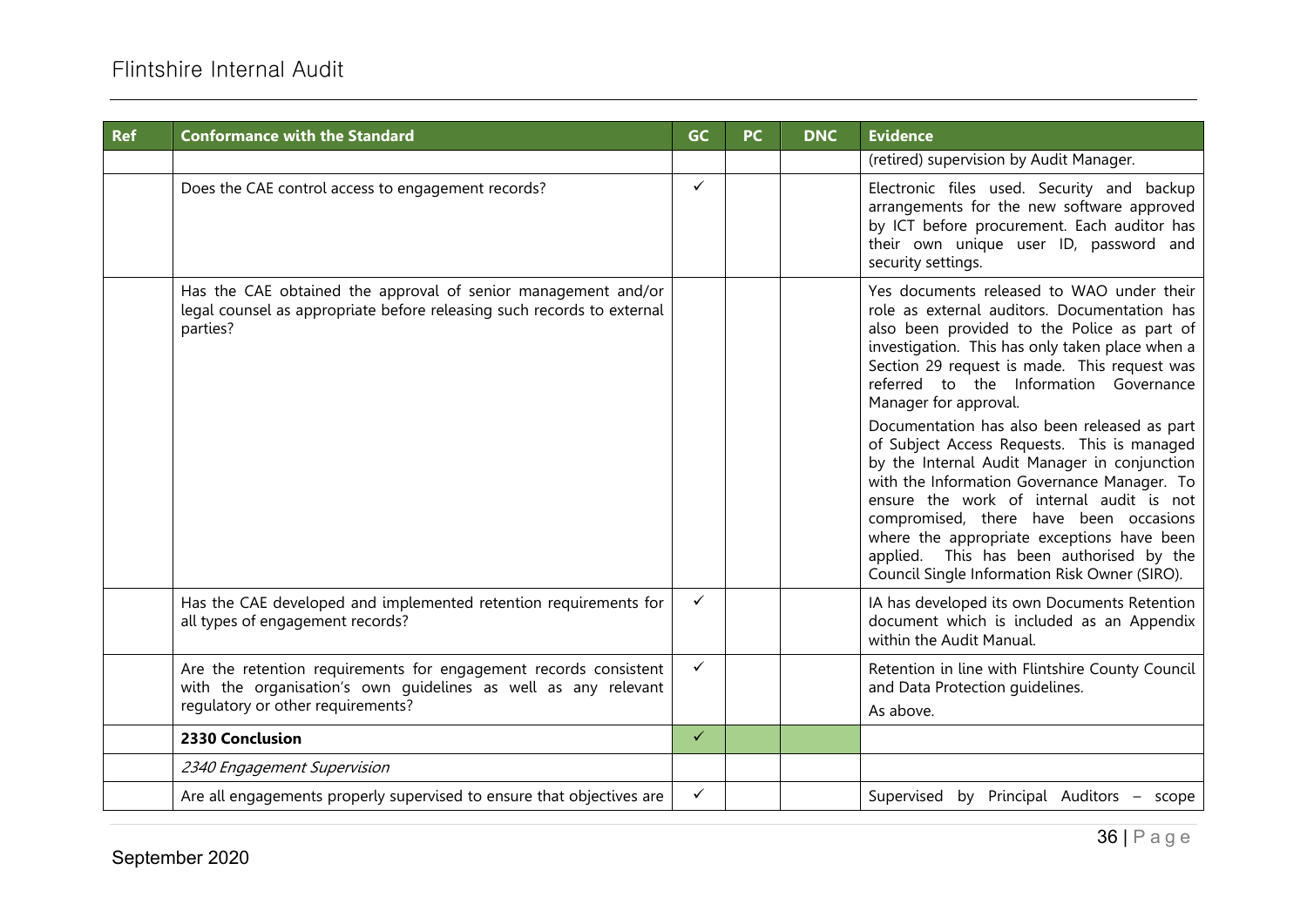| <b>Ref</b>  | <b>Conformance with the Standard</b>                                                                                                                                                                               | <b>GC</b>    | <b>PC</b> | <b>DNC</b> | <b>Evidence</b>                                                                                                                                                                                         |
|-------------|--------------------------------------------------------------------------------------------------------------------------------------------------------------------------------------------------------------------|--------------|-----------|------------|---------------------------------------------------------------------------------------------------------------------------------------------------------------------------------------------------------|
|             | achieved, quality is assured and that staff are developed?                                                                                                                                                         |              |           |            | agreed, work reviewed and in absence of 1 x<br>Principal (retired) supervision by Audit<br>Manager.                                                                                                     |
|             | Is appropriate evidence of supervision documented and retained for<br>each engagement?                                                                                                                             | $\checkmark$ |           |            | Recorded in the files in Audit Management<br>software.                                                                                                                                                  |
|             | 2340 Conclusion                                                                                                                                                                                                    | $\checkmark$ |           |            |                                                                                                                                                                                                         |
| 6.5         | <b>2400 Communicating Results</b>                                                                                                                                                                                  |              |           |            |                                                                                                                                                                                                         |
|             | Do internal auditors communicate the results of engagements?                                                                                                                                                       | $\checkmark$ |           |            | During the audit and at debrief meeting, whilst<br>agreeing draft and final reports. There should<br>be no surprises at the debrief meeting.                                                            |
|             | 2400 Conclusion                                                                                                                                                                                                    | $\checkmark$ |           |            |                                                                                                                                                                                                         |
|             | 2410 Criteria for Communicating                                                                                                                                                                                    |              |           |            |                                                                                                                                                                                                         |
|             | Do the communications of engagement results include the following:<br>a) The engagement's objectives?<br>b) The scope of the engagement?                                                                           | $\checkmark$ |           |            | Opening meeting<br>held,<br>and included in<br>scoping document.<br>Debrief meeting held to discuss all findings.<br>Included in all reports.                                                           |
|             | c) Applicable conclusions?<br>d) Recommendations and action plans, if appropriate?                                                                                                                                 |              |           |            | Recommendations are not made by internal<br>audit. Management are responsible for<br>ensuring appropriate actions are identified and<br>implemented based on the findings articulated<br>to management. |
| <b>LGAN</b> | Has the internal auditor discussed the contents of the draft final<br>report with the appropriate levels of management to confirm factual<br>accuracy, seek comments and confirm the agreed management<br>actions? | $\checkmark$ |           |            | Standard practice to have a closing meeting<br>with relevant managers and Chief Officer to<br>agree draft report.                                                                                       |
| <b>LGAN</b> | If recommendations and an action plan have been included, are<br>recommendations prioritised according to risk?                                                                                                    | $\checkmark$ |           |            | Findings prioritised as Red (high),<br>amber<br>(medium), green (low).                                                                                                                                  |
| <b>LGAN</b> | If recommendations and an action plan have been included, does the<br>communication also state agreements already reached with                                                                                     | $\checkmark$ |           |            | Management actions in response to the<br>findings are included in final report.                                                                                                                         |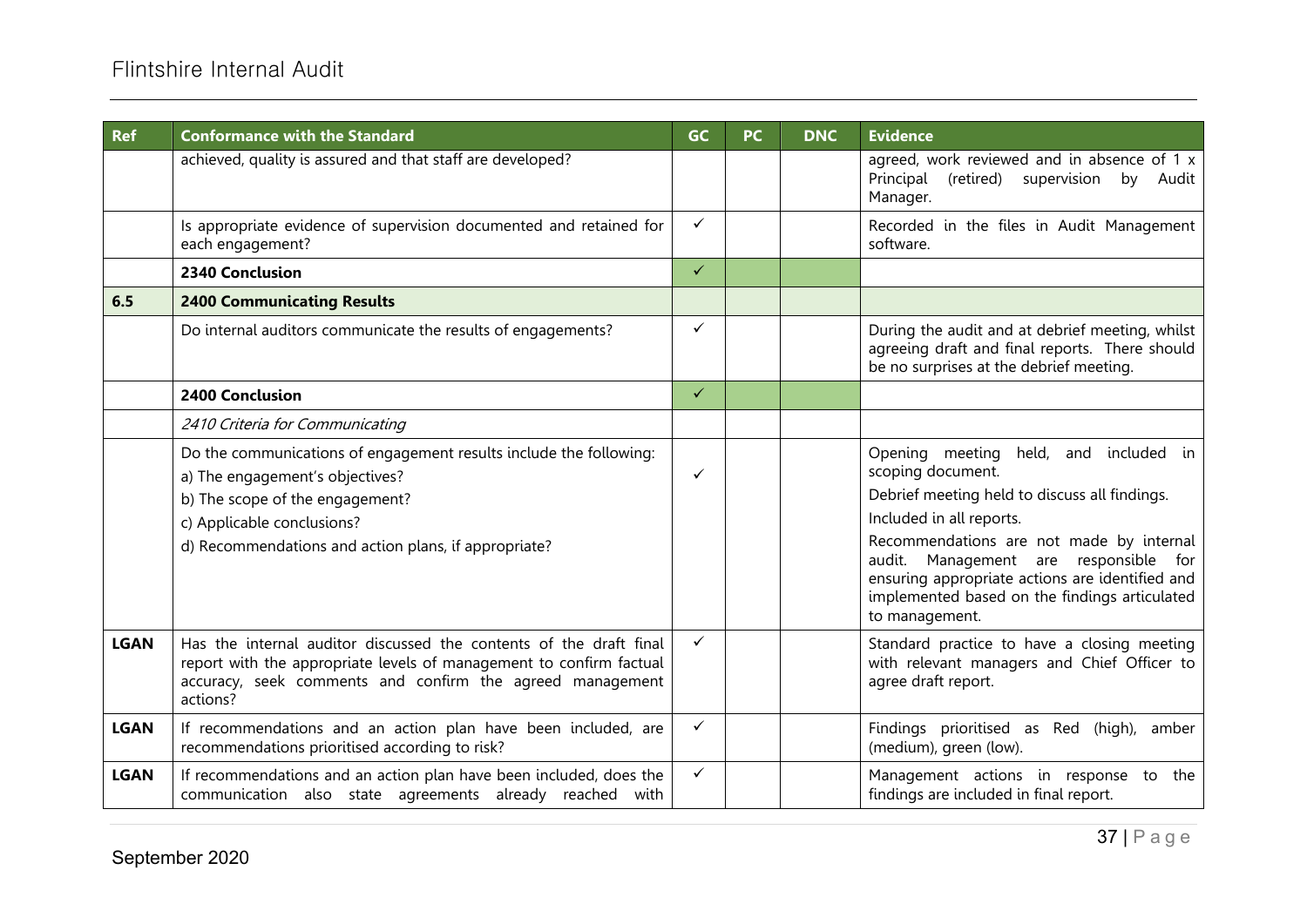| <b>Ref</b>  | <b>Conformance with the Standard</b>                                                                                                                                                                                                                                        | <b>GC</b>    | <b>PC</b> | <b>DNC</b> | <b>Evidence</b>                                                                                                                                       |
|-------------|-----------------------------------------------------------------------------------------------------------------------------------------------------------------------------------------------------------------------------------------------------------------------------|--------------|-----------|------------|-------------------------------------------------------------------------------------------------------------------------------------------------------|
|             | management, together with appropriate timescales?                                                                                                                                                                                                                           |              |           |            |                                                                                                                                                       |
| <b>LGAN</b> | If there are any areas of disagreement between the internal auditor<br>and management, which cannot be resolved by discussion, are these<br>recorded in the action plan and the residual risk highlighted?                                                                  | $\checkmark$ |           |            | Management are free to highlight those<br>findings where they disagree, this is recorded<br>as the management action in Audit<br>Management software. |
| <b>LGAN</b> | Do communications disclose all material facts known to them in their<br>audit reports which, if not disclosed, could distort their reports or<br>conceal unlawful practice, subject to confidentiality requirements?                                                        | $\checkmark$ |           |            | All material known facts disclosed.                                                                                                                   |
| <b>LGAN</b> | Do the final communications of engagement results contain, where<br>appropriate, the internal auditor's opinions and/or conclusions,<br>building up to the annual internal audit opinion on the control<br>environment?                                                     | $\checkmark$ |           |            | Included in the final report.                                                                                                                         |
|             | When an opinion or conclusion is issued, are the expectations of<br>senior management, the board and other stakeholders taken into<br>account?                                                                                                                              | $\checkmark$ |           |            | Prior communication via the debrief meeting<br>and draft report. Views considered, but the<br>opinion remains the auditors.                           |
|             | When an opinion or conclusion is issued, is it supported by sufficient,<br>reliable, relevant and useful information?                                                                                                                                                       | $\checkmark$ |           |            | Reports supported by evidence in the file.                                                                                                            |
|             | Where appropriate, do engagement communications acknowledge<br>satisfactory performance of the activity in question?                                                                                                                                                        | $\checkmark$ |           |            | Included in report.                                                                                                                                   |
|             | When engagement results have been released to parties outside of<br>the organisation, does the communication include limitations on the<br>distribution and use of the results?                                                                                             | $\checkmark$ |           |            | WAO only. Status of reports included in<br>communications.                                                                                            |
| <b>LGAN</b> | If the CAE has been required to provide assurance to other<br>partnership organisations, has he or she also demonstrated that their<br>fundamental responsibility is to the management of the organisation<br>to which they are obliged to provide internal audit services? | $\checkmark$ |           |            | NWRWTP -Responsibility of IA included in<br>Inter-Authority Agreement.                                                                                |
|             | 2410 Conclusion                                                                                                                                                                                                                                                             | $\checkmark$ |           |            |                                                                                                                                                       |
|             | 2420 Quality of Communications                                                                                                                                                                                                                                              |              |           |            |                                                                                                                                                       |
|             | Are communications:                                                                                                                                                                                                                                                         |              |           |            | Aim for all of these, through specified report<br>format, audit manual requirements, training                                                         |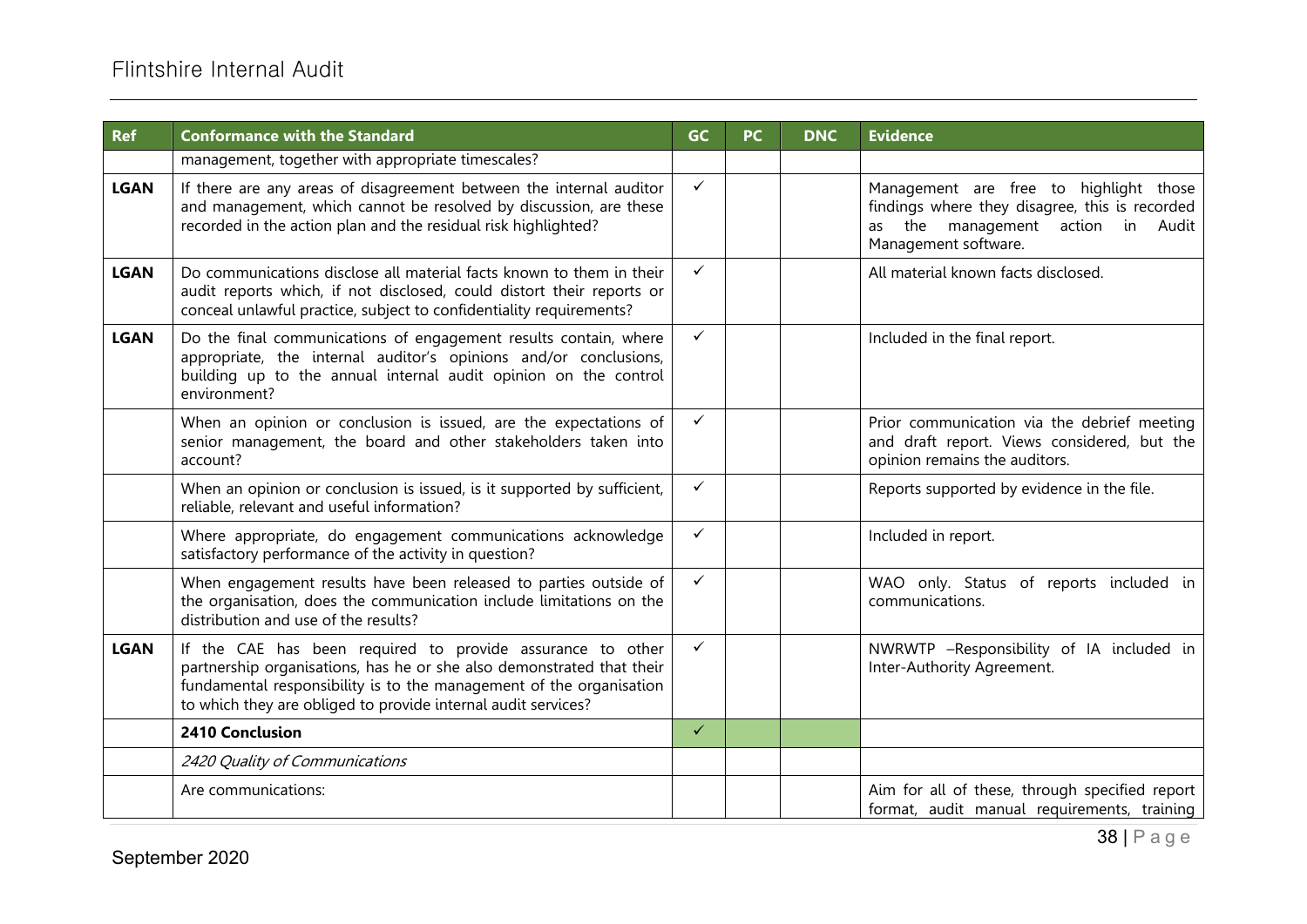| <b>Ref</b> | <b>Conformance with the Standard</b>                                                                                                                                                    | GC           | <b>PC</b> | <b>DNC</b> | <b>Evidence</b>                                                                                                            |
|------------|-----------------------------------------------------------------------------------------------------------------------------------------------------------------------------------------|--------------|-----------|------------|----------------------------------------------------------------------------------------------------------------------------|
|            | a) Accurate?<br>b) Objective?<br>c) Clear?                                                                                                                                              | ✓            |           |            | and experience, review of files and reports.<br>Assurance opinion review in Sept 2019 to<br>ensure it remains appropriate. |
|            | d) Concise?                                                                                                                                                                             |              |           |            |                                                                                                                            |
|            | e) Constructive?                                                                                                                                                                        |              |           |            |                                                                                                                            |
|            | f) Complete?                                                                                                                                                                            |              |           |            |                                                                                                                            |
|            | g) Timely?                                                                                                                                                                              |              |           |            |                                                                                                                            |
|            | 2420 Conclusion                                                                                                                                                                         | $\checkmark$ |           |            |                                                                                                                            |
|            | 2421 Errors and Omissions                                                                                                                                                               |              |           |            |                                                                                                                            |
|            | If a final communication has contained a significant error or omission,<br>did the CAE communicate the corrected information to all parties who<br>received the original communication? | ✓            |           |            | The report would be re-issued with updated<br>information.                                                                 |
|            | 2421 Conclusion                                                                                                                                                                         | $\checkmark$ |           |            |                                                                                                                            |
|            | 2430 Use of 'Conducted in Conformance with the International<br>Standards for the Professional Practice of Internal Auditing'                                                           |              |           |            |                                                                                                                            |
|            | Do internal auditors report that engagements are 'conducted in<br>conformance with the PSIAS' only if the results of the QAIP support<br>such a statement?                              | ✓            |           |            | Included in all reports (Front Page).                                                                                      |
|            | 2430 Conclusion                                                                                                                                                                         | $\checkmark$ |           |            |                                                                                                                            |
|            | 2431 Engagement Disclosure of Non conformance                                                                                                                                           |              |           |            |                                                                                                                            |
|            | Where any non-conformance with the PSIAS has impacted on a<br>specific engagement, do the communication of the results disclose<br>the following:                                       | N/A          | N/A       | N/A        | N/A. Not happened.                                                                                                         |
|            | a) The principle or rule of conduct of the Code of Ethics or Standard(s)<br>with which full conformance was not achieved?                                                               |              |           |            |                                                                                                                            |
|            | b) The reason(s) for non-conformance?                                                                                                                                                   |              |           |            |                                                                                                                            |
|            | c) The impact of non-conformance on the engagement and the<br>engagement results?                                                                                                       |              |           |            |                                                                                                                            |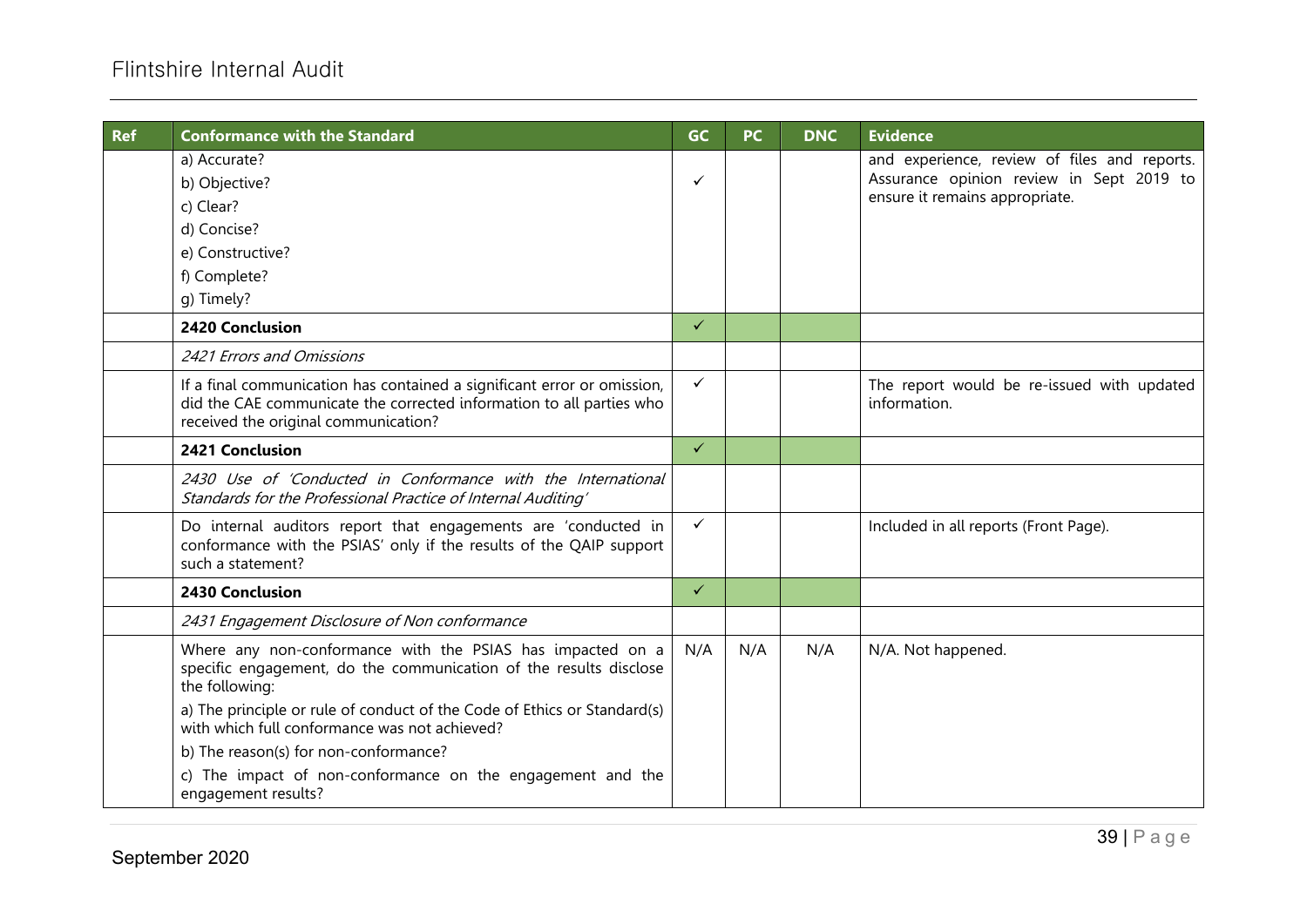| <b>Ref</b> | <b>Conformance with the Standard</b>                                                                                                                                                                                                                                                          | GC           | <b>PC</b> | <b>DNC</b> | <b>Evidence</b>                                                                                                                          |
|------------|-----------------------------------------------------------------------------------------------------------------------------------------------------------------------------------------------------------------------------------------------------------------------------------------------|--------------|-----------|------------|------------------------------------------------------------------------------------------------------------------------------------------|
|            | 2431 Conclusion                                                                                                                                                                                                                                                                               | N/A          | N/A       | N/A        | N/A                                                                                                                                      |
|            | 2440 Disseminating Results                                                                                                                                                                                                                                                                    |              |           |            |                                                                                                                                          |
|            | Has the CAE determined the circulation of audit reports within the<br>organisation, bearing in mind confidentiality and<br>legislative<br>requirements?                                                                                                                                       | $\checkmark$ |           |            | Reports issued to Chief Officers, relevant<br>managers.                                                                                  |
|            | Has the CAE communicated engagement results to all appropriate<br>parties?                                                                                                                                                                                                                    | ✓            |           |            | Through debrief meetings, draft and final<br>reports.                                                                                    |
|            | Before releasing engagement results to parties outside the<br>organisation, did the CAE:<br>a) Assess the potential risk to the organisation?<br>b) Consult with senior management and/or legal counsel as<br>appropriate?<br>c) Control dissemination by restricting the use of the results? | $\checkmark$ |           |            | WAO only for Flintshire Audit reports.<br>NWRWTP and Clwyd Pensions Fund reports<br>seen by senior management before they are<br>issued. |
|            | Where any significant governance, risk management and control<br>issues were identified during consulting engagements, were these<br>communicated to senior management and the board?                                                                                                         | $\checkmark$ |           |            | Included in reports and issued to Chief Officers.<br>Also reported to Audit Committee, in summary<br>or in total.                        |
|            | <b>2440 Conclusion</b>                                                                                                                                                                                                                                                                        | $\checkmark$ |           |            |                                                                                                                                          |
|            | 2450 Overall Opinion                                                                                                                                                                                                                                                                          |              |           |            |                                                                                                                                          |
|            | Has the CAE delivered an annual internal audit opinion?                                                                                                                                                                                                                                       | $\checkmark$ |           |            | Annual Report.                                                                                                                           |
|            | Does the annual internal audit opinion conclude on the overall<br>adequacy and effectiveness of the organisation's framework of<br>governance, risk management and control?                                                                                                                   | ✓            |           |            | Annual Report includes the opinions.                                                                                                     |
|            | Does the annual internal audit opinion take into account the<br>expectations of senior management, the board and other<br>stakeholders?                                                                                                                                                       | $\checkmark$ |           |            | Expectations taken into account, but it remains<br>the audit opinion.                                                                    |
|            | Is the annual internal audit opinion supported by sufficient, reliable,<br>relevant and useful information?                                                                                                                                                                                   | $\checkmark$ |           |            | Built up from all reports in the year.                                                                                                   |
|            | Does the communication identify the following:                                                                                                                                                                                                                                                |              |           |            | All included in the Annual Report.                                                                                                       |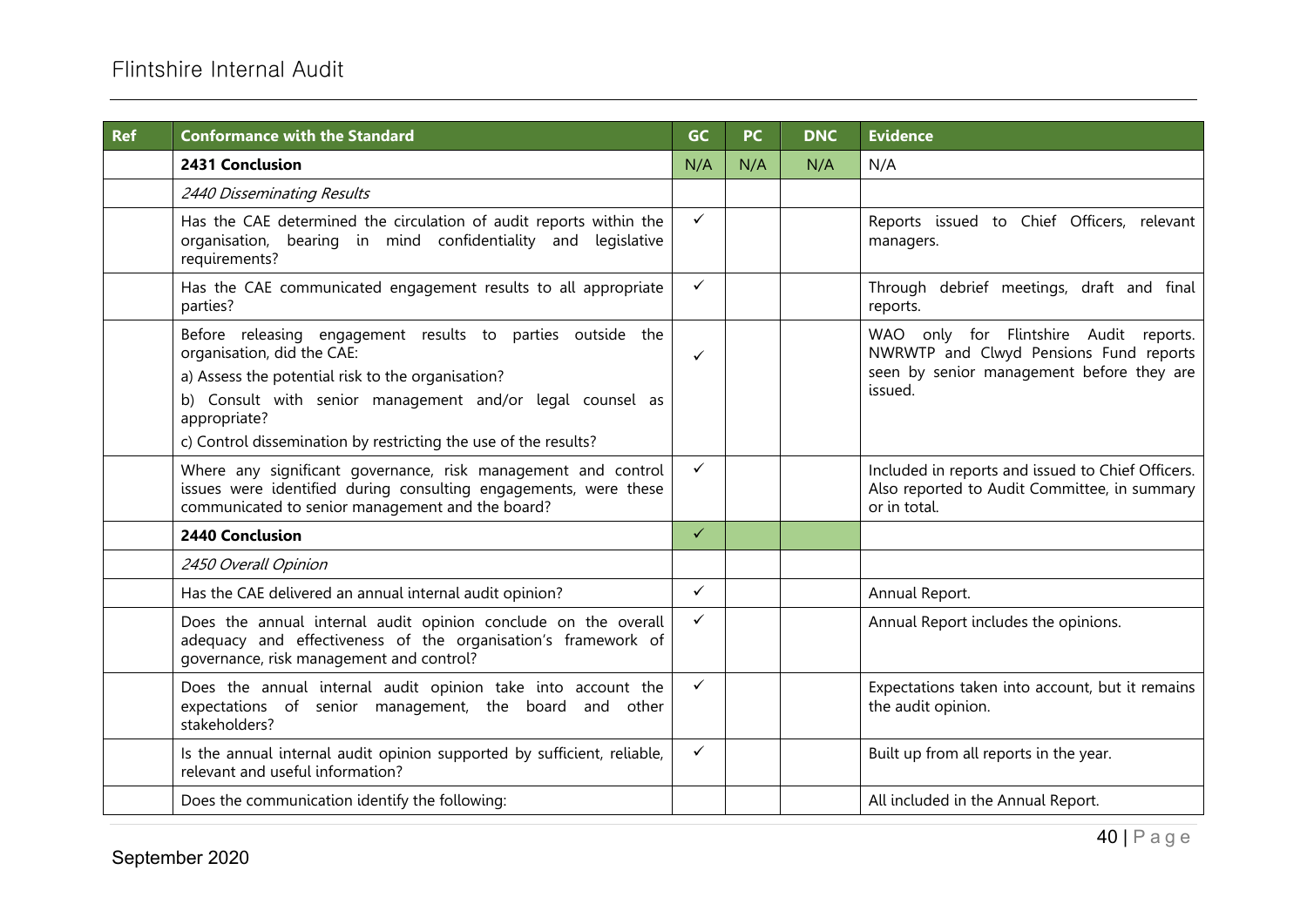| <b>Ref</b>                                                                                                           | <b>Conformance with the Standard</b>                                                                                                                                                                                                                                                                                                                                                                                                                                                                                                                                                                                                                                                                                                                                                         | <b>GC</b>                                           | <b>PC</b> | <b>DNC</b> | <b>Evidence</b>                                |
|----------------------------------------------------------------------------------------------------------------------|----------------------------------------------------------------------------------------------------------------------------------------------------------------------------------------------------------------------------------------------------------------------------------------------------------------------------------------------------------------------------------------------------------------------------------------------------------------------------------------------------------------------------------------------------------------------------------------------------------------------------------------------------------------------------------------------------------------------------------------------------------------------------------------------|-----------------------------------------------------|-----------|------------|------------------------------------------------|
|                                                                                                                      | a) The scope of the opinion, including the time period to which the<br>opinion relates?<br>b) Any scope limitations?<br>c) The consideration of all related projects including the reliance on<br>other assurance providers?<br>d) The risk or control framework or other criteria used as a basis for<br>the overall opinion?<br>Where a qualified or unfavourable annual internal audit opinion is                                                                                                                                                                                                                                                                                                                                                                                         | ✓<br>N/A                                            | N/A       | N/A        | N/A. Not given. If this were the case, reasons |
|                                                                                                                      | given, are the reasons for that opinion stated?                                                                                                                                                                                                                                                                                                                                                                                                                                                                                                                                                                                                                                                                                                                                              |                                                     |           |            | would be included.                             |
|                                                                                                                      | Has the CAE delivered an annual report that can be used by the<br>organisation to inform its governance statement?                                                                                                                                                                                                                                                                                                                                                                                                                                                                                                                                                                                                                                                                           | $\checkmark$                                        |           |            | Used and quoted in the AGS.                    |
| <b>LGAN</b><br><b>LGAN</b><br><b>LGAN</b><br><b>LGAN</b><br><b>LGAN</b><br><b>LGAN</b><br><b>LGAN</b><br><b>LGAN</b> | Does the annual report incorporate the following:<br>a) The annual internal audit opinion?<br>b) A summary of the work that supports the opinion?<br>c) A disclosure of any qualifications to the opinion?<br>d) The reasons for any qualifications to the opinion?<br>e) A disclosure of any impairments or restriction in scope?<br>f) A comparison or work actually carried out with the work planned?<br>g) A statement on conformance with the PSIAS?<br>h) The results of the QAIP?<br>i) Progress against any improvement plans resulting from the QAIP?<br>j) A summary of the performance of the internal audit activity against<br>its performance measures and targets?<br>k) Any other issues that the CAE judges is relevant to the preparation<br>of the governance statement? | ✓<br>✓<br>✓<br>✓<br>✓<br>✓<br>✓<br>✓<br>✓<br>✓<br>✓ |           |            | Yes to all apart from C/D which is N/A         |
|                                                                                                                      | 2450 Conclusion                                                                                                                                                                                                                                                                                                                                                                                                                                                                                                                                                                                                                                                                                                                                                                              | $\checkmark$                                        |           |            |                                                |
| 6.6                                                                                                                  | <b>2500 Monitoring Progress</b>                                                                                                                                                                                                                                                                                                                                                                                                                                                                                                                                                                                                                                                                                                                                                              |                                                     |           |            |                                                |